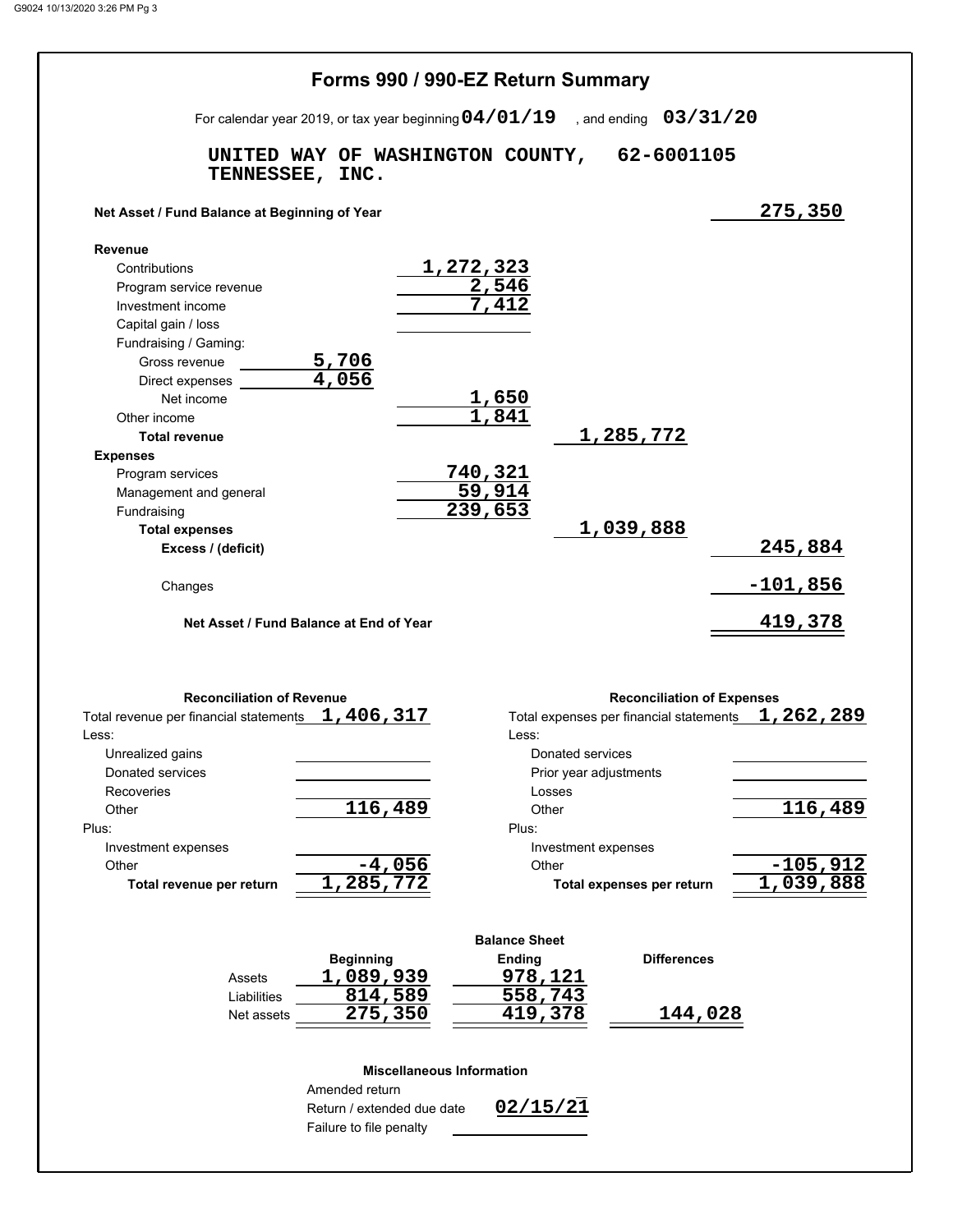| Form 8879-EO                                                                             |                                         | <b>IRS e-file Signature Authorization</b><br>for an Exempt Organization                                                                                                                                                                                                                                                                                                                                                                                                                                                                                                                                                                                                                                                                                                                                                                                                                                                                                                                                                                                                                                                                                                                                                                                                                                                                                                                                                                                                                                                                                                                                                                                                                                                                                                                                                                                                                                                                                                                                                                                                                                                                                                                                                                                                                                          |                    |                                                            | OMB No. 1545-1878                     |
|------------------------------------------------------------------------------------------|-----------------------------------------|------------------------------------------------------------------------------------------------------------------------------------------------------------------------------------------------------------------------------------------------------------------------------------------------------------------------------------------------------------------------------------------------------------------------------------------------------------------------------------------------------------------------------------------------------------------------------------------------------------------------------------------------------------------------------------------------------------------------------------------------------------------------------------------------------------------------------------------------------------------------------------------------------------------------------------------------------------------------------------------------------------------------------------------------------------------------------------------------------------------------------------------------------------------------------------------------------------------------------------------------------------------------------------------------------------------------------------------------------------------------------------------------------------------------------------------------------------------------------------------------------------------------------------------------------------------------------------------------------------------------------------------------------------------------------------------------------------------------------------------------------------------------------------------------------------------------------------------------------------------------------------------------------------------------------------------------------------------------------------------------------------------------------------------------------------------------------------------------------------------------------------------------------------------------------------------------------------------------------------------------------------------------------------------------------------------|--------------------|------------------------------------------------------------|---------------------------------------|
| Department of the Treasury                                                               |                                         | For calendar year 2019, or fiscal year beginning $4/01$ , 2019, and ending $3/31$ 20 20<br>Do not send to the IRS. Keep for your records.                                                                                                                                                                                                                                                                                                                                                                                                                                                                                                                                                                                                                                                                                                                                                                                                                                                                                                                                                                                                                                                                                                                                                                                                                                                                                                                                                                                                                                                                                                                                                                                                                                                                                                                                                                                                                                                                                                                                                                                                                                                                                                                                                                        |                    |                                                            | 2019                                  |
| Internal Revenue Service                                                                 |                                         | Go to www.irs.gov/Form8879EO for the latest information.                                                                                                                                                                                                                                                                                                                                                                                                                                                                                                                                                                                                                                                                                                                                                                                                                                                                                                                                                                                                                                                                                                                                                                                                                                                                                                                                                                                                                                                                                                                                                                                                                                                                                                                                                                                                                                                                                                                                                                                                                                                                                                                                                                                                                                                         |                    |                                                            |                                       |
| Name of exempt organization                                                              |                                         | UNITED WAY OF WASHINGTON COUNTY,                                                                                                                                                                                                                                                                                                                                                                                                                                                                                                                                                                                                                                                                                                                                                                                                                                                                                                                                                                                                                                                                                                                                                                                                                                                                                                                                                                                                                                                                                                                                                                                                                                                                                                                                                                                                                                                                                                                                                                                                                                                                                                                                                                                                                                                                                 |                    | <b>Employer identification number</b>                      |                                       |
|                                                                                          | TENNESSEE, INC.                         |                                                                                                                                                                                                                                                                                                                                                                                                                                                                                                                                                                                                                                                                                                                                                                                                                                                                                                                                                                                                                                                                                                                                                                                                                                                                                                                                                                                                                                                                                                                                                                                                                                                                                                                                                                                                                                                                                                                                                                                                                                                                                                                                                                                                                                                                                                                  |                    | 62-6001105                                                 |                                       |
| Name and title of officer                                                                | LESLIE SALLING                          |                                                                                                                                                                                                                                                                                                                                                                                                                                                                                                                                                                                                                                                                                                                                                                                                                                                                                                                                                                                                                                                                                                                                                                                                                                                                                                                                                                                                                                                                                                                                                                                                                                                                                                                                                                                                                                                                                                                                                                                                                                                                                                                                                                                                                                                                                                                  |                    |                                                            |                                       |
|                                                                                          | <b>INTERIM PRESIDENT</b>                |                                                                                                                                                                                                                                                                                                                                                                                                                                                                                                                                                                                                                                                                                                                                                                                                                                                                                                                                                                                                                                                                                                                                                                                                                                                                                                                                                                                                                                                                                                                                                                                                                                                                                                                                                                                                                                                                                                                                                                                                                                                                                                                                                                                                                                                                                                                  |                    |                                                            |                                       |
| Part I                                                                                   |                                         | Type of Return and Return Information (Whole Dollars Only)                                                                                                                                                                                                                                                                                                                                                                                                                                                                                                                                                                                                                                                                                                                                                                                                                                                                                                                                                                                                                                                                                                                                                                                                                                                                                                                                                                                                                                                                                                                                                                                                                                                                                                                                                                                                                                                                                                                                                                                                                                                                                                                                                                                                                                                       |                    |                                                            |                                       |
| the applicable line below. Do not complete more than one line in Part I.                 |                                         | Check the box for the return for which you are using this Form 8879-EO and enter the applicable amount, if any, from the return. If you<br>check the box on line 1a, 2a, 3a, 4a, or 5a, below, and the amount on that line for the return being filed with this form was blank, then<br>leave line 1b, 2b, 3b, 4b, or 5b, whichever is applicable, blank (do not enter -0-). But, if you entered -0- on the return, then enter -0- on                                                                                                                                                                                                                                                                                                                                                                                                                                                                                                                                                                                                                                                                                                                                                                                                                                                                                                                                                                                                                                                                                                                                                                                                                                                                                                                                                                                                                                                                                                                                                                                                                                                                                                                                                                                                                                                                            |                    |                                                            |                                       |
| 1a Form 990 check here                                                                   |                                         |                                                                                                                                                                                                                                                                                                                                                                                                                                                                                                                                                                                                                                                                                                                                                                                                                                                                                                                                                                                                                                                                                                                                                                                                                                                                                                                                                                                                                                                                                                                                                                                                                                                                                                                                                                                                                                                                                                                                                                                                                                                                                                                                                                                                                                                                                                                  |                    |                                                            |                                       |
| 2a Form 990-EZ check here $\blacktriangleright$                                          |                                         | <b>_b  Total revenue,</b> if any (Form 990-EZ, line 9) <sub>.</sub> .............................                                                                                                                                                                                                                                                                                                                                                                                                                                                                                                                                                                                                                                                                                                                                                                                                                                                                                                                                                                                                                                                                                                                                                                                                                                                                                                                                                                                                                                                                                                                                                                                                                                                                                                                                                                                                                                                                                                                                                                                                                                                                                                                                                                                                                |                    |                                                            | 2b                                    |
| <b>3a</b> Form 1120-POL check here ▶                                                     |                                         | $\Box$ <b>b</b> Total tax (Form 1120-POL, line 22)                                                                                                                                                                                                                                                                                                                                                                                                                                                                                                                                                                                                                                                                                                                                                                                                                                                                                                                                                                                                                                                                                                                                                                                                                                                                                                                                                                                                                                                                                                                                                                                                                                                                                                                                                                                                                                                                                                                                                                                                                                                                                                                                                                                                                                                               |                    |                                                            |                                       |
| 4a Form 990-PF check here ▶                                                              |                                         | b Tax based on investment income (Form 990-PF, Part VI, line 5)                                                                                                                                                                                                                                                                                                                                                                                                                                                                                                                                                                                                                                                                                                                                                                                                                                                                                                                                                                                                                                                                                                                                                                                                                                                                                                                                                                                                                                                                                                                                                                                                                                                                                                                                                                                                                                                                                                                                                                                                                                                                                                                                                                                                                                                  |                    |                                                            | 4b                                    |
| 5a Form 8868 check here $\blacktriangleright$                                            |                                         |                                                                                                                                                                                                                                                                                                                                                                                                                                                                                                                                                                                                                                                                                                                                                                                                                                                                                                                                                                                                                                                                                                                                                                                                                                                                                                                                                                                                                                                                                                                                                                                                                                                                                                                                                                                                                                                                                                                                                                                                                                                                                                                                                                                                                                                                                                                  |                    |                                                            |                                       |
| Part II                                                                                  |                                         | Declaration and Signature Authorization of Officer                                                                                                                                                                                                                                                                                                                                                                                                                                                                                                                                                                                                                                                                                                                                                                                                                                                                                                                                                                                                                                                                                                                                                                                                                                                                                                                                                                                                                                                                                                                                                                                                                                                                                                                                                                                                                                                                                                                                                                                                                                                                                                                                                                                                                                                               |                    |                                                            |                                       |
| Officer's PIN: check one box only<br> x                                                  |                                         | are true, correct, and complete. I further declare that the amount in Part I above is the amount shown on the copy of the<br>organization's electronic return. I consent to allow my intermediate service provider, transmitter, or electronic return originator (ERO)<br>to send the organization's return to the IRS and to receive from the IRS (a) an acknowledgement of receipt or reason for rejection of<br>the transmission, (b) the reason for any delay in processing the return or refund, and (c) the date of any refund. If applicable, I<br>authorize the U.S. Treasury and its designated Financial Agent to initiate an electronic funds withdrawal (direct debit) entry to the<br>financial institution account indicated in the tax preparation software for payment of the organization's federal taxes owed on this<br>return, and the financial institution to debit the entry to this account. To revoke a payment, I must contact the U.S. Treasury Financial<br>Agent at 1-888-353-4537 no later than 2 business days prior to the payment (settlement) date. I also authorize the financial institutions<br>involved in the processing of the electronic payment of taxes to receive confidential information necessary to answer inquiries and<br>resolve issues related to the payment. I have selected a personal identification number (PIN) as my signature for the organization's<br>electronic return and, if applicable, the organization's consent to electronic funds withdrawal.<br>lauthorize RODEFER MOSS & CO, PLLC<br>ERO firm name<br>on the organization's tax year 2019 electronically filed return. If I have indicated within this return that a copy of the return is<br>being filed with a state agency(ies) regulating charities as part of the IRS Fed/State program, I also authorize the aforementioned<br>ERO to enter my PIN on the return's disclosure consent screen.<br>As an officer of the organization, I will enter my PIN as my signature on the organization's tax year 2019 electronically filed return.<br>If I have indicated within this return that a copy of the return is being filed with a state agency(ies) regulating charities as part of<br>the IRS Fed/State program, I will enter my PIN on the return's disclosure consent screen. | to enter my PIN    | 01105<br>Enter five numbers, but<br>do not enter all zeros | as my signature                       |
| Officer's signature                                                                      |                                         |                                                                                                                                                                                                                                                                                                                                                                                                                                                                                                                                                                                                                                                                                                                                                                                                                                                                                                                                                                                                                                                                                                                                                                                                                                                                                                                                                                                                                                                                                                                                                                                                                                                                                                                                                                                                                                                                                                                                                                                                                                                                                                                                                                                                                                                                                                                  |                    | Date $\rightarrow 10/13/20$                                |                                       |
| Part III                                                                                 | <b>Certification and Authentication</b> |                                                                                                                                                                                                                                                                                                                                                                                                                                                                                                                                                                                                                                                                                                                                                                                                                                                                                                                                                                                                                                                                                                                                                                                                                                                                                                                                                                                                                                                                                                                                                                                                                                                                                                                                                                                                                                                                                                                                                                                                                                                                                                                                                                                                                                                                                                                  |                    |                                                            |                                       |
| ERO's EFIN/PIN. Enter your six-digit electronic filing identification                    |                                         |                                                                                                                                                                                                                                                                                                                                                                                                                                                                                                                                                                                                                                                                                                                                                                                                                                                                                                                                                                                                                                                                                                                                                                                                                                                                                                                                                                                                                                                                                                                                                                                                                                                                                                                                                                                                                                                                                                                                                                                                                                                                                                                                                                                                                                                                                                                  |                    |                                                            |                                       |
| number (EFIN) followed by your five-digit self-selected PIN.                             |                                         |                                                                                                                                                                                                                                                                                                                                                                                                                                                                                                                                                                                                                                                                                                                                                                                                                                                                                                                                                                                                                                                                                                                                                                                                                                                                                                                                                                                                                                                                                                                                                                                                                                                                                                                                                                                                                                                                                                                                                                                                                                                                                                                                                                                                                                                                                                                  |                    |                                                            | 62069112345<br>Do not enter all zeros |
| Information for Authorized IRS e-file Providers for Business Returns.<br>ERO's signature |                                         | I certify that the above numeric entry is my PIN, which is my signature on the 2019 electronically filed return for the organization<br>indicated above. I confirm that I am submitting this return in accordance with the requirements of Pub. 4163, Modernized e-File (MeF)                                                                                                                                                                                                                                                                                                                                                                                                                                                                                                                                                                                                                                                                                                                                                                                                                                                                                                                                                                                                                                                                                                                                                                                                                                                                                                                                                                                                                                                                                                                                                                                                                                                                                                                                                                                                                                                                                                                                                                                                                                    | Date $\rightarrow$ | 10/13/20                                                   |                                       |
|                                                                                          |                                         |                                                                                                                                                                                                                                                                                                                                                                                                                                                                                                                                                                                                                                                                                                                                                                                                                                                                                                                                                                                                                                                                                                                                                                                                                                                                                                                                                                                                                                                                                                                                                                                                                                                                                                                                                                                                                                                                                                                                                                                                                                                                                                                                                                                                                                                                                                                  |                    |                                                            |                                       |
|                                                                                          |                                         | <b>ERO Must Retain This Form - See Instructions</b>                                                                                                                                                                                                                                                                                                                                                                                                                                                                                                                                                                                                                                                                                                                                                                                                                                                                                                                                                                                                                                                                                                                                                                                                                                                                                                                                                                                                                                                                                                                                                                                                                                                                                                                                                                                                                                                                                                                                                                                                                                                                                                                                                                                                                                                              |                    |                                                            |                                       |
|                                                                                          |                                         | Do Not Submit This Form to the IRS Unless Requested To Do So                                                                                                                                                                                                                                                                                                                                                                                                                                                                                                                                                                                                                                                                                                                                                                                                                                                                                                                                                                                                                                                                                                                                                                                                                                                                                                                                                                                                                                                                                                                                                                                                                                                                                                                                                                                                                                                                                                                                                                                                                                                                                                                                                                                                                                                     |                    |                                                            |                                       |
| For Paperwork Reduction Act Notice, see back of form.                                    |                                         |                                                                                                                                                                                                                                                                                                                                                                                                                                                                                                                                                                                                                                                                                                                                                                                                                                                                                                                                                                                                                                                                                                                                                                                                                                                                                                                                                                                                                                                                                                                                                                                                                                                                                                                                                                                                                                                                                                                                                                                                                                                                                                                                                                                                                                                                                                                  |                    |                                                            | Form 8879-EO (2019)                   |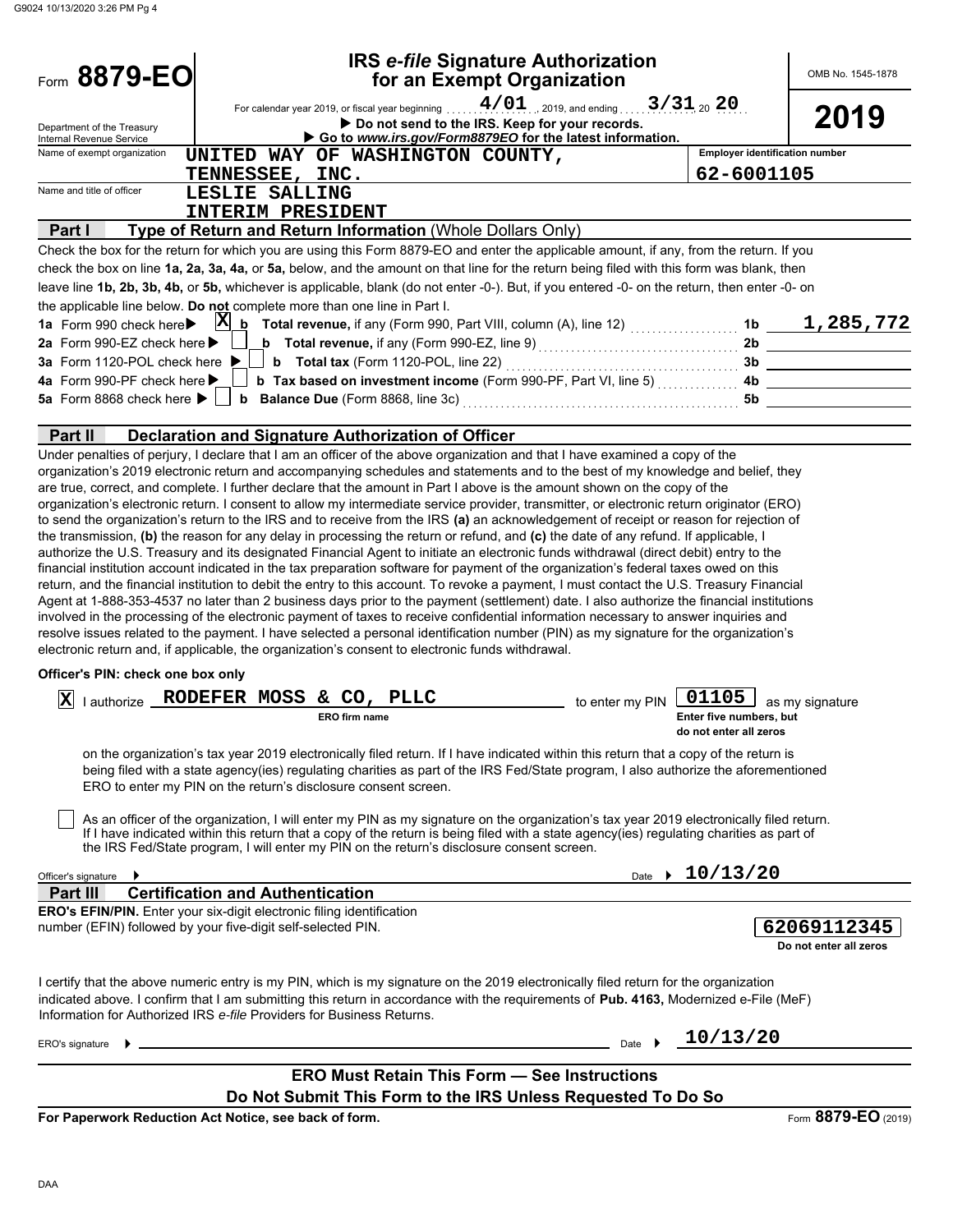G9024 10/13/2020 3:26 PM Pg 5

| Form                           | (Rev. January 2020)            |                                                                                                                                           | Under section 501(c), 527, or 4947(a)(1) of the Internal Revenue Code (except private foundations)                                                                                                                                                                                                                       | <b>Return of Organization Exempt From Income Tax</b>                                                                                                  |                |                                              |                           | OMB No. 1545-0047<br>2019                       |
|--------------------------------|--------------------------------|-------------------------------------------------------------------------------------------------------------------------------------------|--------------------------------------------------------------------------------------------------------------------------------------------------------------------------------------------------------------------------------------------------------------------------------------------------------------------------|-------------------------------------------------------------------------------------------------------------------------------------------------------|----------------|----------------------------------------------|---------------------------|-------------------------------------------------|
|                                |                                | Department of the Treasury<br>Internal Revenue Service                                                                                    |                                                                                                                                                                                                                                                                                                                          | Do not enter social security numbers on this form as it may be made public.<br>Go to www.irs.gov/Form990 for instructions and the latest information. |                |                                              |                           | <b>Open to Public</b><br><b>Inspection</b>      |
|                                |                                |                                                                                                                                           | For the 2019 calendar year, or tax year beginning $04/01/19$ , and ending $03/31/20$                                                                                                                                                                                                                                     |                                                                                                                                                       |                |                                              |                           |                                                 |
|                                |                                | <b>B</b> Check if applicable:                                                                                                             | C Name of organization                                                                                                                                                                                                                                                                                                   | UNITED WAY OF WASHINGTON COUNTY,                                                                                                                      |                |                                              |                           | D Employer identification number                |
|                                | Address change                 |                                                                                                                                           | TENNESSEE, INC.                                                                                                                                                                                                                                                                                                          |                                                                                                                                                       |                |                                              |                           |                                                 |
|                                | Name change                    |                                                                                                                                           | Doing business as<br>Number and street (or P.O. box if mail is not delivered to street address)                                                                                                                                                                                                                          |                                                                                                                                                       |                | Room/suite                                   | <b>E</b> Telephone number | 62-6001105                                      |
|                                | Initial return                 |                                                                                                                                           | 1907 N. ROAN STREET SUITE 409                                                                                                                                                                                                                                                                                            |                                                                                                                                                       |                |                                              |                           | 423-220-1229                                    |
|                                | Final return/<br>terminated    |                                                                                                                                           | City or town, state or province, country, and ZIP or foreign postal code                                                                                                                                                                                                                                                 |                                                                                                                                                       |                |                                              |                           |                                                 |
|                                | Amended return                 |                                                                                                                                           | <b>JOHNSON CITY</b><br>F Name and address of principal officer:                                                                                                                                                                                                                                                          | <b>TN 37601</b>                                                                                                                                       |                |                                              | G Gross receipts\$        | 1,289,828                                       |
|                                |                                | Application pending                                                                                                                       | LESLIE SALLING                                                                                                                                                                                                                                                                                                           |                                                                                                                                                       |                | H(a) Is this a group return for subordinates |                           | X<br>Yes<br>No                                  |
|                                |                                |                                                                                                                                           | 1907 N. ROAN STREET                                                                                                                                                                                                                                                                                                      |                                                                                                                                                       |                | H(b) Are all subordinates included?          |                           | Yes<br>No                                       |
|                                |                                |                                                                                                                                           | <b>JOHNSON CITY</b>                                                                                                                                                                                                                                                                                                      | 37601<br>TN                                                                                                                                           |                |                                              |                           | If "No," attach a list. (see instructions)      |
|                                |                                | Tax-exempt status:                                                                                                                        | $ \mathbf{X} $ 501(c)(3)<br>501(c)                                                                                                                                                                                                                                                                                       | $\int$ (insert no.)<br>4947(a)(1) or                                                                                                                  | 527            |                                              |                           |                                                 |
|                                | Website: $\blacktriangleright$ |                                                                                                                                           | WWW.UNITEDWAYETNH.ORG                                                                                                                                                                                                                                                                                                    |                                                                                                                                                       |                | $H(c)$ Group exemption number                |                           |                                                 |
|                                |                                | K Form of organization:                                                                                                                   | $ \mathbf{X} $ Corporation<br>Trust<br>Association                                                                                                                                                                                                                                                                       | Other $\blacktriangleright$                                                                                                                           |                | L Year of formation: $1930$                  |                           | <b>M</b> State of legal domicile: $\mathbf{T}N$ |
|                                | Part I                         | <b>Summary</b>                                                                                                                            |                                                                                                                                                                                                                                                                                                                          |                                                                                                                                                       |                |                                              |                           |                                                 |
|                                |                                |                                                                                                                                           | 1 Briefly describe the organization's mission or most significant activities:                                                                                                                                                                                                                                            |                                                                                                                                                       |                |                                              |                           |                                                 |
| Governance                     |                                |                                                                                                                                           | UNITED WAY FIGHTS FOR THE HEALTH, EDUCATION, AND FINANCIAL STABILITY OF                                                                                                                                                                                                                                                  |                                                                                                                                                       |                |                                              |                           |                                                 |
|                                |                                |                                                                                                                                           | EVERY PERSON IN WASHINGTON COUNTY TENNESSEE.                                                                                                                                                                                                                                                                             |                                                                                                                                                       |                |                                              |                           |                                                 |
|                                |                                |                                                                                                                                           | 2 Check this box $\blacktriangleright$ if the organization discontinued its operations or disposed of more than 25% of its net assets.                                                                                                                                                                                   |                                                                                                                                                       |                |                                              |                           |                                                 |
|                                |                                |                                                                                                                                           | 3 Number of voting members of the governing body (Part VI, line 1a)                                                                                                                                                                                                                                                      |                                                                                                                                                       |                |                                              | 3                         | 23                                              |
|                                |                                |                                                                                                                                           | 4 Number of independent voting members of the governing body (Part VI, line 1b) [[[[[[[[[[[[[[[[[[[[[[[[[[[[[                                                                                                                                                                                                            |                                                                                                                                                       |                |                                              | $\overline{\mathbf{4}}$   | 23                                              |
| <b>Activities &amp;</b>        |                                |                                                                                                                                           |                                                                                                                                                                                                                                                                                                                          | 5                                                                                                                                                     | 7              |                                              |                           |                                                 |
|                                |                                |                                                                                                                                           | 6 Total number of volunteers (estimate if necessary)                                                                                                                                                                                                                                                                     |                                                                                                                                                       |                |                                              | 6                         | 550                                             |
|                                |                                |                                                                                                                                           |                                                                                                                                                                                                                                                                                                                          | 7a                                                                                                                                                    |                |                                              |                           |                                                 |
|                                |                                | b Net unrelated business taxable income from Form 990-T, line 39 [10] [10] Net unrelated business taxable income from Form 990-T, line 39 |                                                                                                                                                                                                                                                                                                                          | 7b                                                                                                                                                    | 0              |                                              |                           |                                                 |
|                                |                                |                                                                                                                                           |                                                                                                                                                                                                                                                                                                                          |                                                                                                                                                       |                | Prior Year                                   | 1,409,220                 | <b>Current Year</b><br>1,272,323                |
|                                |                                | 8 Contributions and grants (Part VIII, line 1h)<br>9 Program service revenue (Part VIII, line 2g)                                         |                                                                                                                                                                                                                                                                                                                          |                                                                                                                                                       |                |                                              |                           | 2,546                                           |
| Revenue                        |                                |                                                                                                                                           |                                                                                                                                                                                                                                                                                                                          |                                                                                                                                                       | 1,692<br>9,055 | 7,412                                        |                           |                                                 |
|                                |                                |                                                                                                                                           |                                                                                                                                                                                                                                                                                                                          |                                                                                                                                                       | 19,741         | 3,491                                        |                           |                                                 |
|                                |                                |                                                                                                                                           | 12 Total revenue - add lines 8 through 11 (must equal Part VIII, column (A), line 12)                                                                                                                                                                                                                                    |                                                                                                                                                       |                |                                              | 1,439,708                 | 1,285,772                                       |
|                                |                                |                                                                                                                                           | 13 Grants and similar amounts paid (Part IX, column (A), lines 1-3)                                                                                                                                                                                                                                                      |                                                                                                                                                       |                |                                              | 756,500                   | 519,063                                         |
|                                |                                |                                                                                                                                           | 14 Benefits paid to or for members (Part IX, column (A), line 4)                                                                                                                                                                                                                                                         |                                                                                                                                                       |                |                                              | 14,160                    |                                                 |
|                                |                                |                                                                                                                                           | 15 Salaries, other compensation, employee benefits (Part IX, column (A), lines 5-10)                                                                                                                                                                                                                                     |                                                                                                                                                       |                |                                              | 250,483                   | 284,034                                         |
| Expenses                       |                                |                                                                                                                                           | 16aProfessional fundraising fees (Part IX, column (A), line 11e)                                                                                                                                                                                                                                                         |                                                                                                                                                       |                |                                              |                           |                                                 |
|                                |                                |                                                                                                                                           | <b>b</b> Total fundraising expenses (Part IX, column (D), line 25) ▶                                                                                                                                                                                                                                                     |                                                                                                                                                       | 239,653        |                                              |                           |                                                 |
|                                |                                |                                                                                                                                           | 17 Other expenses (Part IX, column (A), lines 11a-11d, 11f-24e)<br>18 Total expenses. Add lines 13-17 (must equal Part IX, column (A), line 25)                                                                                                                                                                          |                                                                                                                                                       | .              | 1,290,091                                    | 268,948                   | 236,791<br>1,039,888                            |
|                                |                                |                                                                                                                                           | 19 Revenue less expenses. Subtract line 18 from line 12                                                                                                                                                                                                                                                                  |                                                                                                                                                       |                |                                              | 149,617                   | 245,884                                         |
|                                |                                |                                                                                                                                           |                                                                                                                                                                                                                                                                                                                          |                                                                                                                                                       |                | <b>Beginning of Current Year</b>             |                           | End of Year                                     |
| Net Assets or<br>Fund Balances |                                | 20 Total assets (Part X, line 16)                                                                                                         |                                                                                                                                                                                                                                                                                                                          |                                                                                                                                                       |                | 1,089,939                                    |                           | 978,121                                         |
|                                |                                | 21 Total liabilities (Part X, line 26)                                                                                                    |                                                                                                                                                                                                                                                                                                                          |                                                                                                                                                       |                |                                              | 814,589                   | 558,743                                         |
|                                |                                |                                                                                                                                           | 22 Net assets or fund balances. Subtract line 21 from line 20                                                                                                                                                                                                                                                            |                                                                                                                                                       |                |                                              | 275,350                   | 419,378                                         |
|                                | Part II                        | <b>Signature Block</b>                                                                                                                    |                                                                                                                                                                                                                                                                                                                          |                                                                                                                                                       |                |                                              |                           |                                                 |
|                                |                                |                                                                                                                                           | Under penalties of perjury, I declare that I have examined this return, including accompanying schedules and statements, and to the best of my knowledge and belief, it is<br>true, correct, and complete. Declaration of preparer (other than officer) is based on all information of which preparer has any knowledge. |                                                                                                                                                       |                |                                              |                           |                                                 |
|                                |                                |                                                                                                                                           |                                                                                                                                                                                                                                                                                                                          |                                                                                                                                                       |                |                                              |                           |                                                 |
| Sign                           |                                | Signature of officer                                                                                                                      |                                                                                                                                                                                                                                                                                                                          |                                                                                                                                                       |                |                                              | Date                      |                                                 |
| <b>Here</b>                    |                                | LESLIE                                                                                                                                    | <b>SALLING</b>                                                                                                                                                                                                                                                                                                           |                                                                                                                                                       |                | <b>INTERIM PRESIDENT</b>                     |                           |                                                 |
|                                |                                |                                                                                                                                           | Type or print name and title                                                                                                                                                                                                                                                                                             |                                                                                                                                                       |                |                                              |                           |                                                 |
|                                |                                | Print/Type preparer's name                                                                                                                |                                                                                                                                                                                                                                                                                                                          | Preparer's signature                                                                                                                                  |                | Date                                         | Check                     | <b>PTIN</b><br>if                               |
| Paid                           |                                | <b>CURTIS MORRISON</b>                                                                                                                    |                                                                                                                                                                                                                                                                                                                          |                                                                                                                                                       |                |                                              | $10/13/20$ self-employed  | P01878351                                       |
|                                | Preparer                       | ▶<br>Firm's name                                                                                                                          | RODEFER MOSS & CO, PLLC                                                                                                                                                                                                                                                                                                  |                                                                                                                                                       |                |                                              | Firm's EIN ▶              | 62-1690032                                      |
|                                | <b>Use Only</b>                |                                                                                                                                           | 129 W DEPOT STREET, SUITE 1                                                                                                                                                                                                                                                                                              |                                                                                                                                                       |                |                                              |                           |                                                 |
|                                |                                | Firm's address<br>▶                                                                                                                       | GREENEVILLE, TN<br>May the IRS discuss this return with the preparer shown above? (see instructions)                                                                                                                                                                                                                     | 37743                                                                                                                                                 |                |                                              | Phone no.                 | 423-638-8144<br>Yes<br>No                       |
|                                |                                |                                                                                                                                           |                                                                                                                                                                                                                                                                                                                          |                                                                                                                                                       |                |                                              |                           |                                                 |

| Sign        |                            |                              | Signature of officer         |                                                                                   | Date                 |                   |      |                          |  |            |                          |
|-------------|----------------------------|------------------------------|------------------------------|-----------------------------------------------------------------------------------|----------------------|-------------------|------|--------------------------|--|------------|--------------------------|
| <b>Here</b> |                            |                              | Type or print name and title | LESLIE SALLING                                                                    |                      | INTERIM PRESIDENT |      |                          |  |            |                          |
|             | Print/Type preparer's name |                              |                              |                                                                                   | Preparer's signature |                   | Date | Check                    |  | PTIN       |                          |
| Paid        |                            |                              | CURTIS MORRISON              |                                                                                   |                      |                   |      | $10/13/20$ self-employed |  | P01878351  |                          |
| Preparer    | Firm's name                |                              |                              | RODEFER MOSS &                                                                    | CO.<br><b>PLLC</b>   |                   |      | Firm's $EIN$             |  | 62-1690032 |                          |
| Use Only    |                            | 129 W DEPOT STREET,<br>SUITE |                              |                                                                                   |                      |                   |      |                          |  |            |                          |
|             | Firm's address             |                              |                              | <b>GREENEVILLE,</b>                                                               | 37743<br>TN          |                   |      | Phone no.                |  |            | 423-638-8144             |
|             |                            |                              |                              | May the IRS discuss this return with the preparer shown above? (see instructions) |                      |                   |      |                          |  | <b>Yes</b> | ∣No                      |
|             |                            |                              |                              |                                                                                   |                      |                   |      |                          |  |            | $\overline{\phantom{a}}$ |

**For Paperwork Reduction Act Notice, see the separate instructions.**<br><sub>DAA</sub>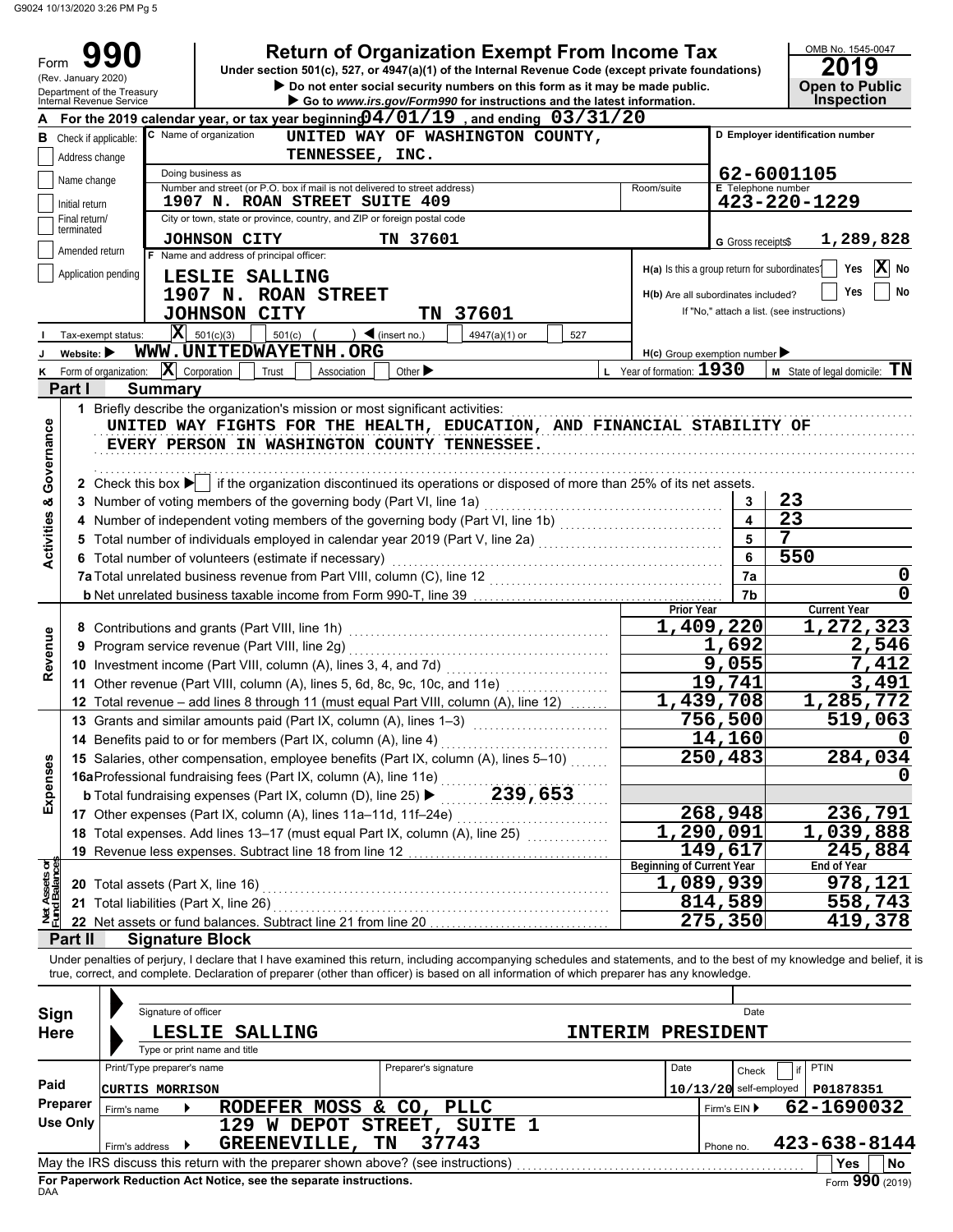| Part III<br>1 Briefly describe the organization's mission:<br>UNITED WAY FIGHTS FOR THE HEALTH, EDUCATION, AND FINANCIAL STABILITY OF | <b>Statement of Program Service Accomplishments</b><br>EVERY PERSON IN WASHINGTON COUNTY TENNESSEE.                            |               |                       |
|---------------------------------------------------------------------------------------------------------------------------------------|--------------------------------------------------------------------------------------------------------------------------------|---------------|-----------------------|
|                                                                                                                                       |                                                                                                                                |               |                       |
|                                                                                                                                       |                                                                                                                                |               |                       |
|                                                                                                                                       |                                                                                                                                |               |                       |
|                                                                                                                                       |                                                                                                                                |               |                       |
|                                                                                                                                       |                                                                                                                                |               |                       |
|                                                                                                                                       |                                                                                                                                |               |                       |
| Did the organization undertake any significant program services during the year which were not listed on the<br>$\mathbf{2}$          |                                                                                                                                |               |                       |
| prior Form 990 or 990-EZ?                                                                                                             |                                                                                                                                |               | Yes $X$ No            |
| If "Yes," describe these new services on Schedule O.                                                                                  |                                                                                                                                |               |                       |
| Did the organization cease conducting, or make significant changes in how it conducts, any program<br>3                               |                                                                                                                                |               |                       |
| services?                                                                                                                             |                                                                                                                                |               | Yes $\overline{X}$ No |
| If "Yes," describe these changes on Schedule O.                                                                                       |                                                                                                                                |               |                       |
| Describe the organization's program service accomplishments for each of its three largest program services, as measured by<br>4       |                                                                                                                                |               |                       |
|                                                                                                                                       | expenses. Section 501(c)(3) and 501(c)(4) organizations are required to report the amount of grants and allocations to others, |               |                       |
| the total expenses, and revenue, if any, for each program service reported.                                                           |                                                                                                                                |               |                       |
|                                                                                                                                       |                                                                                                                                |               |                       |
| 4a (Code:                                                                                                                             | ) (Expenses \$ 740, 321 including grants of \$ 519, 063 ) (Revenue \$                                                          |               | 2,546)                |
| PROVIDE SUPPORT TO HUMAN SERVICE AGENCIES THAT PROVIDE SUPPORT & AID TO                                                               |                                                                                                                                |               |                       |
| MEMBERS OF THE COMMUNITY.                                                                                                             |                                                                                                                                |               |                       |
|                                                                                                                                       |                                                                                                                                |               |                       |
|                                                                                                                                       |                                                                                                                                |               |                       |
|                                                                                                                                       |                                                                                                                                |               |                       |
|                                                                                                                                       |                                                                                                                                |               |                       |
|                                                                                                                                       |                                                                                                                                |               |                       |
|                                                                                                                                       |                                                                                                                                |               |                       |
|                                                                                                                                       |                                                                                                                                |               |                       |
|                                                                                                                                       |                                                                                                                                |               |                       |
|                                                                                                                                       |                                                                                                                                |               |                       |
|                                                                                                                                       |                                                                                                                                |               |                       |
| 4b (Code:                                                                                                                             | $(\textsf{Expenses $ }$                                                                                                        |               |                       |
| N/A                                                                                                                                   |                                                                                                                                |               |                       |
|                                                                                                                                       |                                                                                                                                |               |                       |
|                                                                                                                                       |                                                                                                                                |               |                       |
|                                                                                                                                       |                                                                                                                                |               |                       |
|                                                                                                                                       |                                                                                                                                |               |                       |
|                                                                                                                                       |                                                                                                                                |               |                       |
|                                                                                                                                       |                                                                                                                                |               |                       |
|                                                                                                                                       |                                                                                                                                |               |                       |
|                                                                                                                                       |                                                                                                                                |               |                       |
|                                                                                                                                       |                                                                                                                                |               |                       |
|                                                                                                                                       |                                                                                                                                |               |                       |
|                                                                                                                                       |                                                                                                                                |               |                       |
| 4c (Code:<br>) (Expenses \$                                                                                                           | including grants of\$                                                                                                          | ) (Revenue \$ |                       |
| N/A                                                                                                                                   |                                                                                                                                |               |                       |
|                                                                                                                                       |                                                                                                                                |               |                       |
|                                                                                                                                       |                                                                                                                                |               |                       |
|                                                                                                                                       |                                                                                                                                |               |                       |
|                                                                                                                                       |                                                                                                                                |               |                       |
|                                                                                                                                       |                                                                                                                                |               |                       |
|                                                                                                                                       |                                                                                                                                |               |                       |
|                                                                                                                                       |                                                                                                                                |               |                       |
|                                                                                                                                       |                                                                                                                                |               |                       |
|                                                                                                                                       |                                                                                                                                |               |                       |
|                                                                                                                                       |                                                                                                                                |               |                       |
| 4d Other program services (Describe on Schedule O.)                                                                                   |                                                                                                                                |               |                       |
| (Expenses \$                                                                                                                          | including grants of\$                                                                                                          | (Revenue \$   |                       |
| 4e Total program service expenses                                                                                                     | 740,321                                                                                                                        |               |                       |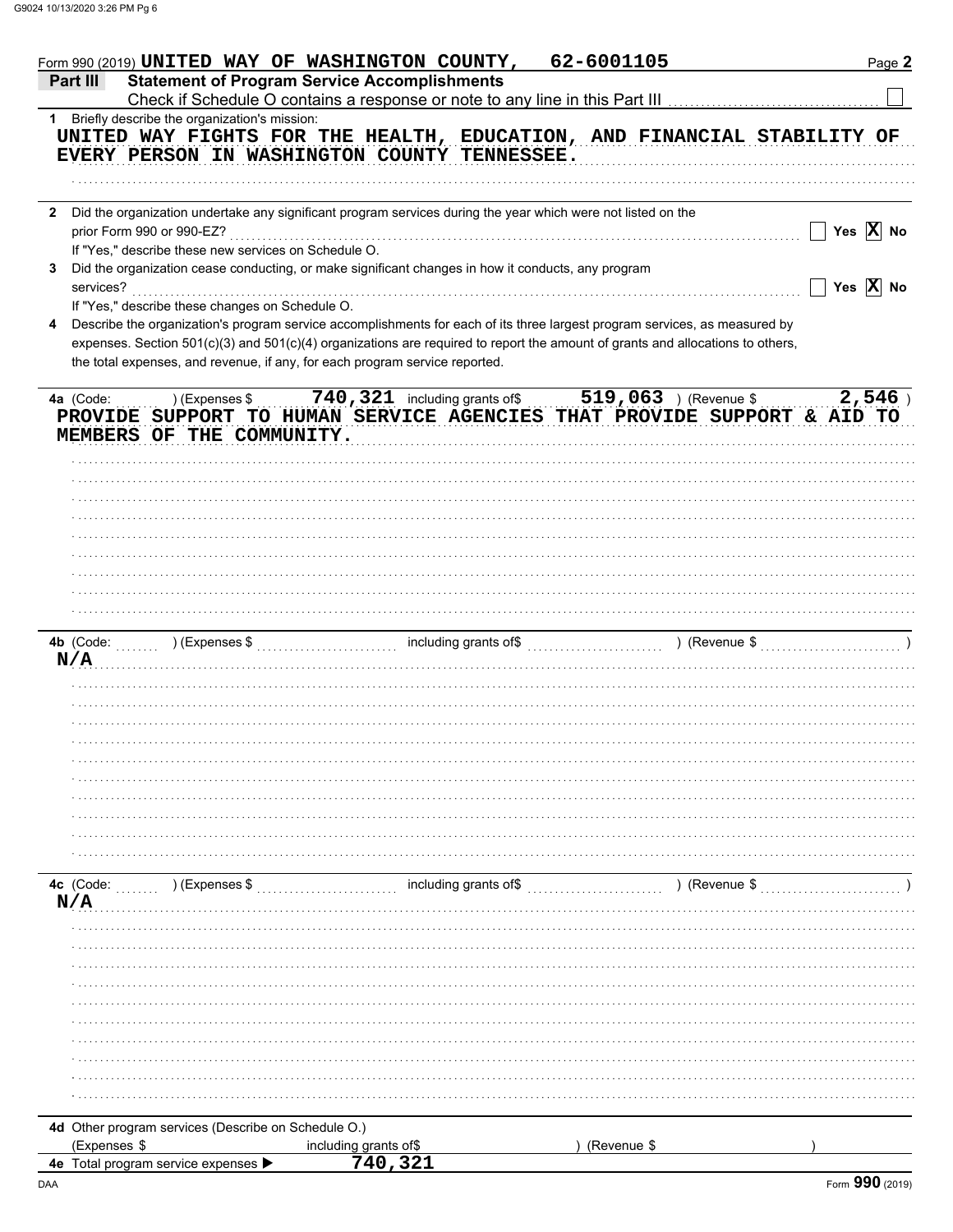**Part IV Checklist of Required Schedules**

## Form 990 (2019) **UNITED WAY OF WASHINGTON COUNTY, 62-6001105** Page 3

|          |                                                                                                                                                |                | Yes | No          |
|----------|------------------------------------------------------------------------------------------------------------------------------------------------|----------------|-----|-------------|
| 1        | Is the organization described in section $501(c)(3)$ or $4947(a)(1)$ (other than a private foundation)? If "Yes,"                              |                |     |             |
|          | complete Schedule A                                                                                                                            | 1              | X   |             |
| 2        | Is the organization required to complete Schedule B, Schedule of Contributors (see instructions)?                                              | $\overline{2}$ | X   |             |
| 3        | Did the organization engage in direct or indirect political campaign activities on behalf of or in opposition to                               |                |     |             |
|          | candidates for public office? If "Yes," complete Schedule C, Part I                                                                            | 3              |     | X           |
| 4        | Section 501(c)(3) organizations. Did the organization engage in lobbying activities, or have a section 501(h)                                  |                |     |             |
|          | election in effect during the tax year? If "Yes," complete Schedule C, Part II                                                                 | 4              |     | x           |
| 5        | Is the organization a section $501(c)(4)$ , $501(c)(5)$ , or $501(c)(6)$ organization that receives membership dues,                           |                |     |             |
|          | assessments, or similar amounts as defined in Revenue Procedure 98-19? If "Yes," complete Schedule C, Part III                                 | 5              |     | X           |
| 6        | Did the organization maintain any donor advised funds or any similar funds or accounts for which donors                                        |                |     |             |
|          | have the right to provide advice on the distribution or investment of amounts in such funds or accounts? If                                    |                |     |             |
|          | "Yes," complete Schedule D, Part I                                                                                                             | 6              |     | X           |
| 7        | Did the organization receive or hold a conservation easement, including easements to preserve open space,                                      |                |     |             |
|          | the environment, historic land areas, or historic structures? If "Yes," complete Schedule D, Part II                                           | 7              |     | X           |
| 8        | Did the organization maintain collections of works of art, historical treasures, or other similar assets? If "Yes,"                            |                |     |             |
|          | complete Schedule D, Part III                                                                                                                  | 8              |     | X           |
| 9        | Did the organization report an amount in Part X, line 21, for escrow or custodial account liability, serve as a                                |                |     |             |
|          | custodian for amounts not listed in Part X; or provide credit counseling, debt management, credit repair, or                                   |                |     |             |
|          | debt negotiation services? If "Yes," complete Schedule D, Part IV                                                                              | 9              |     | X           |
| 10       | Did the organization, directly or through a related organization, hold assets in donor-restricted endowments                                   |                |     |             |
|          | or in quasi endowments? If "Yes," complete Schedule D, Part V                                                                                  | 10             |     | X           |
| 11       | If the organization's answer to any of the following questions is "Yes," then complete Schedule D, Parts VI,                                   |                |     |             |
|          | VII, VIII, IX, or X as applicable.<br>a Did the organization report an amount for land, buildings, and equipment in Part X, line 10? If "Yes," |                |     |             |
|          | complete Schedule D, Part VI                                                                                                                   | 11a            | X   |             |
|          | <b>b</b> Did the organization report an amount for investments-other securities in Part X, line 12, that is 5% or more                         |                |     |             |
|          | of its total assets reported in Part X, line 16? If "Yes," complete Schedule D, Part VII                                                       | 11b            |     | X           |
| C        | Did the organization report an amount for investments—program related in Part X, line 13, that is 5% or more                                   |                |     |             |
|          | of its total assets reported in Part X, line 16? If "Yes," complete Schedule D, Part VIII [[[[[[[[[[[[[[[[[[[                                  | 11с            |     | x           |
| d        | Did the organization report an amount for other assets in Part X, line 15, that is 5% or more of its total assets                              |                |     |             |
|          | reported in Part X, line 16? If "Yes," complete Schedule D, Part IX                                                                            | 11d            |     | X           |
| е        | Did the organization report an amount for other liabilities in Part X, line 25? If "Yes," complete Schedule D, Part X                          | 11e            |     | $\mathbf x$ |
| f        | Did the organization's separate or consolidated financial statements for the tax year include a footnote that addresses                        |                |     |             |
|          | the organization's liability for uncertain tax positions under FIN 48 (ASC 740)? If "Yes," complete Schedule D, Part X                         | 11f            |     | x           |
| 12a      | Did the organization obtain separate, independent audited financial statements for the tax year? If "Yes," complete                            |                |     |             |
|          |                                                                                                                                                | 12a            | x   |             |
| b        | Was the organization included in consolidated, independent audited financial statements for the tax year? If                                   |                |     |             |
|          | "Yes," and if the organization answered "No" to line 12a, then completing Schedule D, Parts XI and XII is optional                             | 12b            |     | X           |
| 13       |                                                                                                                                                | 13             |     | X           |
| 14a      | Did the organization maintain an office, employees, or agents outside of the United States?                                                    | 14a            |     | x           |
| b        | Did the organization have aggregate revenues or expenses of more than \$10,000 from grantmaking,                                               |                |     |             |
|          | fundraising, business, investment, and program service activities outside the United States, or aggregate                                      |                |     |             |
|          | foreign investments valued at \$100,000 or more? If "Yes," complete Schedule F, Parts I and IV                                                 | 14b            |     | X           |
| 15       | Did the organization report on Part IX, column (A), line 3, more than \$5,000 of grants or other assistance to or                              |                |     |             |
|          | for any foreign organization? If "Yes," complete Schedule F, Parts II and IV                                                                   | 15             |     | X           |
| 16       | Did the organization report on Part IX, column (A), line 3, more than \$5,000 of aggregate grants or other                                     |                |     |             |
|          | assistance to or for foreign individuals? If "Yes," complete Schedule F, Parts III and IV                                                      | 16             |     | x           |
| 17       | Did the organization report a total of more than \$15,000 of expenses for professional fundraising services on                                 |                |     |             |
|          |                                                                                                                                                | 17             |     | x           |
| 18       | Did the organization report more than \$15,000 total of fundraising event gross income and contributions on                                    |                |     |             |
|          | Part VIII, lines 1c and 8a? If "Yes," complete Schedule G, Part II                                                                             | 18             |     | X           |
| 19       | Did the organization report more than \$15,000 of gross income from gaming activities on Part VIII, line 9a?                                   | 19             |     | x           |
|          | Did the organization operate one or more hospital facilities? If "Yes," complete Schedule H                                                    | <b>20a</b>     |     | x           |
| 20a<br>b |                                                                                                                                                | 20b            |     |             |
| 21       | Did the organization report more than \$5,000 of grants or other assistance to any domestic organization or                                    |                |     |             |
|          |                                                                                                                                                | 21             | X   |             |
|          |                                                                                                                                                |                |     |             |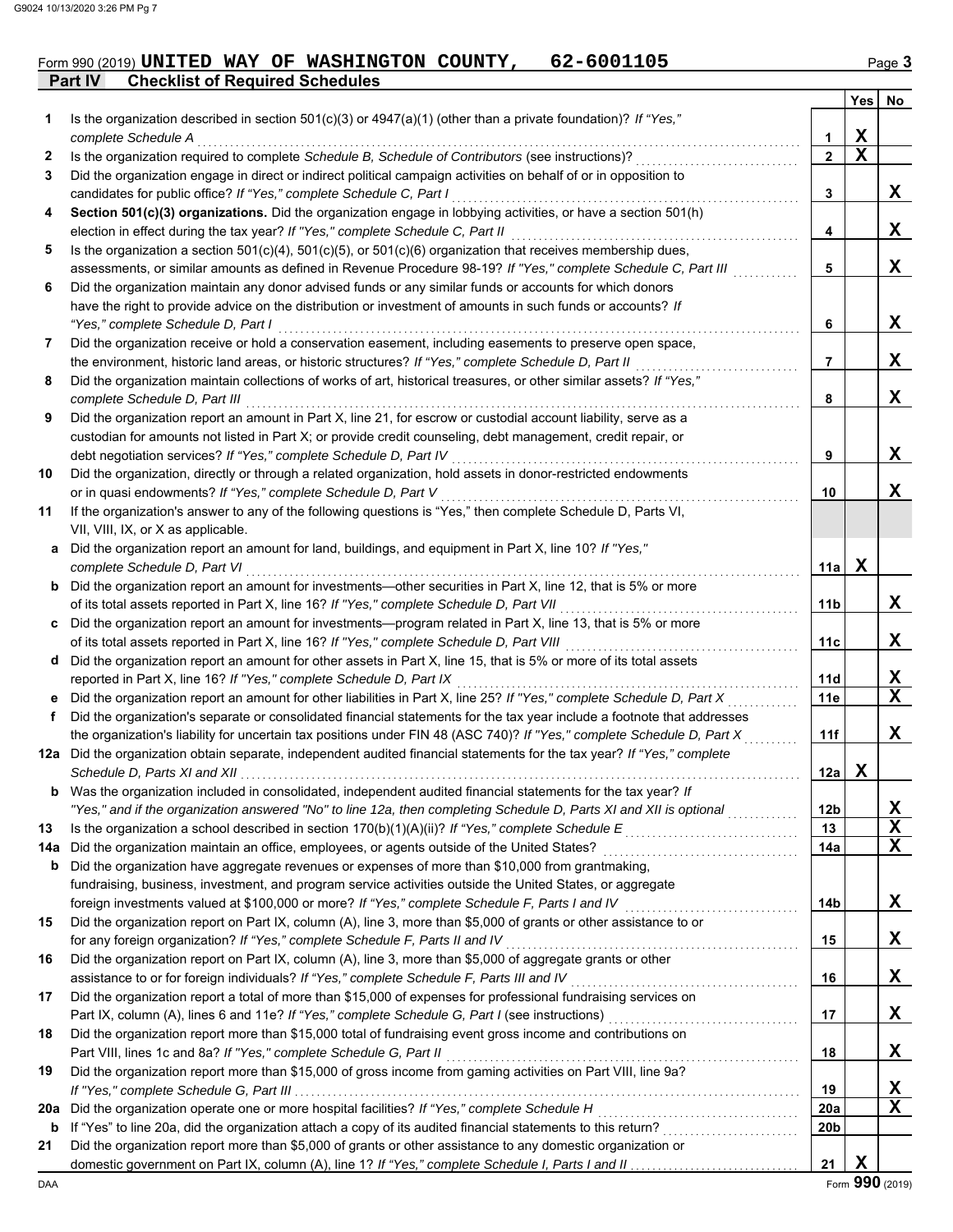## Form 990 (2019) **UNITED WAY OF WASHINGTON COUNTY, 62-6001105** Page 4 **Part IV Checklist of Required Schedules** *(continued)*

|     |                                                                                                                                                                                                                                  |                |             |            | Yes I           | No          |
|-----|----------------------------------------------------------------------------------------------------------------------------------------------------------------------------------------------------------------------------------|----------------|-------------|------------|-----------------|-------------|
| 22  | Did the organization report more than \$5,000 of grants or other assistance to or for domestic individuals on                                                                                                                    |                |             |            |                 |             |
|     | Part IX, column (A), line 2? If "Yes," complete Schedule I, Parts I and III                                                                                                                                                      |                |             | 22         |                 | X           |
| 23  | Did the organization answer "Yes" to Part VII, Section A, line 3, 4, or 5 about compensation of the                                                                                                                              |                |             |            |                 |             |
|     | organization's current and former officers, directors, trustees, key employees, and highest compensated                                                                                                                          |                |             |            |                 |             |
|     | employees? If "Yes," complete Schedule J<br>24a Did the organization have a tax-exempt bond issue with an outstanding principal amount of more than                                                                              |                |             | 23         |                 | X           |
|     | \$100,000 as of the last day of the year, that was issued after December 31, 2002? If "Yes," answer lines 24b                                                                                                                    |                |             |            |                 |             |
|     | through 24d and complete Schedule K. If "No," go to line 25a                                                                                                                                                                     |                |             | 24a        |                 | X           |
| b   | Did the organization invest any proceeds of tax-exempt bonds beyond a temporary period exception?                                                                                                                                |                |             | 24b        |                 |             |
| c   | Did the organization maintain an escrow account other than a refunding escrow at any time during the year                                                                                                                        |                |             |            |                 |             |
|     | to defease any tax-exempt bonds?                                                                                                                                                                                                 |                |             | 24c        |                 |             |
| d   | Did the organization act as an "on behalf of" issuer for bonds outstanding at any time during the year?                                                                                                                          |                |             | 24d        |                 |             |
|     | 25a Section 501(c)(3), 501(c)(4), and 501(c)(29) organizations. Did the organization engage in an excess benefit                                                                                                                 |                |             |            |                 |             |
|     | transaction with a disqualified person during the year? If "Yes," complete Schedule L, Part I                                                                                                                                    |                |             | 25a        |                 | X           |
| b   | Is the organization aware that it engaged in an excess benefit transaction with a disqualified person in a prior                                                                                                                 |                |             |            |                 |             |
|     | year, and that the transaction has not been reported on any of the organization's prior Forms 990 or 990-EZ?                                                                                                                     |                |             |            |                 |             |
|     | If "Yes," complete Schedule L, Part I                                                                                                                                                                                            |                |             | 25b        |                 | X           |
| 26  | Did the organization report any amount on Part X, line 5 or 22, for receivables from or payables to any current                                                                                                                  |                |             |            |                 |             |
|     | or former officer, director, trustee, key employee, creator or founder, substantial contributor, or 35%                                                                                                                          |                |             |            |                 |             |
|     | controlled entity or family member of any of these persons? If "Yes," complete Schedule L, Part II                                                                                                                               |                |             | 26         |                 | X           |
| 27  | Did the organization provide a grant or other assistance to any current or former officer, director, trustee, key                                                                                                                |                |             |            |                 |             |
|     | employee, creator or founder, substantial contributor or employee thereof, a grant selection committee                                                                                                                           |                |             |            |                 |             |
|     | member, or to a 35% controlled entity (including an employee thereof) or family member of any of these                                                                                                                           |                |             |            |                 |             |
|     | persons? If "Yes," complete Schedule L, Part III                                                                                                                                                                                 |                |             | 27         |                 | X           |
| 28  | Was the organization a party to a business transaction with one of the following parties (see Schedule L, Part                                                                                                                   |                |             |            |                 |             |
|     | IV instructions, for applicable filing thresholds, conditions, and exceptions):<br>A current or former officer, director, trustee, key employee, creator or founder, or substantial contributor? If                              |                |             |            |                 |             |
| а   | "Yes," complete Schedule L, Part IV                                                                                                                                                                                              |                |             | 28a        |                 | x           |
| b   | A family member of any individual described in line 28a? If "Yes," complete Schedule L, Part IV                                                                                                                                  |                |             | 28b        |                 | $\mathbf x$ |
| c   | A 35% controlled entity of one or more individuals and/or organizations described in lines 28a or 28b? If                                                                                                                        |                |             |            |                 |             |
|     | "Yes," complete Schedule L, Part IV                                                                                                                                                                                              |                |             | 28c        |                 | X           |
| 29  | Did the organization receive more than \$25,000 in non-cash contributions? If "Yes," complete Schedule M                                                                                                                         |                |             | 29         |                 | $\mathbf x$ |
| 30  | Did the organization receive contributions of art, historical treasures, or other similar assets, or qualified                                                                                                                   |                |             |            |                 |             |
|     | conservation contributions? If "Yes," complete Schedule M                                                                                                                                                                        |                |             | 30         |                 | X           |
| 31  | Did the organization liquidate, terminate, or dissolve and cease operations? If "Yes," complete Schedule N, Part I                                                                                                               |                |             | 31         |                 | $\mathbf x$ |
| 32  | Did the organization sell, exchange, dispose of, or transfer more than 25% of its net assets? If "Yes,"                                                                                                                          |                |             |            |                 |             |
|     | complete Schedule N, Part II                                                                                                                                                                                                     |                |             | 32         |                 | X           |
| 33  | Did the organization own 100% of an entity disregarded as separate from the organization under Regulations                                                                                                                       |                |             |            |                 |             |
|     | sections 301.7701-2 and 301.7701-3? If "Yes," complete Schedule R, Part I                                                                                                                                                        |                |             | 33         |                 | X           |
| 34  | Was the organization related to any tax-exempt or taxable entity? If "Yes," complete Schedule R, Part II, III,                                                                                                                   |                |             |            |                 |             |
|     | or IV, and Part V, line 1                                                                                                                                                                                                        |                |             | 34         |                 | X           |
| 35а | Did the organization have a controlled entity within the meaning of section 512(b)(13)?                                                                                                                                          |                |             | <b>35a</b> |                 | X           |
| b   | If "Yes" to line 35a, did the organization receive any payment from or engage in any transaction with a                                                                                                                          |                |             |            |                 |             |
|     | controlled entity within the meaning of section 512(b)(13)? If "Yes," complete Schedule R, Part V, line 2                                                                                                                        |                |             | 35b        |                 |             |
| 36  | Section 501(c)(3) organizations. Did the organization make any transfers to an exempt non-charitable                                                                                                                             |                |             |            |                 | x           |
|     | related organization? If "Yes," complete Schedule R, Part V, line 2                                                                                                                                                              |                |             | 36         |                 |             |
| 37  | Did the organization conduct more than 5% of its activities through an entity that is not a related organization<br>and that is treated as a partnership for federal income tax purposes? If "Yes," complete Schedule R, Part VI |                |             | 37         |                 | x           |
| 38  | Did the organization complete Schedule O and provide explanations in Schedule O for Part VI, lines 11b and                                                                                                                       |                |             |            |                 |             |
|     | 19? Note: All Form 990 filers are required to complete Schedule O.                                                                                                                                                               |                |             | 38         | X               |             |
|     | <b>Statements Regarding Other IRS Filings and Tax Compliance</b><br><b>Part V</b>                                                                                                                                                |                |             |            |                 |             |
|     | Check if Schedule O contains a response or note to any line in this Part V                                                                                                                                                       |                |             |            |                 |             |
|     |                                                                                                                                                                                                                                  |                |             |            | Yes             | No          |
| 1a  | Enter the number reported in Box 3 of Form 1096. Enter -0- if not applicable                                                                                                                                                     | 1a             | 6           |            |                 |             |
| b   | Enter the number of Forms W-2G included in line 1a. Enter -0- if not applicable                                                                                                                                                  | 1 <sub>b</sub> | $\mathbf 0$ |            |                 |             |
| c   | Did the organization comply with backup withholding rules for reportable payments to vendors and                                                                                                                                 |                |             |            |                 |             |
|     |                                                                                                                                                                                                                                  |                |             | 1c         |                 |             |
| DAA |                                                                                                                                                                                                                                  |                |             |            | Form 990 (2019) |             |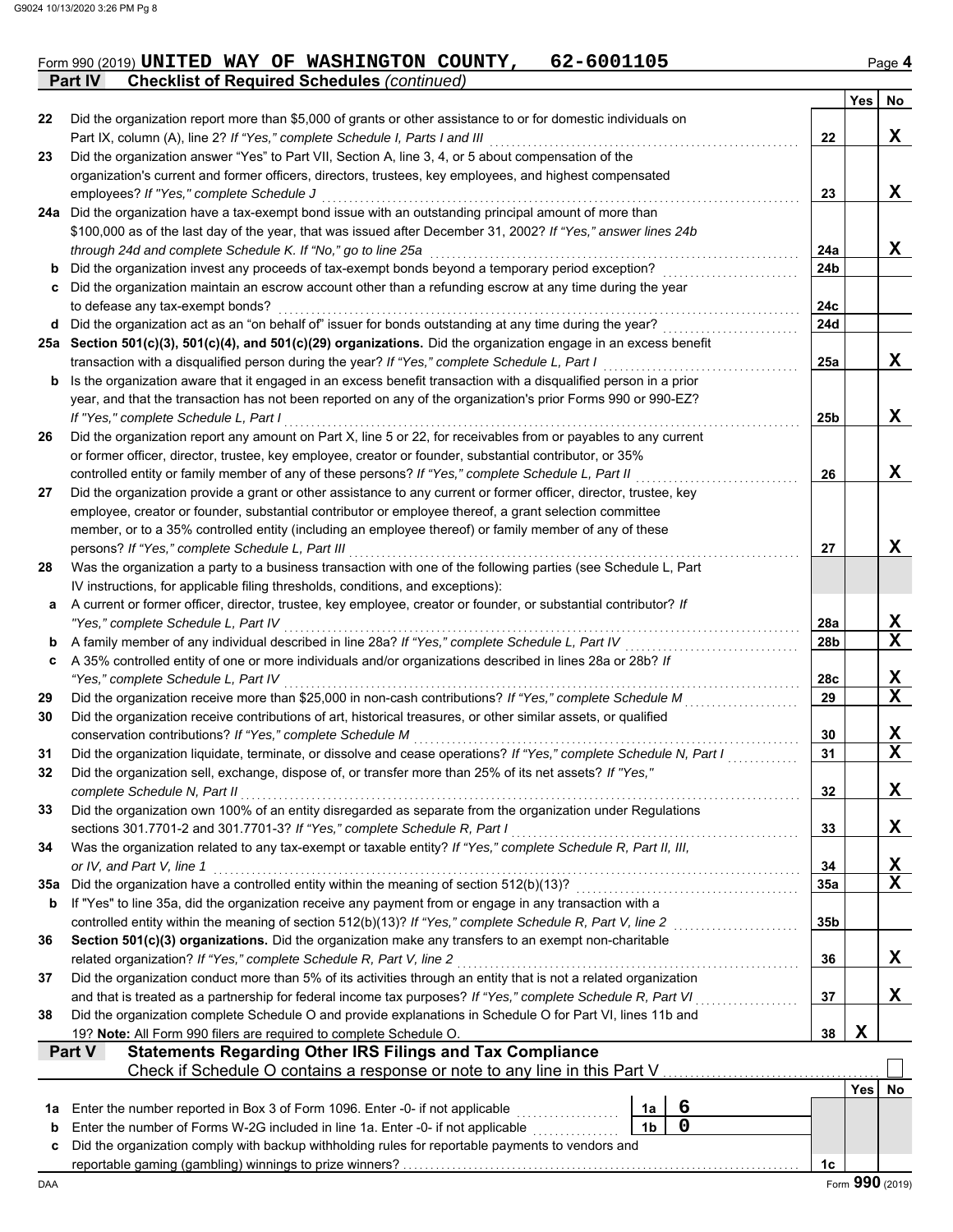|     | 62-6001105<br>Form 990 (2019) UNITED WAY OF WASHINGTON COUNTY,                                                                     |                 |   | Page 5      |
|-----|------------------------------------------------------------------------------------------------------------------------------------|-----------------|---|-------------|
|     | Statements Regarding Other IRS Filings and Tax Compliance (continued)<br>Part V                                                    |                 |   |             |
|     |                                                                                                                                    |                 |   | Yes No      |
| 2a  | Enter the number of employees reported on Form W-3, Transmittal of Wage and Tax                                                    |                 |   |             |
|     | 7<br>Statements, filed for the calendar year ending with or within the year covered by this return<br>2a                           |                 |   |             |
| b   | If at least one is reported on line 2a, did the organization file all required federal employment tax returns?                     | 2 <sub>b</sub>  | X |             |
|     | Note: If the sum of lines 1a and 2a is greater than 250, you may be required to e-file (see instructions)                          |                 |   |             |
| За  | Did the organization have unrelated business gross income of \$1,000 or more during the year?                                      | 3a              |   | X           |
| b   | If "Yes," has it filed a Form 990-T for this year? If "No" to line 3b, provide an explanation on Schedule O                        | 3 <sub>b</sub>  |   |             |
| 4a  | At any time during the calendar year, did the organization have an interest in, or a signature or other authority over,            |                 |   |             |
|     | a financial account in a foreign country (such as a bank account, securities account, or other financial account)?                 | 4a              |   | x           |
| b   | If "Yes," enter the name of the foreign country ▶                                                                                  |                 |   |             |
|     | See instructions for filing requirements for FinCEN Form 114, Report of Foreign Bank and Financial Accounts (FBAR).                |                 |   |             |
| 5a  | Was the organization a party to a prohibited tax shelter transaction at any time during the tax year?                              | 5a              |   | X           |
| b   | Did any taxable party notify the organization that it was or is a party to a prohibited tax shelter transaction?                   | 5 <sub>b</sub>  |   | $\mathbf x$ |
| c   | If "Yes" to line 5a or 5b, did the organization file Form 8886-T?                                                                  | 5c              |   |             |
| 6a  | Does the organization have annual gross receipts that are normally greater than \$100,000, and did the                             |                 |   |             |
|     | organization solicit any contributions that were not tax deductible as charitable contributions?                                   | 6a              |   | X           |
| b   | If "Yes," did the organization include with every solicitation an express statement that such contributions or                     |                 |   |             |
|     | gifts were not tax deductible?                                                                                                     | 6b              |   |             |
| 7   | Organizations that may receive deductible contributions under section 170(c).                                                      |                 |   |             |
| а   | Did the organization receive a payment in excess of \$75 made partly as a contribution and partly for goods                        |                 |   |             |
|     | and services provided to the payor?                                                                                                | 7a              |   | X           |
| b   | If "Yes," did the organization notify the donor of the value of the goods or services provided?                                    | 7b              |   |             |
| c   | Did the organization sell, exchange, or otherwise dispose of tangible personal property for which it was                           |                 |   |             |
|     | required to file Form 8282?                                                                                                        | 7c              |   | X           |
| d   | 7d<br>If "Yes," indicate the number of Forms 8282 filed during the year                                                            |                 |   |             |
| е   | Did the organization receive any funds, directly or indirectly, to pay premiums on a personal benefit contract?                    | 7e              |   | X           |
| f   | Did the organization, during the year, pay premiums, directly or indirectly, on a personal benefit contract?                       | 7f              |   | $\mathbf x$ |
| g   | If the organization received a contribution of qualified intellectual property, did the organization file Form 8899 as required?   | 7g              |   | X           |
| h   | If the organization received a contribution of cars, boats, airplanes, or other vehicles, did the organization file a Form 1098-C? | 7h              |   | X           |
| 8   | Sponsoring organizations maintaining donor advised funds. Did a donor advised fund maintained by the                               |                 |   |             |
|     | sponsoring organization have excess business holdings at any time during the year?                                                 | 8               |   |             |
| 9   | Sponsoring organizations maintaining donor advised funds.                                                                          |                 |   |             |
| а   | Did the sponsoring organization make any taxable distributions under section 4966?                                                 | 9a              |   |             |
| b   | Did the sponsoring organization make a distribution to a donor, donor advisor, or related person?                                  | 9b              |   |             |
| 10  | Section 501(c)(7) organizations. Enter:                                                                                            |                 |   |             |
|     | 10a <br>Initiation fees and capital contributions included on Part VIII, line 12                                                   |                 |   |             |
| b   | Gross receipts, included on Form 990, Part VIII, line 12, for public use of club facilities<br>10 <sub>b</sub>                     |                 |   |             |
| 11  | Section 501(c)(12) organizations. Enter:                                                                                           |                 |   |             |
| a   | 11a<br>Gross income from members or shareholders                                                                                   |                 |   |             |
| b   | Gross income from other sources (Do not net amounts due or paid to other sources                                                   |                 |   |             |
|     | 11 <sub>b</sub><br>against amounts due or received from them.)                                                                     |                 |   |             |
| 12a | Section 4947(a)(1) non-exempt charitable trusts. Is the organization filing Form 990 in lieu of Form 1041?                         | 12a             |   |             |
| b   | If "Yes," enter the amount of tax-exempt interest received or accrued during the year<br>12 <sub>b</sub>                           |                 |   |             |
| 13  | Section 501(c)(29) qualified nonprofit health insurance issuers.                                                                   |                 |   |             |
| а   | Is the organization licensed to issue qualified health plans in more than one state?                                               | 13а             |   |             |
|     | Note: See the instructions for additional information the organization must report on Schedule O.                                  |                 |   |             |
| b   | Enter the amount of reserves the organization is required to maintain by the states in which                                       |                 |   |             |
|     | the organization is licensed to issue qualified health plans<br>13b                                                                |                 |   |             |
| c   | 13 <sub>c</sub><br>Enter the amount of reserves on hand                                                                            |                 |   |             |
| 14a | Did the organization receive any payments for indoor tanning services during the tax year?                                         | 14a             |   | X           |
| b   | If "Yes," has it filed a Form 720 to report these payments? If "No," provide an explanation on Schedule O                          | 14 <sub>b</sub> |   |             |
| 15  | Is the organization subject to the section 4960 tax on payment(s) of more than \$1,000,000 in remuneration or                      |                 |   |             |
|     | excess parachute payment(s) during the year?                                                                                       | 15              |   | X           |
|     | If "Yes," see instructions and file Form 4720, Schedule N.                                                                         |                 |   |             |
| 16  | Is the organization an educational institution subject to the section 4968 excise tax on net investment income?                    | 16              |   | X           |
|     | If "Yes," complete Form 4720, Schedule O.                                                                                          |                 |   |             |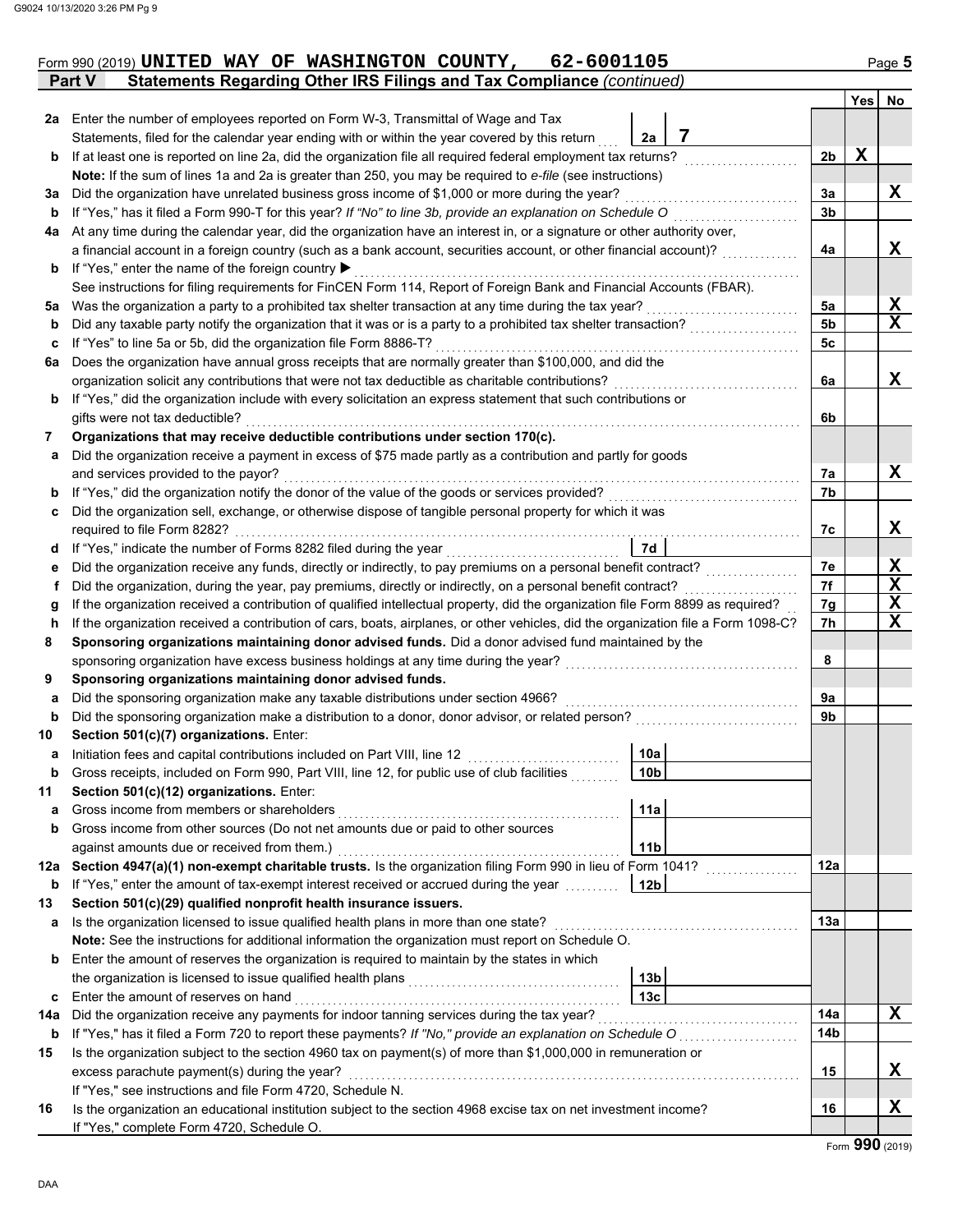|                                                 | Part VI<br>Governance, Management, and Disclosure For each "Yes" response to lines 2 through 7b below, and for a "No"               |                 |             |             |  |  |  |  |  |  |  |
|-------------------------------------------------|-------------------------------------------------------------------------------------------------------------------------------------|-----------------|-------------|-------------|--|--|--|--|--|--|--|
|                                                 | response to line 8a, 8b, or 10b below, describe the circumstances, processes, or changes on Schedule O. See instructions.           |                 |             |             |  |  |  |  |  |  |  |
|                                                 | Check if Schedule O contains a response or note to any line in this Part VI                                                         |                 |             |             |  |  |  |  |  |  |  |
| <b>Section A. Governing Body and Management</b> |                                                                                                                                     |                 |             |             |  |  |  |  |  |  |  |
|                                                 |                                                                                                                                     |                 |             |             |  |  |  |  |  |  |  |
| 1а                                              | 23<br>Enter the number of voting members of the governing body at the end of the tax year<br>1a                                     |                 |             |             |  |  |  |  |  |  |  |
|                                                 | If there are material differences in voting rights among members of the governing body, or                                          |                 |             |             |  |  |  |  |  |  |  |
|                                                 | if the governing body delegated broad authority to an executive committee or similar                                                |                 |             |             |  |  |  |  |  |  |  |
|                                                 | committee, explain on Schedule O.                                                                                                   |                 |             |             |  |  |  |  |  |  |  |
| b                                               | 23<br>Enter the number of voting members included on line 1a, above, who are independent<br>1b                                      |                 |             |             |  |  |  |  |  |  |  |
| 2                                               | Did any officer, director, trustee, or key employee have a family relationship or a business relationship with                      |                 |             |             |  |  |  |  |  |  |  |
|                                                 | any other officer, director, trustee, or key employee?                                                                              | 2               |             | X           |  |  |  |  |  |  |  |
| 3                                               | Did the organization delegate control over management duties customarily performed by or under the direct                           |                 |             |             |  |  |  |  |  |  |  |
|                                                 | supervision of officers, directors, trustees, or key employees to a management company or other person?                             | 3               |             | X           |  |  |  |  |  |  |  |
| 4                                               | Did the organization make any significant changes to its governing documents since the prior Form 990 was filed?                    | 4               |             | $\mathbf x$ |  |  |  |  |  |  |  |
| 5                                               | Did the organization become aware during the year of a significant diversion of the organization's assets?                          | 5               |             | $\mathbf X$ |  |  |  |  |  |  |  |
| 6                                               | Did the organization have members or stockholders?                                                                                  | 6               |             | X           |  |  |  |  |  |  |  |
| 7a                                              | Did the organization have members, stockholders, or other persons who had the power to elect or appoint                             |                 |             |             |  |  |  |  |  |  |  |
|                                                 | one or more members of the governing body?                                                                                          | 7a              |             | X           |  |  |  |  |  |  |  |
| b                                               | Are any governance decisions of the organization reserved to (or subject to approval by) members,                                   |                 |             |             |  |  |  |  |  |  |  |
|                                                 | stockholders, or persons other than the governing body?                                                                             | 7b              |             | X           |  |  |  |  |  |  |  |
| 8                                               | Did the organization contemporaneously document the meetings held or written actions undertaken during the year by the following:   |                 |             |             |  |  |  |  |  |  |  |
| а                                               | The governing body?                                                                                                                 | 8a              | X           |             |  |  |  |  |  |  |  |
| b                                               | Each committee with authority to act on behalf of the governing body?                                                               | 8b              | X           |             |  |  |  |  |  |  |  |
| 9                                               | Is there any officer, director, trustee, or key employee listed in Part VII, Section A, who cannot be reached at                    |                 |             |             |  |  |  |  |  |  |  |
|                                                 | the organization's mailing address? If "Yes," provide the names and addresses on Schedule O                                         | 9               |             | X           |  |  |  |  |  |  |  |
|                                                 | Section B. Policies (This Section B requests information about policies not required by the Internal Revenue Code.                  |                 |             |             |  |  |  |  |  |  |  |
|                                                 |                                                                                                                                     |                 | Yes         | No          |  |  |  |  |  |  |  |
|                                                 | 10a Did the organization have local chapters, branches, or affiliates?                                                              | 10a             |             | X           |  |  |  |  |  |  |  |
| b                                               | If "Yes," did the organization have written policies and procedures governing the activities of such chapters,                      |                 |             |             |  |  |  |  |  |  |  |
|                                                 | affiliates, and branches to ensure their operations are consistent with the organization's exempt purposes?                         | 10 <sub>b</sub> |             |             |  |  |  |  |  |  |  |
|                                                 | 11a Has the organization provided a complete copy of this Form 990 to all members of its governing body before filing the form?     | 11a             |             | X           |  |  |  |  |  |  |  |
| b                                               | Describe in Schedule O the process, if any, used by the organization to review this Form 990.                                       |                 |             |             |  |  |  |  |  |  |  |
|                                                 | 12a Did the organization have a written conflict of interest policy? If "No," go to line 13                                         | 12a             | X           |             |  |  |  |  |  |  |  |
|                                                 | Were officers, directors, or trustees, and key employees required to disclose annually interests that could give rise to conflicts? | 12 <sub>b</sub> | Х           |             |  |  |  |  |  |  |  |
|                                                 | Did the organization regularly and consistently monitor and enforce compliance with the policy? If "Yes,"                           |                 |             |             |  |  |  |  |  |  |  |
|                                                 | describe in Schedule O how this was done                                                                                            | 12 <sub>c</sub> | X           |             |  |  |  |  |  |  |  |
| 13                                              | Did the organization have a written whistleblower policy?                                                                           | 13              | $\mathbf x$ |             |  |  |  |  |  |  |  |
| 14                                              | Did the organization have a written document retention and destruction policy?                                                      | 14              | Х           |             |  |  |  |  |  |  |  |
| 15                                              | Did the process for determining compensation of the following persons include a review and approval by                              |                 |             |             |  |  |  |  |  |  |  |
|                                                 | independent persons, comparability data, and contemporaneous substantiation of the deliberation and decision?                       |                 |             |             |  |  |  |  |  |  |  |
|                                                 | The organization's CEO, Executive Director, or top management official                                                              | 15a             | X           |             |  |  |  |  |  |  |  |
| b                                               | Other officers or key employees of the organization                                                                                 | 15 <sub>b</sub> | Х           |             |  |  |  |  |  |  |  |
|                                                 | If "Yes" to line 15a or 15b, describe the process in Schedule O (see instructions).                                                 |                 |             |             |  |  |  |  |  |  |  |
|                                                 | 16a Did the organization invest in, contribute assets to, or participate in a joint venture or similar arrangement                  |                 |             |             |  |  |  |  |  |  |  |
|                                                 | with a taxable entity during the year?                                                                                              | 16a             |             | x           |  |  |  |  |  |  |  |
| b                                               | If "Yes," did the organization follow a written policy or procedure requiring the organization to evaluate its                      |                 |             |             |  |  |  |  |  |  |  |
|                                                 | participation in joint venture arrangements under applicable federal tax law, and take steps to safeguard the                       |                 |             |             |  |  |  |  |  |  |  |
|                                                 |                                                                                                                                     | 16b             |             |             |  |  |  |  |  |  |  |
|                                                 | <b>Section C. Disclosure</b>                                                                                                        |                 |             |             |  |  |  |  |  |  |  |
|                                                 | with which a convert this Form 000 is required to be filed $\blacktriangleright$ TN                                                 |                 |             |             |  |  |  |  |  |  |  |

**17** List the states with which a copy of this Form 990 is required to be filed  $\blacktriangleright$  TN subsequent is an intermediate with which a copy of this Form 990 is required to be filed  $\blacktriangleright$  TN subsequent is an intermediate with **TN**

**18 19** Section 6104 requires an organization to make its Forms 1023 (1024 or 1024-A, if applicable), 990, and 990-T (Section 501(c) (3)s only) available for public inspection. Indicate how you made these available. Check all that apply. Describe on Schedule O whether (and if so, how) the organization made its governing documents, conflict of interest policy, and financial statements available to the public during the tax year.  $\overline{\textbf{X}}$  Own website  $\quad \Box$  Another's website  $\overline{\textbf{X}}$  Upon request  $\quad \Box$  Other *(explain on Schedule O)* 

| financial statements available to the public during the tax year.                                                                       |
|-----------------------------------------------------------------------------------------------------------------------------------------|
| 20 State the name, address, and telephone number of the person who possesses the organization's books and records $\blacktriangleright$ |

|  |                     | 20 State the name, address, and telephone number of the person who possesses the organization's books and reco |  |                     |  |  |
|--|---------------------|----------------------------------------------------------------------------------------------------------------|--|---------------------|--|--|
|  | <b>MITZI MALONE</b> |                                                                                                                |  | 1907 N. ROAN STREET |  |  |

**JOHNSON CITY TN 37601 423-220-1229**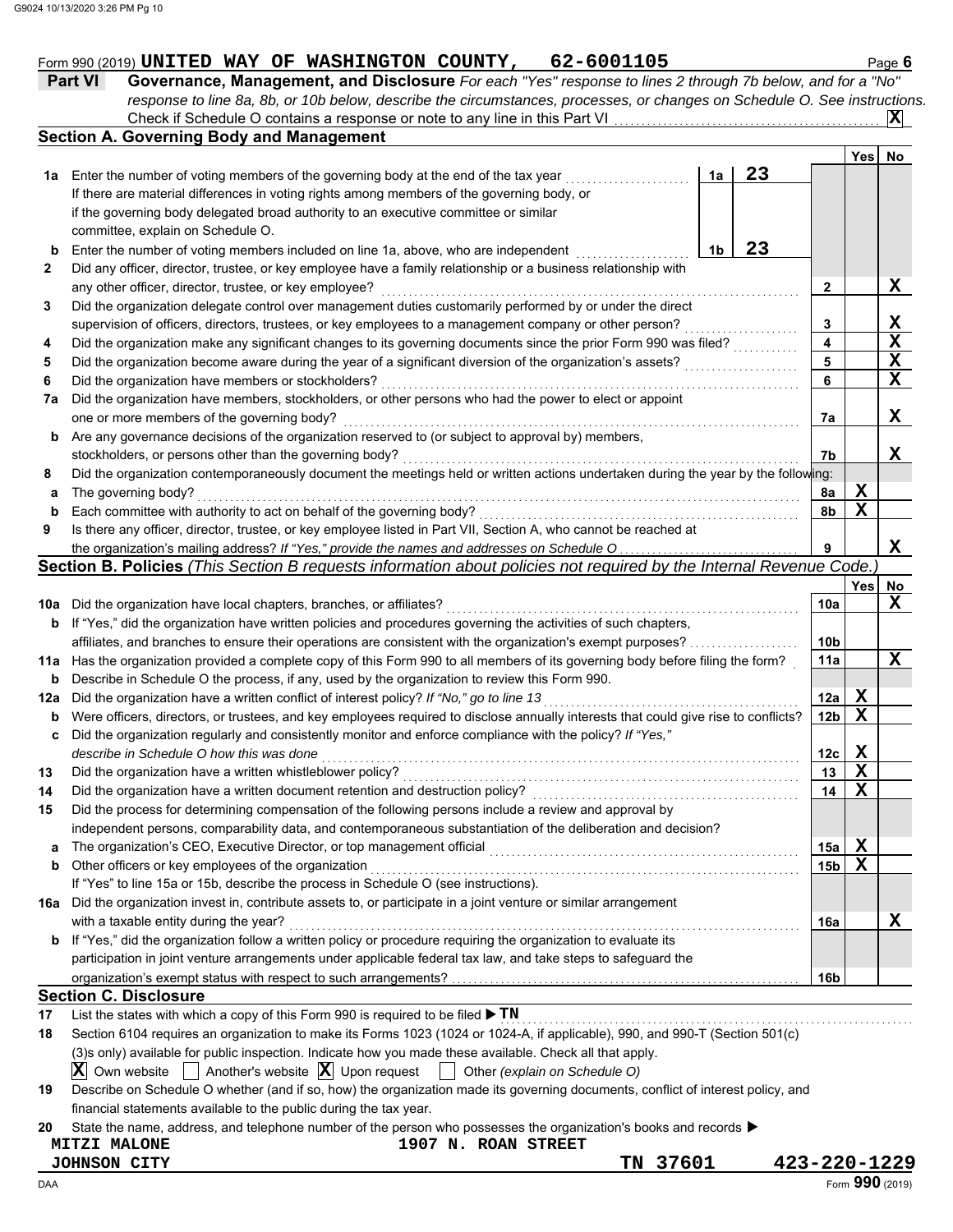| לטאר אס יוויט <b>וייט אינדינומרוי עב המונים ווי</b> ט אינדי של הייט וויט של הייט |  |  |  |                                                                                                           | ayc r |
|----------------------------------------------------------------------------------|--|--|--|-----------------------------------------------------------------------------------------------------------|-------|
|                                                                                  |  |  |  | Part VII Compensation of Officers, Directors, Trustees, Key Employees, Highest Compensated Employees, and |       |
| <b>Independent Contractors</b>                                                   |  |  |  |                                                                                                           |       |

Check if Schedule O contains a response or note to any line in this Part VII

#### **Section A. Officers, Directors, Trustees, Key Employees, and Highest Compensated Employees**

**1a** Complete this table for all persons required to be listed. Report compensation for the calendar year ending with or within the organization's tax year.

■ List all of the organization's **current** officers, directors, trustees (whether individuals or organizations), regardless of amount of compensation. Enter -0- in columns (D), (E), and (F) if no compensation was paid.

List all of the organization's **current** key employees, if any. See instructions for definition of "key employee."

■ List all of the organization's **current** key employees, if any. See instructions for definition of "key employee."<br>■ List the organization's five **current** highest compensated employees (other than an officer, director,

who received reportable compensation (Box 5 of Form W-2 and/or Box 7 of Form 1099-MISC) of more than \$100,000 from the organization and any related organizations.

• List all of the organization's **former** officers, key employees, and highest compensated employees who received more than<br>00,000 of reportable compensation from the organization and any related erganizations. \$100,000 of reportable compensation from the organization and any related organizations.

• List all of the organization's **former directors or trustees** that received, in the capacity as a former director or trustee of the anization more than \$10,000 of reportable compensation from the organization and any rel organization, more than \$10,000 of reportable compensation from the organization and any related organizations. See instructions for the order in which to list the persons above.

Check this box if neither the organization nor any related organization compensated any current officer, director, or trustee.

| (A)<br>Name and title                 | (B)<br>Average<br>hours<br>per week<br>(list any               |                                   |                       | Position    | (C)          | (do not check more than one<br>box, unless person is both an<br>officer and a director/trustee) |        | (D)<br>Reportable<br>compensation<br>from the<br>organization | (E)<br>Reportable<br>compensation<br>from related<br>organizations | (F)<br>Estimated amount<br>of other<br>compensation<br>from the<br>organization and |
|---------------------------------------|----------------------------------------------------------------|-----------------------------------|-----------------------|-------------|--------------|-------------------------------------------------------------------------------------------------|--------|---------------------------------------------------------------|--------------------------------------------------------------------|-------------------------------------------------------------------------------------|
|                                       | hours for<br>related<br>organizations<br>below<br>dotted line) | Individual trustee<br>or director | Institutional trustee | Officer     | Key employee | Highest compensated<br>employee                                                                 | Former | (W-2/1099-MISC)                                               | (W-2/1099-MISC)                                                    | related organizations                                                               |
| (1) KRISTAN SPEAR                     | 40.00                                                          |                                   |                       |             |              |                                                                                                 |        |                                                               |                                                                    |                                                                                     |
| PRESIDENT & CEO                       | 0.00                                                           | $\mathbf X$                       |                       | $\mathbf x$ |              |                                                                                                 |        | 103,738                                                       | 0                                                                  | 0                                                                                   |
| (2) COLLIN BROOKS                     |                                                                |                                   |                       |             |              |                                                                                                 |        |                                                               |                                                                    |                                                                                     |
|                                       | 1.00                                                           |                                   |                       |             |              |                                                                                                 |        |                                                               |                                                                    |                                                                                     |
| <b>DIRECTOR</b>                       | 0.00                                                           | $\mathbf X$                       |                       |             |              |                                                                                                 |        | 0                                                             | 0                                                                  | $\mathbf 0$                                                                         |
| (3) TRISH BAISE                       |                                                                |                                   |                       |             |              |                                                                                                 |        |                                                               |                                                                    |                                                                                     |
| TRUSTEE/DIRECTOR                      | 1.00<br>0.00                                                   | $\mathbf x$                       |                       |             |              |                                                                                                 |        | 0                                                             | 0                                                                  | $\pmb{0}$                                                                           |
| (4) JOHN BRADLEY                      |                                                                |                                   |                       |             |              |                                                                                                 |        |                                                               |                                                                    |                                                                                     |
|                                       | 1.00                                                           |                                   |                       |             |              |                                                                                                 |        |                                                               |                                                                    |                                                                                     |
| <b>DIRECTOR</b>                       | 0.00                                                           | $\mathbf x$                       |                       |             |              |                                                                                                 |        | 0                                                             | 0                                                                  | $\mathbf 0$                                                                         |
| (5) YVETTE BRYAN                      | 1.00                                                           |                                   |                       |             |              |                                                                                                 |        |                                                               |                                                                    |                                                                                     |
| <b>DIRECTOR</b>                       | 0.00                                                           | $\mathbf x$                       |                       |             |              |                                                                                                 |        | 0                                                             | 0                                                                  | $\mathbf 0$                                                                         |
| (6) DR. DARYL CARTER                  |                                                                |                                   |                       |             |              |                                                                                                 |        |                                                               |                                                                    |                                                                                     |
| <b>DIRECTOR</b>                       | 1.00<br>0.00                                                   | X                                 |                       |             |              |                                                                                                 |        | 0                                                             | $\mathbf 0$                                                        | $\mathbf 0$                                                                         |
| (7) SHANNON CASTILLO                  |                                                                |                                   |                       |             |              |                                                                                                 |        |                                                               |                                                                    |                                                                                     |
|                                       | 1.00                                                           |                                   |                       |             |              |                                                                                                 |        |                                                               |                                                                    |                                                                                     |
| <b>DIRECTOR</b>                       | 0.00                                                           | $\mathbf X$                       |                       |             |              |                                                                                                 |        | 0                                                             | 0                                                                  | $\mathbf 0$                                                                         |
| (8) ZAC CLARK                         |                                                                |                                   |                       |             |              |                                                                                                 |        |                                                               |                                                                    |                                                                                     |
|                                       | 1.00                                                           |                                   |                       |             |              |                                                                                                 |        |                                                               |                                                                    |                                                                                     |
| <b>DIRECTOR</b><br>(9) STEPHEN DARDEN | 0.00                                                           | X                                 |                       |             |              |                                                                                                 |        | 0                                                             | 0                                                                  | $\mathbf 0$                                                                         |
|                                       | 1.00                                                           |                                   |                       |             |              |                                                                                                 |        |                                                               |                                                                    |                                                                                     |
| <b>DIRECTOR</b>                       | 0.00                                                           | $\mathbf x$                       |                       |             |              |                                                                                                 |        | 0                                                             | 0                                                                  | $\pmb{0}$                                                                           |
| (10) DONNA DEPEW                      |                                                                |                                   |                       |             |              |                                                                                                 |        |                                                               |                                                                    |                                                                                     |
|                                       | 1.00                                                           |                                   |                       |             |              |                                                                                                 |        |                                                               |                                                                    |                                                                                     |
| <b>DIRECTOR</b>                       | 0.00                                                           | $\mathbf x$                       |                       |             |              |                                                                                                 |        | 0                                                             | 0                                                                  | 0                                                                                   |
| (11) JEFF DERBY                       |                                                                |                                   |                       |             |              |                                                                                                 |        |                                                               |                                                                    |                                                                                     |
| <b>DIRECTOR</b>                       | 1.00<br>0.00                                                   | $\mathbf x$                       |                       |             |              |                                                                                                 |        | $\mathbf 0$                                                   | 0                                                                  | $\mathbf 0$                                                                         |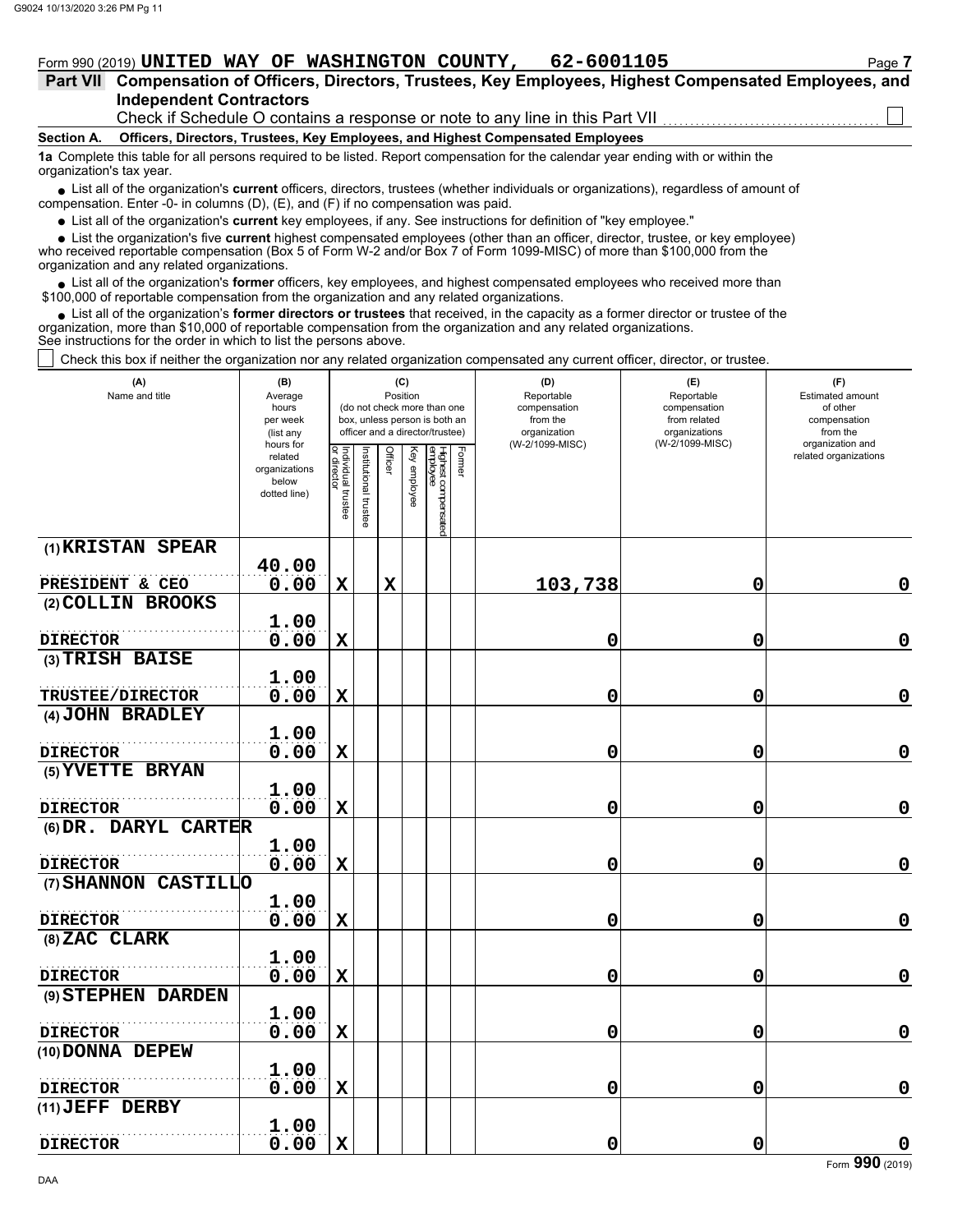| Form 990 (2019) UNITED WAY OF WASHINGTON COUNTY,                                                                                                                                                                                                                                                                                                                                                                                |                                                                                                                                                                  |                                   |                      |         |                 |                                 |        | 62-6001105                                                                                             |                                                                                       | Page 8                                                                              |
|---------------------------------------------------------------------------------------------------------------------------------------------------------------------------------------------------------------------------------------------------------------------------------------------------------------------------------------------------------------------------------------------------------------------------------|------------------------------------------------------------------------------------------------------------------------------------------------------------------|-----------------------------------|----------------------|---------|-----------------|---------------------------------|--------|--------------------------------------------------------------------------------------------------------|---------------------------------------------------------------------------------------|-------------------------------------------------------------------------------------|
| <b>Part VII</b>                                                                                                                                                                                                                                                                                                                                                                                                                 |                                                                                                                                                                  |                                   |                      |         |                 |                                 |        | Section A. Officers, Directors, Trustees, Key Employees, and Highest Compensated Employees (continued) |                                                                                       |                                                                                     |
| (A)<br>Name and title                                                                                                                                                                                                                                                                                                                                                                                                           | (B)<br>Average<br>(do not check more than one<br>hours<br>box, unless person is both an<br>per week<br>officer and a director/trustee)<br>(list any<br>hours for |                                   |                      |         | (C)<br>Position |                                 |        | (D)<br>Reportable<br>compensation<br>from the<br>organization<br>(W-2/1099-MISC)                       | (E)<br>Reportable<br>compensation<br>from related<br>organizations<br>(W-2/1099-MISC) | (F)<br>Estimated amount<br>of other<br>compensation<br>from the<br>organization and |
|                                                                                                                                                                                                                                                                                                                                                                                                                                 | related<br>organizations<br>below<br>dotted line)                                                                                                                | Individual trustee<br>or director | nstitutional trustee | Officer | Key<br>employee | Highest compensatec<br>employee | Former |                                                                                                        |                                                                                       | related organizations                                                               |
| (12)<br><b>STEPHEN DIXON</b>                                                                                                                                                                                                                                                                                                                                                                                                    |                                                                                                                                                                  |                                   |                      |         |                 |                                 |        |                                                                                                        |                                                                                       |                                                                                     |
| <b>DIRECTOR</b>                                                                                                                                                                                                                                                                                                                                                                                                                 | 1.00<br>0.00                                                                                                                                                     | X                                 |                      |         |                 |                                 |        | 0                                                                                                      | 0                                                                                     | 0                                                                                   |
| <b>MARK EADES</b><br>(13)                                                                                                                                                                                                                                                                                                                                                                                                       |                                                                                                                                                                  |                                   |                      |         |                 |                                 |        |                                                                                                        |                                                                                       |                                                                                     |
|                                                                                                                                                                                                                                                                                                                                                                                                                                 | 1.00                                                                                                                                                             |                                   |                      |         |                 |                                 |        |                                                                                                        |                                                                                       |                                                                                     |
| <b>DIRECTOR</b>                                                                                                                                                                                                                                                                                                                                                                                                                 | 0.00                                                                                                                                                             | X                                 |                      |         |                 |                                 |        | 0                                                                                                      | 0                                                                                     | 0                                                                                   |
| <b>TAMMY GORZKA</b><br>(14)                                                                                                                                                                                                                                                                                                                                                                                                     | 1.00                                                                                                                                                             |                                   |                      |         |                 |                                 |        |                                                                                                        |                                                                                       |                                                                                     |
| <b>DIRECTOR</b>                                                                                                                                                                                                                                                                                                                                                                                                                 | 0.00                                                                                                                                                             | X                                 |                      |         |                 |                                 |        | 0                                                                                                      | 0                                                                                     | 0                                                                                   |
| KIM HOLLEY<br>(15)                                                                                                                                                                                                                                                                                                                                                                                                              |                                                                                                                                                                  |                                   |                      |         |                 |                                 |        |                                                                                                        |                                                                                       |                                                                                     |
|                                                                                                                                                                                                                                                                                                                                                                                                                                 | 1.00                                                                                                                                                             |                                   |                      |         |                 |                                 |        |                                                                                                        |                                                                                       |                                                                                     |
| <b>DIRECTOR</b>                                                                                                                                                                                                                                                                                                                                                                                                                 | 0.00                                                                                                                                                             | $\mathbf X$                       |                      |         |                 |                                 |        | 0                                                                                                      | 0                                                                                     | 0                                                                                   |
| DREW HUTCHINSON<br>(16)                                                                                                                                                                                                                                                                                                                                                                                                         | 1.00                                                                                                                                                             |                                   |                      |         |                 |                                 |        |                                                                                                        |                                                                                       |                                                                                     |
| <b>DIRECTOR</b>                                                                                                                                                                                                                                                                                                                                                                                                                 | 0.00                                                                                                                                                             | $\mathbf X$                       |                      |         |                 |                                 |        | 0                                                                                                      | 0                                                                                     | 0                                                                                   |
| DR. B. J.<br><b>KING</b><br>(17)                                                                                                                                                                                                                                                                                                                                                                                                |                                                                                                                                                                  |                                   |                      |         |                 |                                 |        |                                                                                                        |                                                                                       |                                                                                     |
|                                                                                                                                                                                                                                                                                                                                                                                                                                 | 1.00                                                                                                                                                             |                                   |                      |         |                 |                                 |        |                                                                                                        |                                                                                       |                                                                                     |
| TRUSTEE/DIRECTOR                                                                                                                                                                                                                                                                                                                                                                                                                | 0.00                                                                                                                                                             | $\mathbf X$                       |                      |         |                 |                                 |        | 0                                                                                                      | 0                                                                                     | 0                                                                                   |
| <b>GARY MCALLISTER</b><br>(18)                                                                                                                                                                                                                                                                                                                                                                                                  | 1.00                                                                                                                                                             |                                   |                      |         |                 |                                 |        |                                                                                                        |                                                                                       |                                                                                     |
| <b>DIRECTOR</b>                                                                                                                                                                                                                                                                                                                                                                                                                 | 0.00                                                                                                                                                             | $\mathbf x$                       |                      |         |                 |                                 |        | 0                                                                                                      | 0                                                                                     | 0                                                                                   |
| (19)<br><b>JENN OWEN</b>                                                                                                                                                                                                                                                                                                                                                                                                        |                                                                                                                                                                  |                                   |                      |         |                 |                                 |        |                                                                                                        |                                                                                       |                                                                                     |
|                                                                                                                                                                                                                                                                                                                                                                                                                                 | 1.00                                                                                                                                                             |                                   |                      |         |                 |                                 |        |                                                                                                        |                                                                                       |                                                                                     |
| TRUSTEE/DIRECTOR<br>1b Subtotal                                                                                                                                                                                                                                                                                                                                                                                                 | 0.00                                                                                                                                                             | $\mathbf x$                       |                      |         |                 |                                 |        | 103,738                                                                                                | 0                                                                                     | 0                                                                                   |
| c Total from continuation sheets to Part VII, Section A                                                                                                                                                                                                                                                                                                                                                                         |                                                                                                                                                                  |                                   |                      |         |                 |                                 |        |                                                                                                        |                                                                                       |                                                                                     |
|                                                                                                                                                                                                                                                                                                                                                                                                                                 |                                                                                                                                                                  |                                   |                      |         |                 |                                 |        | 103,738                                                                                                |                                                                                       |                                                                                     |
| Total number of individuals (including but not limited to those listed above) who received more than \$100,000 of<br>$\mathbf{2}$<br>reportable compensation from the organization $\blacktriangleright$ 1                                                                                                                                                                                                                      |                                                                                                                                                                  |                                   |                      |         |                 |                                 |        |                                                                                                        |                                                                                       |                                                                                     |
| Did the organization list any former officer, director, trustee, key employee, or highest compensated<br>3<br>employee on line 1a? If "Yes," complete Schedule J for such individual<br>For any individual listed on line 1a, is the sum of reportable compensation and other compensation from the<br>4<br>organization and related organizations greater than \$150,000? If "Yes," complete Schedule J for such<br>individual |                                                                                                                                                                  |                                   |                      |         |                 |                                 |        |                                                                                                        |                                                                                       | $\overline{N}$<br>Yes<br>X<br>3<br>X<br>4                                           |
| marviouar<br>Did any person listed on line 1a receive or accrue compensation from any unrelated organization or individual<br>5                                                                                                                                                                                                                                                                                                 |                                                                                                                                                                  |                                   |                      |         |                 |                                 |        |                                                                                                        |                                                                                       |                                                                                     |
| for services rendered to the organization? If "Yes," complete Schedule J for such person                                                                                                                                                                                                                                                                                                                                        |                                                                                                                                                                  |                                   |                      |         |                 |                                 |        |                                                                                                        |                                                                                       | X<br>5                                                                              |
| <b>Section B. Independent Contractors</b><br>Complete this table for your five highest compensated independent contractors that received more than \$100,000 of<br>1                                                                                                                                                                                                                                                            |                                                                                                                                                                  |                                   |                      |         |                 |                                 |        |                                                                                                        |                                                                                       |                                                                                     |
| compensation from the organization. Report compensation for the calendar year ending with or within the organization's tax year.                                                                                                                                                                                                                                                                                                |                                                                                                                                                                  |                                   |                      |         |                 |                                 |        |                                                                                                        |                                                                                       |                                                                                     |
|                                                                                                                                                                                                                                                                                                                                                                                                                                 | (A)<br>Name and business address                                                                                                                                 |                                   |                      |         |                 |                                 |        |                                                                                                        | (B)<br>Description of services                                                        | (C)<br>Compensation                                                                 |
|                                                                                                                                                                                                                                                                                                                                                                                                                                 |                                                                                                                                                                  |                                   |                      |         |                 |                                 |        |                                                                                                        |                                                                                       |                                                                                     |
|                                                                                                                                                                                                                                                                                                                                                                                                                                 |                                                                                                                                                                  |                                   |                      |         |                 |                                 |        |                                                                                                        |                                                                                       |                                                                                     |
|                                                                                                                                                                                                                                                                                                                                                                                                                                 |                                                                                                                                                                  |                                   |                      |         |                 |                                 |        |                                                                                                        |                                                                                       |                                                                                     |
|                                                                                                                                                                                                                                                                                                                                                                                                                                 |                                                                                                                                                                  |                                   |                      |         |                 |                                 |        |                                                                                                        |                                                                                       |                                                                                     |
|                                                                                                                                                                                                                                                                                                                                                                                                                                 |                                                                                                                                                                  |                                   |                      |         |                 |                                 |        |                                                                                                        |                                                                                       |                                                                                     |
|                                                                                                                                                                                                                                                                                                                                                                                                                                 |                                                                                                                                                                  |                                   |                      |         |                 |                                 |        |                                                                                                        |                                                                                       |                                                                                     |
| Total number of independent contractors (including but not limited to those listed above) who<br>2                                                                                                                                                                                                                                                                                                                              |                                                                                                                                                                  |                                   |                      |         |                 |                                 |        |                                                                                                        |                                                                                       |                                                                                     |
| received more than \$100,000 of compensation from the organization ▶                                                                                                                                                                                                                                                                                                                                                            |                                                                                                                                                                  |                                   |                      |         |                 |                                 |        |                                                                                                        | 0                                                                                     |                                                                                     |

| received more than \$100,000 of compensation from the organization $\blacktriangleright$ |  |  |  |
|------------------------------------------------------------------------------------------|--|--|--|
|                                                                                          |  |  |  |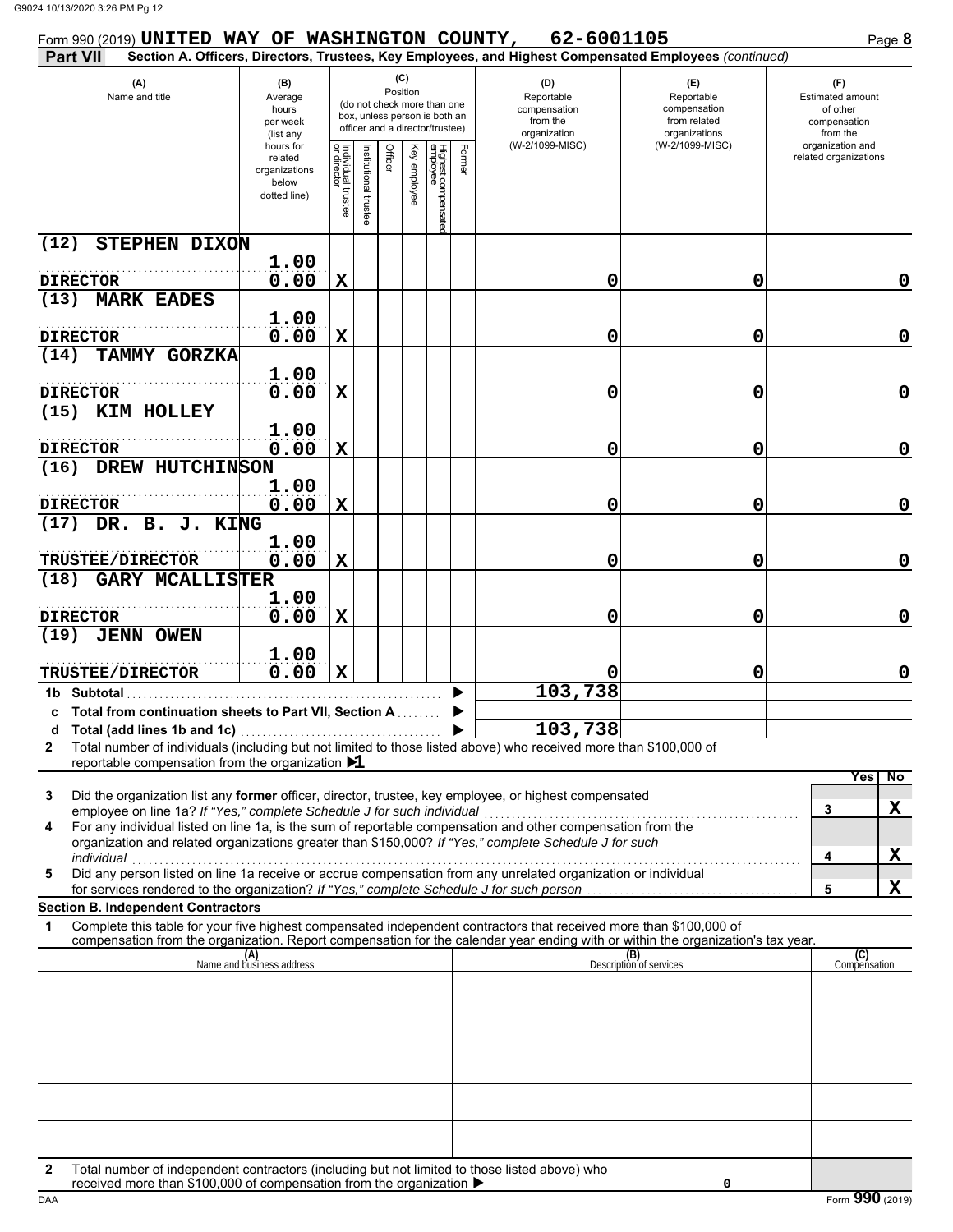Check if Schedule O contains a response or note to any line in this Part VIII

#### **(A) (B) (C) (D)** Total revenue Related or exempt Unrelated Revenue excluded<br>
Total revenue function revenue business revenue from tax under function revenue business revenue from tax under sections 512-514 **Contributions, Gifts, Grants and Other Similar Amounts** Grant **1a 1a** Federated campaigns . . . . . . . . . . . , Gifts, Gra<br>illar Amou **1b b** Membership dues  $\ldots$  . . . . . . . . . . . . **1c c** Fundraising events . . . . . . . . . . . . . . . . **1d d** Related organizations <sub>.</sub> . . . . . . . . . . **Contributions,<br>and Other Simi e** Government grants (contributions) . . . . . . . . . . **1e f** All other contributions, gifts, grants, and similar amounts not included above . . . . . . **1,272,323 1f 1g g** Noncash contributions included in lines 1a-1f . .  $\frac{1}{2}$ **1,272,323**  $\blacktriangleright$ **h Total.** Add lines 1a–1f . . . . . . . . . . . . . . . . . . . . . . . . . . . . . . . . . . . . . Business Cod **Program Service ADMINISTRATIVE FEE** 2,546 2,546 **Program Service 2a b** . . . . . . . . . . . . . . . . . . . . . . . . . . . . . . . . . . . . . . . . . . . . . . . . . . . . . **c** . . . . . . . . . . . . . . . . . . . . . . . . . . . . . . . . . . . . . . . . . . . . . . . . . . . . . **d** . . . . . . . . . . . . . . . . . . . . . . . . . . . . . . . . . . . . . . . . . . . . . . . . . . . . . **e** . . . . . . . . . . . . . . . . . . . . . . . . . . . . . . . . . . . . . . . . . . . . . . . . . . . . . **f** All other program service revenue . . . . . . . . . . . . . . . . . **2,546 g Total.** Add lines 2a–2f . . . . . . . . . . . . . . . . . . . . . . . . . . . . . . . . . . . . . **3** Investment income (including dividends, interest, and other similar amounts) ь **7,412 7,412** Income from investment of tax-exempt bond proceeds **4** b **5** Royalties .... ▶ (i) Real (ii) Personal **6a** Gross rents **6a 6b b** Less: rental expenses **c** Rental inc. or (loss) **6c** ь **d** Net rental income or (loss) . . . . . . . . . . . . . . . . . . . . . . . . . . . . . . . . . **7a** Gross amount from (i) Securities (ii) Other sales of assets **7a** other than inventory **Other Revenue Other Revenue b** Less: cost or other **7b** basis and sales exps. **7c c** Gain or (loss) **d** Net gain or (loss) . . . . . . . . . . . . . . . . . . . . . . . . . . . . . . . . . . . . . . . . . . . **8a** Gross income from fundraising events (not including \$ . . . . . . . . . . . . . . . . . . . . of contributions reported on line 1c). See Part IV, line 18 . . . . . . . . . . . . . . . . . . **5,706 8a 8b 4,056 b** Less: direct expenses <sub>.</sub> . . . . . . . . . . **1,650 c** Net income or (loss) from fundraising events . . . . . . . . . . . . . . ▶ **9a** Gross income from gaming activities. See Part IV, line 19 . . . . . . . . . . . . . . . . . . **9a 9b b** Less: direct expenses  $\ldots$  $\blacktriangleright$ Net income or (loss) from gaming activities . . . . . . . . . . . . . . . **c** 10a Gross sales of inventory, less returns and allowances **10a 10b b** Less:  $\cosh$  of goods  $\sinh$ ь Net income or (loss) from sales of inventory . . . . . . . . . . . . . . . **c** cellaneous<br>Revenue Business Code **Miscellaneous OTHER REVENUE 1,841 1,841 11a Revenue b** . . . . . . . . . . . . . . . . . . . . . . . . . . . . . . . . . . . . . . . . . . . . . . . . . . . . . **c** . . . . . . . . . . . . . . . . . . . . . . . . . . . . . . . . . . . . . . . . . . . . . . . . . . . . . ă<br>Nă **d** All other revenue . . . . . . . . . . . . . . . . . . . . . . . . . . . . . . . . . . . ь **1,841** Total. Add lines 11a-11d **e 1,285,772 4,387 0 7,412 Total revenue.** See instructions  $\blacktriangleright$ **12**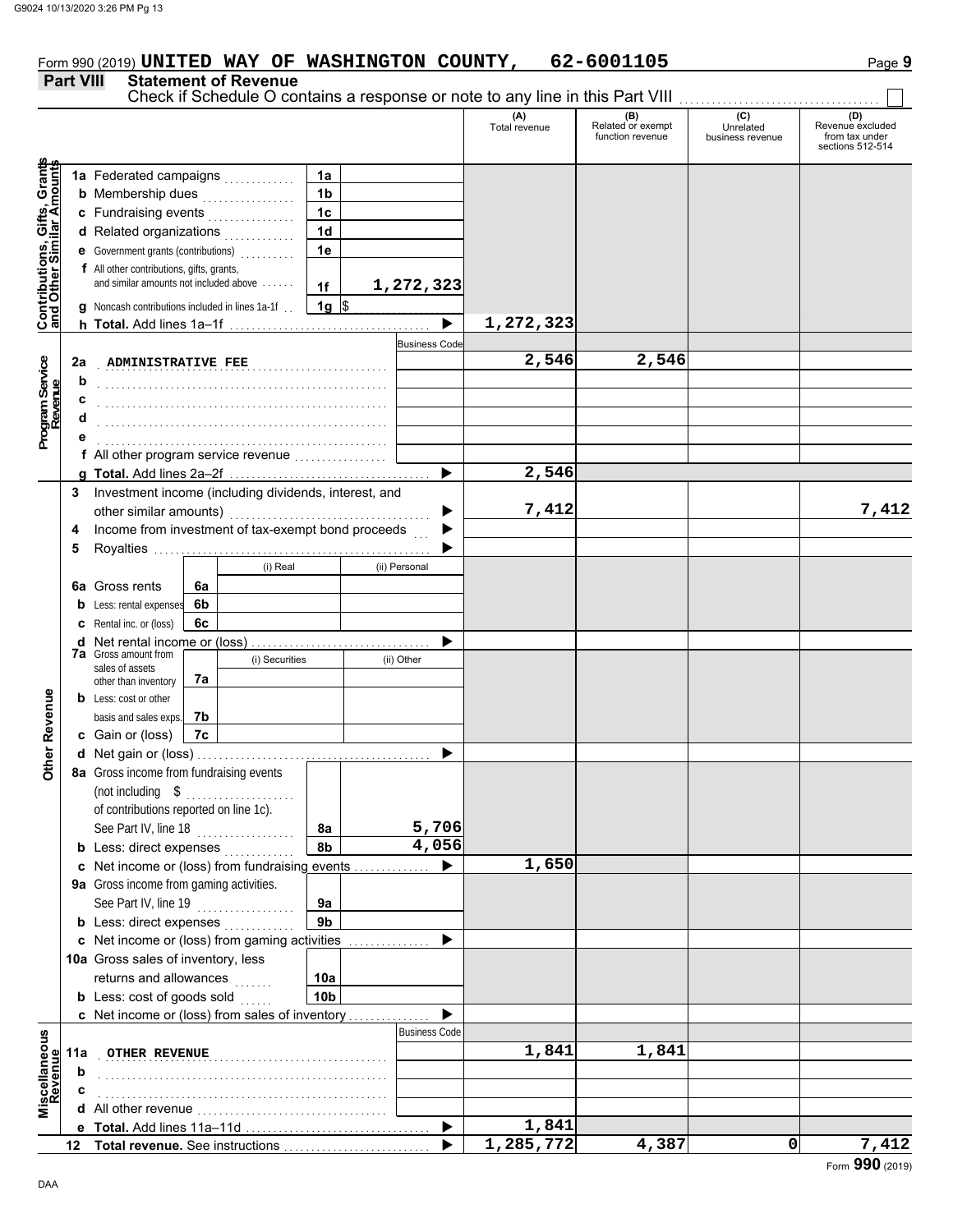$\Box$ 

**Part IX Statement of Functional Expenses** *Section 501(c)(3) and 501(c)(4) organizations must complete all columns. All other organizations must complete column (A).* Check if Schedule O contains a response or note to any line in this Part IX

|                | Do not include amounts reported on lines 6b,<br>7b, 8b, 9b, and 10b of Part VIII.           | (A)<br><b>Total expenses</b> | (B)<br>Program service | (C)<br>Management and | (D)<br>Fundraising      |
|----------------|---------------------------------------------------------------------------------------------|------------------------------|------------------------|-----------------------|-------------------------|
| $\mathbf 1$    | Grants and other assistance to domestic organizations                                       |                              | expenses               | general expenses      | expenses                |
|                | and domestic governments. See Part IV, line 21                                              | 519,063                      | 519,063                |                       |                         |
| $\mathbf{2}$   | Grants and other assistance to domestic                                                     |                              |                        |                       |                         |
|                | individuals. See Part IV, line 22                                                           |                              |                        |                       |                         |
| 3              | Grants and other assistance to foreign                                                      |                              |                        |                       |                         |
|                | organizations, foreign governments, and foreign                                             |                              |                        |                       |                         |
|                | individuals. See Part IV, lines 15 and 16                                                   |                              |                        |                       |                         |
| 4              | Benefits paid to or for members                                                             |                              |                        |                       |                         |
| 5              | Compensation of current officers, directors,                                                |                              |                        |                       |                         |
|                | trustees, and key employees                                                                 | 103,738                      | 25,934                 | 15,561                | 62,243                  |
| 6              | Compensation not included above to disqualified                                             |                              |                        |                       |                         |
|                | persons (as defined under section 4958(f)(1)) and                                           |                              |                        |                       |                         |
|                | persons described in section 4958(c)(3)(B)                                                  |                              |                        |                       |                         |
| $\overline{7}$ | Other salaries and wages                                                                    | 143,654                      | 35,914                 | 21,548                | 86,192                  |
| 8              | Pension plan accruals and contributions (include                                            |                              |                        |                       |                         |
|                | section 401(k) and 403(b) employer contributions)                                           |                              |                        |                       |                         |
| 9              |                                                                                             | 18,092                       | 4,523                  | $\frac{2,714}{2,783}$ | $\frac{10,855}{11,130}$ |
| 10             | Payroll taxes                                                                               | 18,550                       | 4,637                  |                       |                         |
| 11             | Fees for services (nonemployees):                                                           |                              |                        |                       |                         |
|                | a Management                                                                                |                              |                        |                       |                         |
| b              |                                                                                             |                              |                        |                       |                         |
|                |                                                                                             | 14,550                       | 3,637                  | 2,183                 | 8,730                   |
|                | d Lobbying                                                                                  |                              |                        |                       |                         |
|                | e Professional fundraising services. See Part IV, line 1                                    |                              |                        |                       |                         |
| f              | Investment management fees<br>.                                                             |                              |                        |                       |                         |
| g              | Other. (If line 11g amount exceeds 10% of line 25, column                                   |                              |                        |                       |                         |
|                | (A) amount, list line 11g expenses on Schedule O.)                                          |                              |                        |                       |                         |
| 12             |                                                                                             | 6,026                        | 1,506                  | 904                   | $\frac{3,616}{4,840}$   |
| 13             | Office expenses                                                                             | 8,066                        | 2,016                  | 1,210                 |                         |
| 14             |                                                                                             |                              |                        |                       |                         |
| 15             |                                                                                             |                              |                        |                       |                         |
| 16             |                                                                                             | 33,102<br>$\overline{5,134}$ | 8,276<br>1,284         | 4,965<br>770          | 19,861<br>3,080         |
| 17             | Travel<br>Payments of travel or entertainment expenses                                      |                              |                        |                       |                         |
| 18             | for any federal, state, or local public officials                                           |                              |                        |                       |                         |
|                | Conferences, conventions, and meetings                                                      |                              |                        |                       |                         |
| 19<br>20       | Interest                                                                                    |                              |                        |                       |                         |
| 21             | Payments to affiliates                                                                      | 16,121                       | 4,030                  | 2,418                 | 9,673                   |
| 22             | Depreciation, depletion, and amortization                                                   | 2,002                        | 501                    | 300                   | 1,201                   |
| 23             | Insurance                                                                                   | 5,783                        | 1,446                  | 867                   | 3,470                   |
| 24             | Other expenses. Itemize expenses not covered                                                |                              |                        |                       |                         |
|                | above (List miscellaneous expenses on line 24e. If                                          |                              |                        |                       |                         |
|                | line 24e amount exceeds 10% of line 25, column                                              |                              |                        |                       |                         |
|                | (A) amount, list line 24e expenses on Schedule O.)                                          |                              |                        |                       |                         |
| a              | <b>KEEPING WARM</b>                                                                         | 57,022                       | 57,022                 |                       |                         |
| b              | VELLO PROGRAM                                                                               | 47,800                       | 47,800                 |                       |                         |
| c              | <b>CAMPAIGN</b>                                                                             | 7,770                        | 1,942                  | 1,166                 | 4,662                   |
| d              | <b>MISCELLANEOUS</b>                                                                        | 6,806                        | 1,701                  | 1,021                 | 4,084                   |
| е              | All other expenses                                                                          | 26,609                       | 19,089                 | 1,504                 | 6,016                   |
| 25             | Total functional expenses. Add lines 1 through 24e                                          | 1,039,888                    | 740,321                | 59,914                | 239,653                 |
| 26             | Joint costs. Complete this line only if the                                                 |                              |                        |                       |                         |
|                | organization reported in column (B) joint costs<br>from a combined educational campaign and |                              |                        |                       |                         |
|                | fundraising solicitation. Check here ▶                                                      |                              |                        |                       |                         |
|                | following SOP 98-2 (ASC 958-720)                                                            |                              |                        |                       |                         |
| DAA            |                                                                                             |                              |                        |                       | Form 990 (2019)         |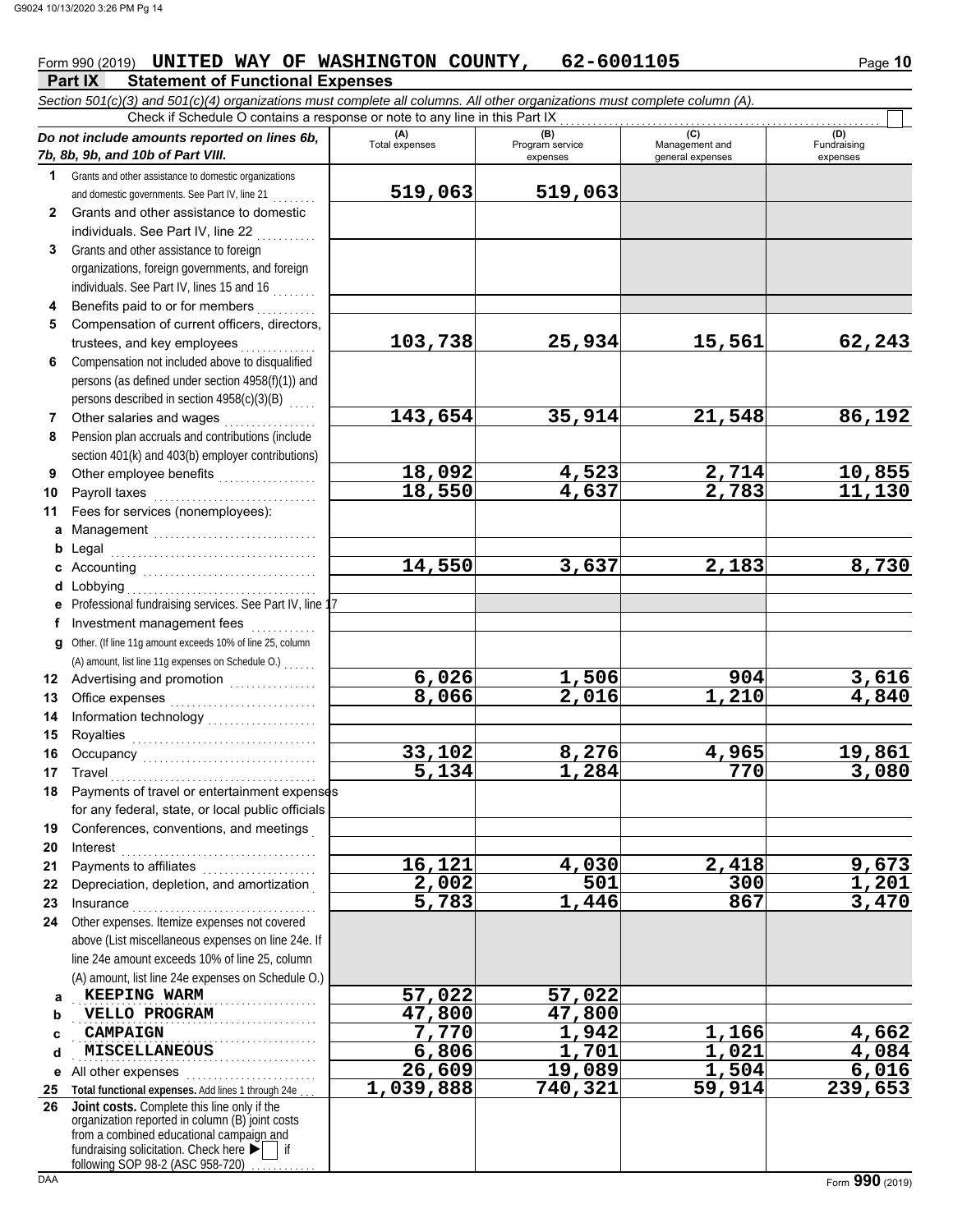## Form 990 (2019) **UNITED WAY OF WASHINGTON COUNTY, 62-6001105** Page 11 **Part X Balance Sheet**

|                             |    | Check if Schedule O contains a response or note to any line in this Part X                     |                                                                       |                         |                          |                 |                    |  |  |  |
|-----------------------------|----|------------------------------------------------------------------------------------------------|-----------------------------------------------------------------------|-------------------------|--------------------------|-----------------|--------------------|--|--|--|
|                             |    |                                                                                                |                                                                       |                         | (A)<br>Beginning of year |                 | (B)<br>End of year |  |  |  |
|                             | 1. | Cash-non-interest-bearing                                                                      |                                                                       |                         |                          | 1               |                    |  |  |  |
|                             | 2  | Savings and temporary cash investments                                                         |                                                                       |                         | 372,911                  | $\mathbf{2}$    | 309,498            |  |  |  |
|                             | 3  | Pledges and grants receivable, net                                                             |                                                                       |                         | 706,825                  | $\mathbf{3}$    | 653,490            |  |  |  |
|                             | 4  | Accounts receivable, net                                                                       |                                                                       |                         | 2,701                    | 4               | 2,701              |  |  |  |
|                             | 5  | Loans and other receivables from any current or former officer, director,                      |                                                                       |                         |                          |                 |                    |  |  |  |
|                             |    | trustee, key employee, creator or founder, substantial contributor, or 35%                     |                                                                       |                         |                          |                 |                    |  |  |  |
|                             |    |                                                                                                | controlled entity or family member of any of these persons            |                         |                          |                 |                    |  |  |  |
|                             | 6  | Loans and other receivables from other disqualified persons (as defined                        |                                                                       |                         |                          |                 |                    |  |  |  |
| Assets                      |    | under section $4958(f)(1)$ , and persons described in section $4958(c)(3)(B)$                  |                                                                       |                         |                          | 6               |                    |  |  |  |
|                             | 7  | Notes and loans receivable, net                                                                |                                                                       | $\overline{7}$          |                          |                 |                    |  |  |  |
|                             | 8  | Inventories for sale or use                                                                    |                                                                       | 8                       |                          |                 |                    |  |  |  |
|                             | 9  | Prepaid expenses and deferred charges                                                          |                                                                       |                         | 2,282                    | 9               | 5,696              |  |  |  |
|                             |    | 10a Land, buildings, and equipment: cost or other                                              |                                                                       |                         |                          |                 |                    |  |  |  |
|                             |    | basis. Complete Part VI of Schedule D                                                          | 10a                                                                   | $\frac{69,384}{62,648}$ |                          |                 |                    |  |  |  |
|                             |    | <b>b</b> Less: accumulated depreciation                                                        | 10 <sub>b</sub>                                                       |                         | 5,220                    | 10 <sub>c</sub> | 6,736              |  |  |  |
|                             | 11 | Investments-publicly traded securities                                                         |                                                                       |                         |                          | 11              |                    |  |  |  |
|                             | 12 | Investments-other securities. See Part IV, line 11                                             |                                                                       | 12                      |                          |                 |                    |  |  |  |
|                             | 13 | Investments-program-related. See Part IV, line 11                                              |                                                                       |                         |                          | 13              |                    |  |  |  |
|                             | 14 | Intangible assets                                                                              |                                                                       |                         |                          | 14              |                    |  |  |  |
|                             | 15 | Other assets. See Part IV, line 11                                                             |                                                                       |                         |                          | 15              |                    |  |  |  |
|                             | 16 | Total assets. Add lines 1 through 15 (must equal line 33)                                      |                                                                       |                         | 1,089,939                | 16              | 978,121            |  |  |  |
|                             | 17 | Accounts payable and accrued expenses                                                          |                                                                       |                         | 8,627<br>805,962         | 17<br>18        | 24,693<br>534,050  |  |  |  |
|                             | 18 | Grants payable                                                                                 |                                                                       |                         |                          |                 |                    |  |  |  |
|                             | 19 | Deferred revenue                                                                               |                                                                       |                         | 19                       |                 |                    |  |  |  |
|                             | 20 | Tax-exempt bond liabilities                                                                    |                                                                       |                         | 20<br>21                 |                 |                    |  |  |  |
|                             | 21 |                                                                                                | Escrow or custodial account liability. Complete Part IV of Schedule D |                         |                          |                 |                    |  |  |  |
| Liabilities                 | 22 | Loans and other payables to any current or former officer, director,                           |                                                                       |                         |                          |                 |                    |  |  |  |
|                             |    | trustee, key employee, creator or founder, substantial contributor, or 35%                     |                                                                       |                         |                          |                 |                    |  |  |  |
|                             |    | controlled entity or family member of any of these persons                                     |                                                                       |                         |                          | 22              |                    |  |  |  |
|                             | 23 | Secured mortgages and notes payable to unrelated third parties                                 |                                                                       |                         |                          | 23              |                    |  |  |  |
|                             | 24 | Unsecured notes and loans payable to unrelated third parties                                   |                                                                       |                         |                          | 24              |                    |  |  |  |
|                             | 25 | Other liabilities (including federal income tax, payables to related third                     |                                                                       |                         |                          |                 |                    |  |  |  |
|                             |    | parties, and other liabilities not included on lines 17-24). Complete Part X                   |                                                                       |                         |                          |                 |                    |  |  |  |
|                             |    | of Schedule D                                                                                  |                                                                       |                         |                          | 25              |                    |  |  |  |
|                             | 26 |                                                                                                |                                                                       |                         | 814,589                  | 26              | <u>558,743</u>     |  |  |  |
|                             |    | Organizations that follow FASB ASC 958, check here X<br>and complete lines 27, 28, 32, and 33. |                                                                       |                         |                          |                 |                    |  |  |  |
|                             |    | Net assets without donor restrictions                                                          |                                                                       |                         | 193,351                  |                 |                    |  |  |  |
|                             | 27 | Net assets with donor restrictions                                                             |                                                                       |                         | 81,999                   | 27<br>28        | 275,057<br>144,321 |  |  |  |
|                             | 28 | Organizations that do not follow FASB ASC 958, check here ▶                                    |                                                                       |                         |                          |                 |                    |  |  |  |
|                             |    | and complete lines 29 through 33.                                                              |                                                                       |                         |                          |                 |                    |  |  |  |
|                             | 29 | Capital stock or trust principal, or current funds                                             |                                                                       |                         | 29                       |                 |                    |  |  |  |
|                             | 30 | Paid-in or capital surplus, or land, building, or equipment fund                               |                                                                       |                         |                          | 30              |                    |  |  |  |
|                             | 31 | Retained earnings, endowment, accumulated income, or other funds                               |                                                                       |                         |                          | 31              |                    |  |  |  |
| Net Assets or Fund Balances | 32 | Total net assets or fund balances                                                              |                                                                       |                         | 275,350                  | 32              | 419,378            |  |  |  |
|                             | 33 |                                                                                                |                                                                       |                         | 1,089,939                | 33              | 978,121            |  |  |  |
|                             |    |                                                                                                |                                                                       |                         |                          |                 |                    |  |  |  |

Form **990** (2019)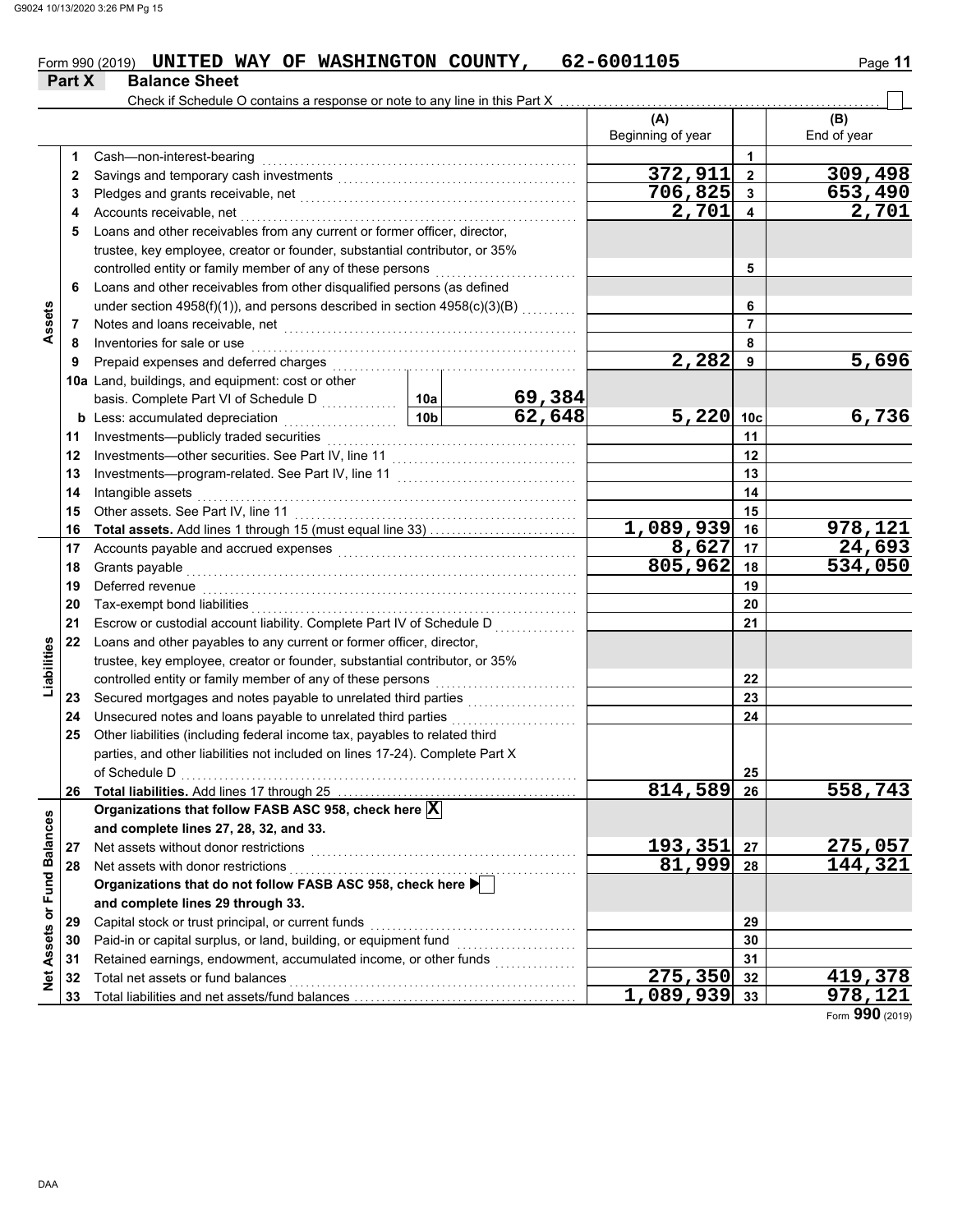|    | 62-6001105<br>Form 990 (2019) UNITED WAY OF WASHINGTON COUNTY,                                                        |                         |                |                        | Page 12     |
|----|-----------------------------------------------------------------------------------------------------------------------|-------------------------|----------------|------------------------|-------------|
|    | <b>Part XI</b><br><b>Reconciliation of Net Assets</b>                                                                 |                         |                |                        |             |
|    |                                                                                                                       |                         |                |                        | $ {\bf X} $ |
| 1  |                                                                                                                       |                         | 1,285,772      |                        |             |
| 2  |                                                                                                                       | $\overline{2}$          | 1,039,888      |                        |             |
| 3  | Revenue less expenses. Subtract line 2 from line 1                                                                    | 3                       |                | 245,884                |             |
| 4  | Net assets or fund balances at beginning of year (must equal Part X, line 32, column (A)) [[[[[[[[[[[[[[[[[[[         | $\overline{\mathbf{4}}$ |                | $\overline{275}$ , 350 |             |
| 5  | Net unrealized gains (losses) on investments                                                                          | 5                       |                |                        |             |
| 6  | Donated services and use of facilities                                                                                | 6                       |                |                        |             |
| 7  | Investment expenses                                                                                                   | $\overline{7}$          |                |                        |             |
| 8  | Prior period adjustments                                                                                              | 8                       |                |                        |             |
| 9  | Other changes in net assets or fund balances (explain on Schedule O)                                                  | 9                       |                | $-101,856$             |             |
| 10 | Net assets or fund balances at end of year. Combine lines 3 through 9 (must equal Part X, line                        |                         |                |                        |             |
|    | $32$ , column $(B)$ )                                                                                                 | 10                      |                | 419,378                |             |
|    | <b>Financial Statements and Reporting</b><br><b>Part XII</b>                                                          |                         |                |                        |             |
|    | Check if Schedule O contains a response or note to any line in this Part XII                                          |                         |                |                        |             |
|    |                                                                                                                       |                         |                | <b>Yes</b>             | No          |
| 1  | $\mathbf{X}$ Accrual<br>Accounting method used to prepare the Form 990:<br>Cash<br>Other                              |                         |                |                        |             |
|    | If the organization changed its method of accounting from a prior year or checked "Other," explain in                 |                         |                |                        |             |
|    | Schedule O.                                                                                                           |                         |                |                        |             |
|    | 2a Were the organization's financial statements compiled or reviewed by an independent accountant?                    |                         | 2a             |                        | $\mathbf x$ |
|    | If "Yes," check a box below to indicate whether the financial statements for the year were compiled or                |                         |                |                        |             |
|    | reviewed on a separate basis, consolidated basis, or both:                                                            |                         |                |                        |             |
|    | Separate basis<br><b>Consolidated basis</b><br>Both consolidated and separate basis                                   |                         |                |                        |             |
|    | <b>b</b> Were the organization's financial statements audited by an independent accountant?                           |                         | 2 <sub>b</sub> | x                      |             |
|    | If "Yes," check a box below to indicate whether the financial statements for the year were audited on a               |                         |                |                        |             |
|    | separate basis, consolidated basis, or both:                                                                          |                         |                |                        |             |
|    | $ \mathbf{X} $ Separate basis<br><b>Consolidated basis</b><br>Both consolidated and separate basis                    |                         |                |                        |             |
|    | c If "Yes" to line 2a or 2b, does the organization have a committee that assumes responsibility for oversight of      |                         |                |                        |             |
|    | the audit, review, or compilation of its financial statements and selection of an independent accountant?             |                         | 2c             | Х                      |             |
|    | If the organization changed either its oversight process or selection process during the tax year, explain on         |                         |                |                        |             |
|    | Schedule O.                                                                                                           |                         |                |                        |             |
|    | 3a As a result of a federal award, was the organization required to undergo an audit or audits as set forth in the    |                         |                |                        |             |
|    | Single Audit Act and OMB Circular A-133?                                                                              |                         | 3a             |                        | Χ           |
|    | <b>b</b> If "Yes," did the organization undergo the required audit or audits? If the organization did not undergo the |                         |                |                        |             |
|    | required audit or audits, explain why on Schedule O and describe any steps taken to undergo such audits               |                         | 3 <sub>b</sub> | nnn                    |             |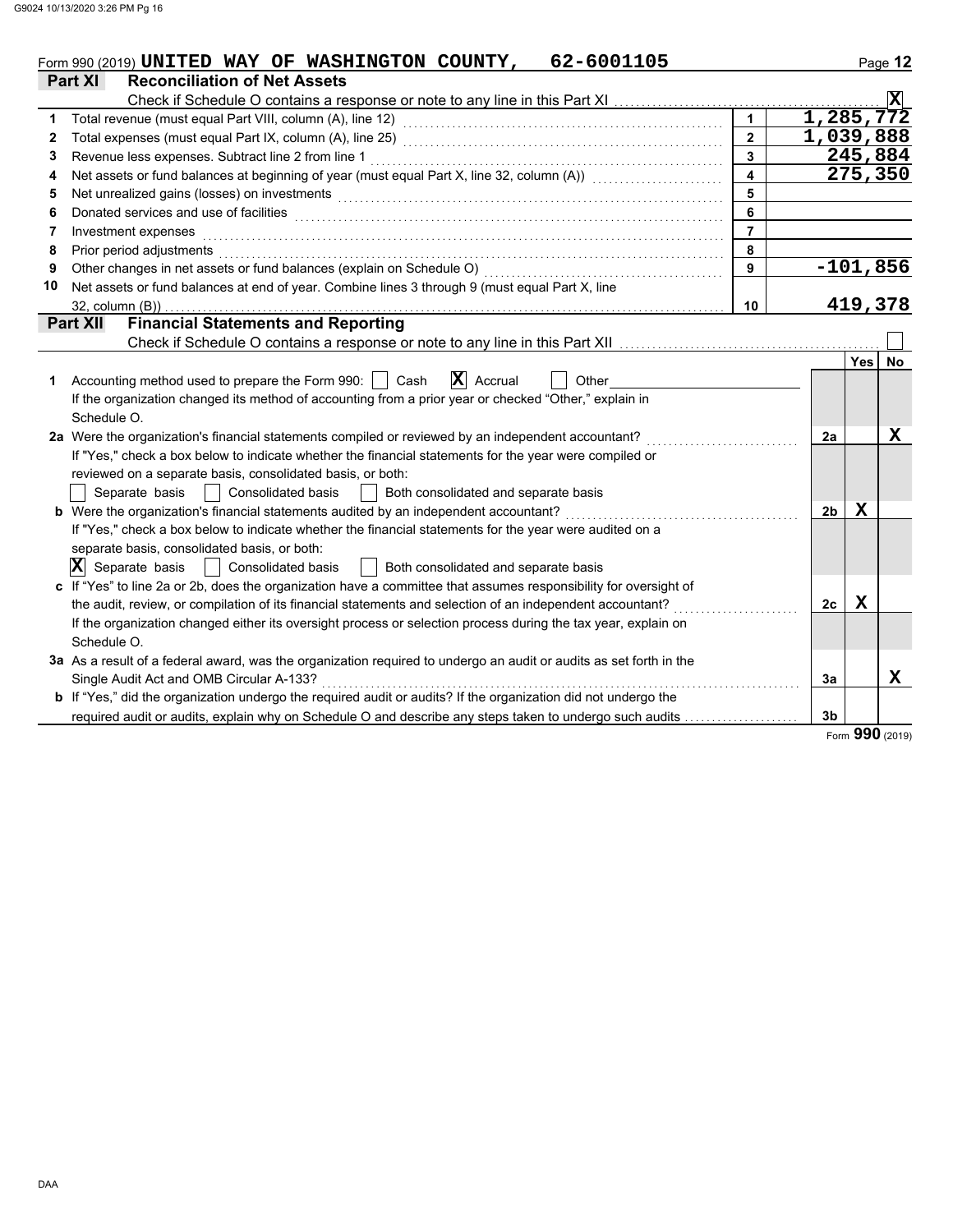| Form 990 (2019) UNITED WAY OF WASHINGTON COUNTY,                                                                                                                                                                                                                                                                                                                                                                  |                                                                                                                                                                             |                                   |                       |                 |              |                                 |                                                               | 62-6001105                                                                                             |                                                                 | Page 8                                    |
|-------------------------------------------------------------------------------------------------------------------------------------------------------------------------------------------------------------------------------------------------------------------------------------------------------------------------------------------------------------------------------------------------------------------|-----------------------------------------------------------------------------------------------------------------------------------------------------------------------------|-----------------------------------|-----------------------|-----------------|--------------|---------------------------------|---------------------------------------------------------------|--------------------------------------------------------------------------------------------------------|-----------------------------------------------------------------|-------------------------------------------|
| <b>Part VII</b>                                                                                                                                                                                                                                                                                                                                                                                                   |                                                                                                                                                                             |                                   |                       |                 |              |                                 |                                                               | Section A. Officers, Directors, Trustees, Key Employees, and Highest Compensated Employees (continued) |                                                                 |                                           |
| (A)<br>Name and title                                                                                                                                                                                                                                                                                                                                                                                             | (B)<br>Average<br>(do not check more than one<br>hours<br>box, unless person is both an<br>per week<br>officer and a director/trustee)<br>(list any<br>hours for<br>related |                                   |                       | (C)<br>Position |              |                                 | (D)<br>Reportable<br>compensation<br>from the<br>organization | (E)<br>Reportable<br>compensation<br>from related<br>organizations                                     | (F)<br>Estimated amount<br>of other<br>compensation<br>from the |                                           |
|                                                                                                                                                                                                                                                                                                                                                                                                                   | organizations<br>below<br>dotted line)                                                                                                                                      | Individual trustee<br>or director | Institutional trustee | Officer         | Key employee | Highest compensatec<br>employee | Former                                                        | (W-2/1099-MISC)                                                                                        | (W-2/1099-MISC)                                                 | organization and<br>related organizations |
| <b>SUNNY SANDOS</b><br>(20)                                                                                                                                                                                                                                                                                                                                                                                       |                                                                                                                                                                             |                                   |                       |                 |              |                                 |                                                               |                                                                                                        |                                                                 |                                           |
|                                                                                                                                                                                                                                                                                                                                                                                                                   | 1.00                                                                                                                                                                        |                                   |                       |                 |              |                                 |                                                               |                                                                                                        |                                                                 |                                           |
| <b>DIRECTOR</b><br>MELISSA STEAGALL-JONES<br>(21)                                                                                                                                                                                                                                                                                                                                                                 | 0.00                                                                                                                                                                        | $\mathbf X$                       |                       |                 |              |                                 |                                                               | 0                                                                                                      | 0                                                               | 0                                         |
|                                                                                                                                                                                                                                                                                                                                                                                                                   | 1.00                                                                                                                                                                        |                                   |                       |                 |              |                                 |                                                               |                                                                                                        |                                                                 |                                           |
| <b>DIRECTOR</b>                                                                                                                                                                                                                                                                                                                                                                                                   | 0.00                                                                                                                                                                        | $\mathbf x$                       |                       |                 |              |                                 |                                                               | 0                                                                                                      | 0                                                               | 0                                         |
| <b>MATT EVANS</b><br>(22)                                                                                                                                                                                                                                                                                                                                                                                         |                                                                                                                                                                             |                                   |                       |                 |              |                                 |                                                               |                                                                                                        |                                                                 |                                           |
| <b>TREASURER</b>                                                                                                                                                                                                                                                                                                                                                                                                  | 1.00<br>0.00                                                                                                                                                                |                                   |                       |                 |              |                                 |                                                               |                                                                                                        |                                                                 | 0                                         |
| RICK VAN HOEVER<br>(23)                                                                                                                                                                                                                                                                                                                                                                                           |                                                                                                                                                                             |                                   |                       | X               |              |                                 |                                                               | 0                                                                                                      | 0                                                               |                                           |
|                                                                                                                                                                                                                                                                                                                                                                                                                   | 1.00                                                                                                                                                                        |                                   |                       |                 |              |                                 |                                                               |                                                                                                        |                                                                 |                                           |
| VICE-CHAIRMAN                                                                                                                                                                                                                                                                                                                                                                                                     | 0.00                                                                                                                                                                        |                                   |                       | х               |              |                                 |                                                               | 0                                                                                                      | 0                                                               | 0                                         |
| KEITH JOHNSON<br>(24)                                                                                                                                                                                                                                                                                                                                                                                             |                                                                                                                                                                             |                                   |                       |                 |              |                                 |                                                               |                                                                                                        |                                                                 |                                           |
| <b>CHAIRMAN</b>                                                                                                                                                                                                                                                                                                                                                                                                   | 1.00<br>0.00                                                                                                                                                                |                                   |                       | х               |              |                                 |                                                               | 0                                                                                                      | 0                                                               | 0                                         |
|                                                                                                                                                                                                                                                                                                                                                                                                                   |                                                                                                                                                                             |                                   |                       |                 |              |                                 |                                                               |                                                                                                        |                                                                 |                                           |
|                                                                                                                                                                                                                                                                                                                                                                                                                   |                                                                                                                                                                             |                                   |                       |                 |              |                                 |                                                               |                                                                                                        |                                                                 |                                           |
|                                                                                                                                                                                                                                                                                                                                                                                                                   |                                                                                                                                                                             |                                   |                       |                 |              |                                 |                                                               |                                                                                                        |                                                                 |                                           |
|                                                                                                                                                                                                                                                                                                                                                                                                                   |                                                                                                                                                                             |                                   |                       |                 |              |                                 |                                                               |                                                                                                        |                                                                 |                                           |
| 1b Subtotal<br>c Total from continuation sheets to Part VII, Section A                                                                                                                                                                                                                                                                                                                                            |                                                                                                                                                                             |                                   |                       |                 |              |                                 |                                                               |                                                                                                        |                                                                 |                                           |
|                                                                                                                                                                                                                                                                                                                                                                                                                   |                                                                                                                                                                             |                                   |                       |                 |              |                                 |                                                               |                                                                                                        |                                                                 |                                           |
| Total number of individuals (including but not limited to those listed above) who received more than \$100,000 of<br>$\mathbf{2}$<br>reportable compensation from the organization ▶                                                                                                                                                                                                                              |                                                                                                                                                                             |                                   |                       |                 |              |                                 |                                                               |                                                                                                        |                                                                 |                                           |
| Did the organization list any former officer, director, trustee, key employee, or highest compensated<br>3<br>employee on line 1a? If "Yes," complete Schedule J for such individual<br>For any individual listed on line 1a, is the sum of reportable compensation and other compensation from the<br>4<br>organization and related organizations greater than \$150,000? If "Yes," complete Schedule J for such |                                                                                                                                                                             |                                   |                       |                 |              |                                 |                                                               |                                                                                                        |                                                                 | Yes<br>No.<br>3                           |
| individual<br>Did any person listed on line 1a receive or accrue compensation from any unrelated organization or individual<br>5                                                                                                                                                                                                                                                                                  |                                                                                                                                                                             |                                   |                       |                 |              |                                 |                                                               |                                                                                                        |                                                                 | 4                                         |
| for services rendered to the organization? If "Yes," complete Schedule J for such person<br><b>Section B. Independent Contractors</b>                                                                                                                                                                                                                                                                             |                                                                                                                                                                             |                                   |                       |                 |              |                                 |                                                               |                                                                                                        |                                                                 | 5                                         |
| Complete this table for your five highest compensated independent contractors that received more than \$100,000 of<br>1<br>compensation from the organization. Report compensation for the calendar year ending with or within the organization's tax year.                                                                                                                                                       |                                                                                                                                                                             |                                   |                       |                 |              |                                 |                                                               |                                                                                                        |                                                                 |                                           |
|                                                                                                                                                                                                                                                                                                                                                                                                                   | (A)<br>Name and business address                                                                                                                                            |                                   |                       |                 |              |                                 |                                                               |                                                                                                        | (B)<br>Description of services                                  | (C)<br>Compensation                       |
|                                                                                                                                                                                                                                                                                                                                                                                                                   |                                                                                                                                                                             |                                   |                       |                 |              |                                 |                                                               |                                                                                                        |                                                                 |                                           |
|                                                                                                                                                                                                                                                                                                                                                                                                                   |                                                                                                                                                                             |                                   |                       |                 |              |                                 |                                                               |                                                                                                        |                                                                 |                                           |
|                                                                                                                                                                                                                                                                                                                                                                                                                   |                                                                                                                                                                             |                                   |                       |                 |              |                                 |                                                               |                                                                                                        |                                                                 |                                           |
|                                                                                                                                                                                                                                                                                                                                                                                                                   |                                                                                                                                                                             |                                   |                       |                 |              |                                 |                                                               |                                                                                                        |                                                                 |                                           |
|                                                                                                                                                                                                                                                                                                                                                                                                                   |                                                                                                                                                                             |                                   |                       |                 |              |                                 |                                                               |                                                                                                        |                                                                 |                                           |
| Total number of independent contractors (including but not limited to those listed above) who<br>2<br>received more than \$100,000 of compensation from the organization ▶                                                                                                                                                                                                                                        |                                                                                                                                                                             |                                   |                       |                 |              |                                 |                                                               |                                                                                                        |                                                                 |                                           |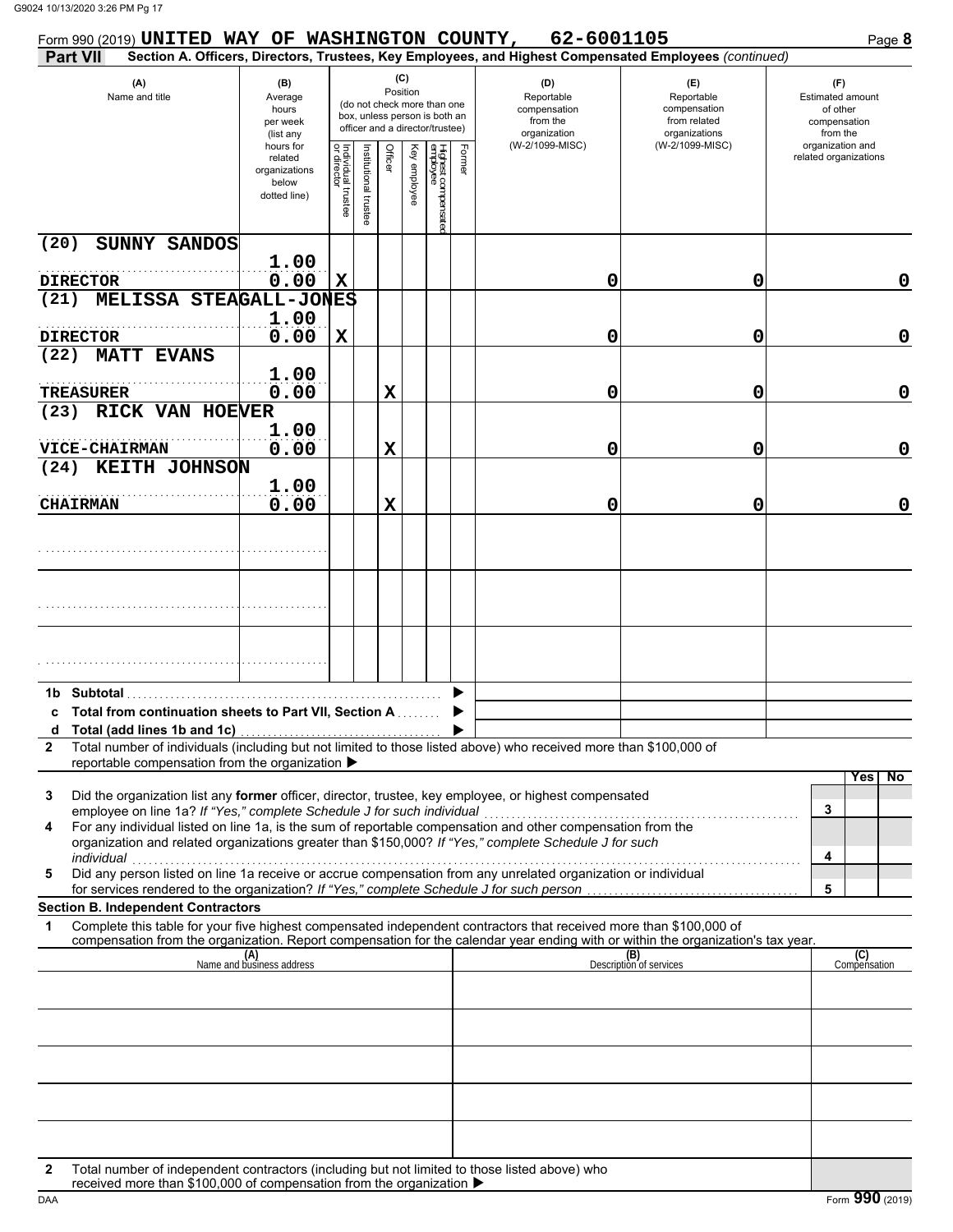| <b>SCHEDULE A</b>          |                                                            | <b>Public Charity Status and Public Support</b>                                                                                                                                                                                                                 |                                       |    |                                       | OMB No. 1545-0047                   |
|----------------------------|------------------------------------------------------------|-----------------------------------------------------------------------------------------------------------------------------------------------------------------------------------------------------------------------------------------------------------------|---------------------------------------|----|---------------------------------------|-------------------------------------|
| (Form 990 or 990-EZ)       |                                                            | Complete if the organization is a section $501(c)(3)$ organization or a section $4947(a)(1)$ nonexempt charitable trust.                                                                                                                                        |                                       |    |                                       | 2019                                |
| Department of the Treasury |                                                            | Attach to Form 990 or Form 990-EZ.                                                                                                                                                                                                                              |                                       |    |                                       | <b>Open to Public</b>               |
| Internal Revenue Service   |                                                            | Go to www.irs.gov/Form990 for instructions and the latest information.                                                                                                                                                                                          |                                       |    |                                       | <b>Inspection</b>                   |
| Name of the organization   |                                                            | UNITED WAY OF WASHINGTON COUNTY,                                                                                                                                                                                                                                |                                       |    | <b>Employer identification number</b> |                                     |
|                            | TENNESSEE, INC.                                            |                                                                                                                                                                                                                                                                 |                                       |    | 62-6001105                            |                                     |
| Part I                     |                                                            | Reason for Public Charity Status (All organizations must complete this part.)                                                                                                                                                                                   |                                       |    | See instructions.                     |                                     |
|                            |                                                            | The organization is not a private foundation because it is: (For lines 1 through 12, check only one box.)                                                                                                                                                       |                                       |    |                                       |                                     |
| 1                          |                                                            | A church, convention of churches, or association of churches described in section 170(b)(1)(A)(i).                                                                                                                                                              |                                       |    |                                       |                                     |
| 2                          |                                                            | A school described in section 170(b)(1)(A)(ii). (Attach Schedule E (Form 990 or 990-EZ).)                                                                                                                                                                       |                                       |    |                                       |                                     |
| 3                          |                                                            | A hospital or a cooperative hospital service organization described in section 170(b)(1)(A)(iii).                                                                                                                                                               |                                       |    |                                       |                                     |
| 4<br>city, and state:      |                                                            | A medical research organization operated in conjunction with a hospital described in section 170(b)(1)(A)(iii). Enter the hospital's name,                                                                                                                      |                                       |    |                                       |                                     |
| 5                          |                                                            | An organization operated for the benefit of a college or university owned or operated by a governmental unit described in                                                                                                                                       |                                       |    |                                       |                                     |
|                            | section 170(b)(1)(A)(iv). (Complete Part II.)              |                                                                                                                                                                                                                                                                 |                                       |    |                                       |                                     |
| 6                          |                                                            | A federal, state, or local government or governmental unit described in section 170(b)(1)(A)(v).                                                                                                                                                                |                                       |    |                                       |                                     |
| $ \mathbf{X} $<br>7        | described in section 170(b)(1)(A)(vi). (Complete Part II.) | An organization that normally receives a substantial part of its support from a governmental unit or from the general public                                                                                                                                    |                                       |    |                                       |                                     |
| 8                          |                                                            | A community trust described in section 170(b)(1)(A)(vi). (Complete Part II.)                                                                                                                                                                                    |                                       |    |                                       |                                     |
| 9<br>university:           |                                                            | An agricultural research organization described in section 170(b)(1)(A)(ix) operated in conjunction with a land-grant college<br>or university or a non-land-grant college of agriculture (see instructions). Enter the name, city, and state of the college or |                                       |    |                                       |                                     |
| 10                         |                                                            | An organization that normally receives: (1) more than 33 1/3% of its support from contributions, membership fees, and gross                                                                                                                                     |                                       |    |                                       |                                     |
|                            |                                                            | receipts from activities related to its exempt functions—subject to certain exceptions, and (2) no more than 33 1/3% of its                                                                                                                                     |                                       |    |                                       |                                     |
|                            |                                                            | support from gross investment income and unrelated business taxable income (less section 511 tax) from businesses<br>acquired by the organization after June 30, 1975. See section 509(a)(2). (Complete Part III.)                                              |                                       |    |                                       |                                     |
| 11                         |                                                            | An organization organized and operated exclusively to test for public safety. See section 509(a)(4).                                                                                                                                                            |                                       |    |                                       |                                     |
| 12                         |                                                            | An organization organized and operated exclusively for the benefit of, to perform the functions of, or to carry out the purposes                                                                                                                                |                                       |    |                                       |                                     |
|                            |                                                            | of one or more publicly supported organizations described in section 509(a)(1) or section 509(a)(2). See section 509(a)(3).                                                                                                                                     |                                       |    |                                       |                                     |
|                            |                                                            | Check the box in lines 12a through 12d that describes the type of supporting organization and complete lines 12e, 12f, and 12g.                                                                                                                                 |                                       |    |                                       |                                     |
| a                          |                                                            | Type I. A supporting organization operated, supervised, or controlled by its supported organization(s), typically by giving<br>the supported organization(s) the power to regularly appoint or elect a majority of the directors or trustees of the             |                                       |    |                                       |                                     |
| b                          |                                                            | supporting organization. You must complete Part IV, Sections A and B.<br>Type II. A supporting organization supervised or controlled in connection with its supported organization(s), by having                                                                |                                       |    |                                       |                                     |
|                            |                                                            | control or management of the supporting organization vested in the same persons that control or manage the supported                                                                                                                                            |                                       |    |                                       |                                     |
|                            |                                                            | organization(s). You must complete Part IV, Sections A and C.                                                                                                                                                                                                   |                                       |    |                                       |                                     |
| c                          |                                                            | Type III functionally integrated. A supporting organization operated in connection with, and functionally integrated with,<br>its supported organization(s) (see instructions). You must complete Part IV, Sections A, D, and E.                                |                                       |    |                                       |                                     |
| d                          |                                                            | Type III non-functionally integrated. A supporting organization operated in connection with its supported organization(s)<br>that is not functionally integrated. The organization generally must satisfy a distribution requirement and an attentiveness       |                                       |    |                                       |                                     |
|                            |                                                            | requirement (see instructions). You must complete Part IV, Sections A and D, and Part V.                                                                                                                                                                        |                                       |    |                                       |                                     |
| e                          |                                                            | Check this box if the organization received a written determination from the IRS that it is a Type I, Type II, Type III<br>functionally integrated, or Type III non-functionally integrated supporting organization.                                            |                                       |    |                                       |                                     |
| f                          | Enter the number of supported organizations                |                                                                                                                                                                                                                                                                 |                                       |    |                                       |                                     |
| g                          |                                                            | Provide the following information about the supported organization(s).                                                                                                                                                                                          |                                       |    |                                       |                                     |
| (i) Name of supported      | (ii) EIN                                                   | (iii) Type of organization                                                                                                                                                                                                                                      | (iv) Is the organization              |    | (v) Amount of monetary                | (vi) Amount of                      |
| organization               |                                                            | (described on lines 1-10<br>above (see instructions))                                                                                                                                                                                                           | listed in your governing<br>document? |    | support (see<br>instructions)         | other support (see<br>instructions) |
|                            |                                                            |                                                                                                                                                                                                                                                                 | Yes                                   | No |                                       |                                     |
| (A)                        |                                                            |                                                                                                                                                                                                                                                                 |                                       |    |                                       |                                     |
|                            |                                                            |                                                                                                                                                                                                                                                                 |                                       |    |                                       |                                     |
| (B)                        |                                                            |                                                                                                                                                                                                                                                                 |                                       |    |                                       |                                     |
| (C)                        |                                                            |                                                                                                                                                                                                                                                                 |                                       |    |                                       |                                     |
|                            |                                                            |                                                                                                                                                                                                                                                                 |                                       |    |                                       |                                     |
| (D)                        |                                                            |                                                                                                                                                                                                                                                                 |                                       |    |                                       |                                     |
| (E)                        |                                                            |                                                                                                                                                                                                                                                                 |                                       |    |                                       |                                     |
|                            |                                                            |                                                                                                                                                                                                                                                                 |                                       |    |                                       |                                     |
| <b>Total</b>               |                                                            |                                                                                                                                                                                                                                                                 |                                       |    |                                       |                                     |

**For Paperwork Reduction Act Notice, see the Instructions for Form 990 or 990-EZ.**

**Schedule A (Form 990 or 990-EZ) 2019**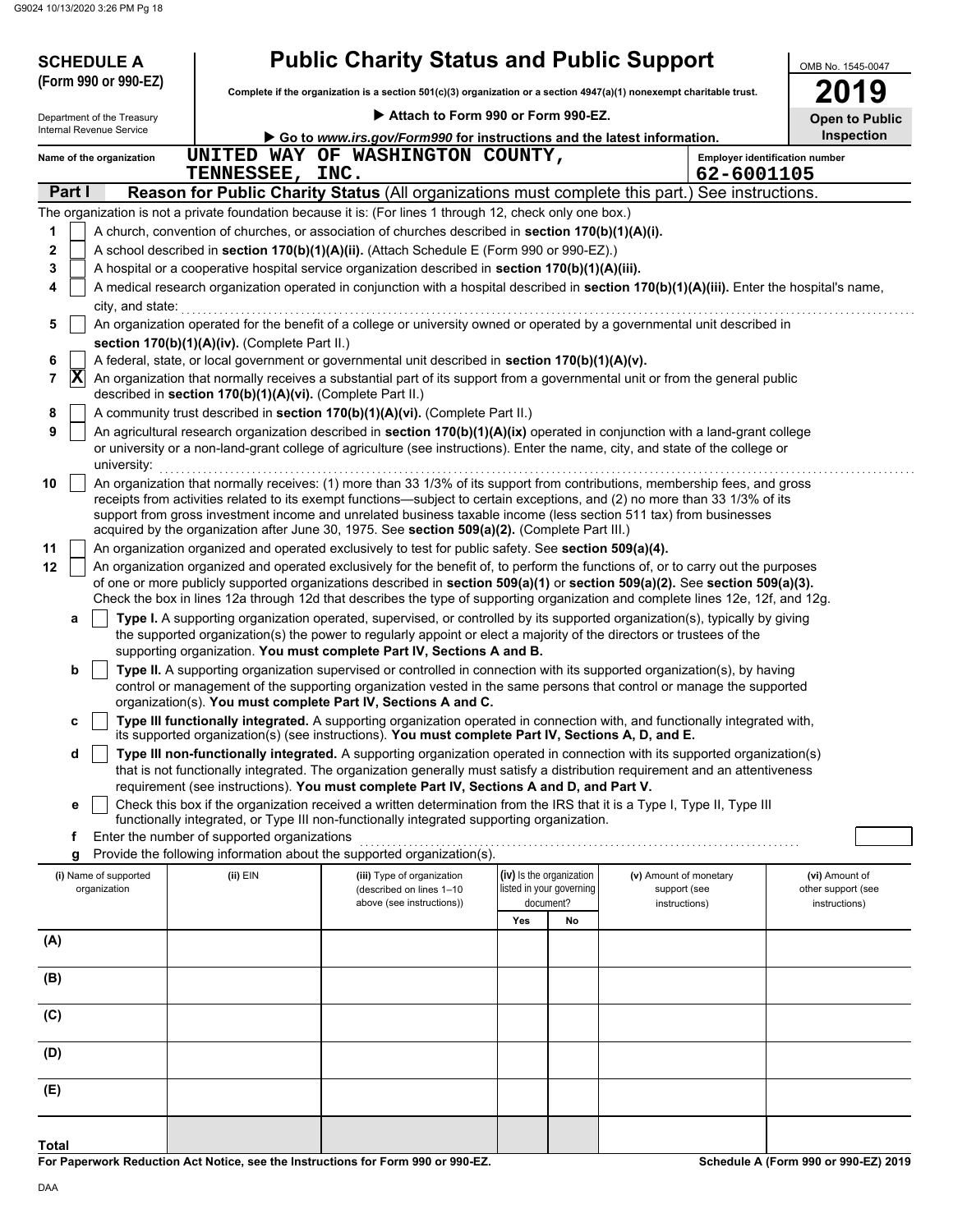|   | Schedule A (Form 990 or 990-EZ) 2019                                                                              | UNITED WAY OF WASHINGTON COUNTY, |           |            |            | 62-6001105 | Page 2    |
|---|-------------------------------------------------------------------------------------------------------------------|----------------------------------|-----------|------------|------------|------------|-----------|
|   | Part II<br>Support Schedule for Organizations Described in Sections 170(b)(1)(A)(iv) and 170(b)(1)(A)(vi)         |                                  |           |            |            |            |           |
|   | (Complete only if you checked the box on line 5, 7, or 8 of Part I or if the organization failed to qualify under |                                  |           |            |            |            |           |
|   | Part III. If the organization fails to qualify under the tests listed below, please complete Part III.)           |                                  |           |            |            |            |           |
|   | <b>Section A. Public Support</b>                                                                                  |                                  |           |            |            |            |           |
|   | Calendar year (or fiscal year beginning in)                                                                       | (a) 2015                         | (b) 2016  | $(c)$ 2017 | $(d)$ 2018 | (e) 2019   | (f) Total |
|   | Gifts, grants, contributions, and<br>membership fees received. (Do not<br>include any "unusual grants.")          | 1,637,980                        | 1,695,976 | 1,725,043  | 1,409,220  | 1,272,323  | 7,740,542 |
| 2 | Tax revenues levied for the<br>organization's benefit and either paid<br>to or expended on its behalf             |                                  |           |            |            |            |           |

First five years. If the Form 990 is for the organization's first, second, third, fourth, or fifth tax year as a section 501(c)(3)

Calendar year (or fiscal year beginning in) ▶ (a) 2015 | (b) 2016 | (c) 2017 | (d) 2018 | (e) 2019 | (f) Total

**(b)** 2016 **(c)** 2017 **(d)** 2018 **(e)** 2019

**1,637,980 1,695,976 1,725,043 1,409,220 1,272,323 7,740,542**

**1,637,980 1,695,976 1,725,043 1,409,220 1,272,323 7,740,542**

**4,854 7,247 6,719 9,055 7,412 35,287**

**b 33 1/3% support test—2018.** If the organization did not check a box on line 13 or 16a, and line 15 is 33 1/3% or more, check

Public support percentage from 2018 Schedule A, Part II, line 14 . . . . . . . . . . . . . . . . . . . . . . . . . . . . . . . . . . . . . . . . . . . . . . . . . . . . . . . . . . **15 16a 33 1/3% support test—2019.** If the organization did not check the box on line 13, and line 14 is 33 1/3% or more, check this

**17a 10%-facts-and-circumstances test—2019.** If the organization did not check a box on line 13, 16a, or 16b, and line 14 is 10% or more, and if the organization meets the "facts-and-circumstances" test, check this box and **stop here.** Explain in Part VI how the organization meets the "facts-and-circumstances" test. The organization qualifies as a publicly supported

**b 10%-facts-and-circumstances test—2018.** If the organization did not check a box on line 13, 16a, 16b, or 17a, and line

**18 Private foundation.** If the organization did not check a box on line 13, 16a, 16b, 17a, or 17b, check this box and see

Explain in Part VI how the organization meets the "facts-and-circumstances" test. The organization qualifies as a publicly 15 is 10% or more, and if the organization meets the "facts-and-circumstances" test, check this box and **stop here.**

organization . . . . . . . . . . . . . . . . . . . . . . . . . . . . . . . . . . . . . . . . . . . . . . . . . . . . . . . . . . . . . . . . . . . . . . . . . . . . . . . . . . . . . . . . . . . . . . . . . . . . . . . . . . . . . . . . . . . . . . . . . . . . . . . . . . . . . .

instructions . . . . . . . . . . . . . . . . . . . . . . . . . . . . . . . . . . . . . . . . . . . . . . . . . . . . . . . . . . . . . . . . . . . . . . . . . . . . . . . . . . . . . . . . . . . . . . . . . . . . . . . . . . . . . . . . . . . . . . . . . . . . . . . . . . . . . . .

**14** Public support percentage for 2019 (line 6, column (f) divided by line 11, column (f)) . . . . . . . . . . . . . . . . . . . . . . . . . . . . . . . . . . . . . .

**(a)** 2015

box and stop here. The organization qualifies as a publicly supported organization ........

this box and stop here. The organization qualifies as a publicly supported organization

| Schedule A (Form 990 or 990-EZ) 2019 |  |  |
|--------------------------------------|--|--|
|                                      |  |  |

**12**

**14 15** **% 95.86 % 99.58**

▶.

**X**

**7,775,829 85,640**

**286,513 7,454,029**

supported organization

DAA

**13 12 11**

**9**

**10**

**8**

**7**

**6**

**4**

**5**

**3**

(Explain in Part VI.) . . . . . . . . . . . . . . . . . .

loss from the sale of capital assets Other income. Do not include gain or is regularly carried on . . . . . . . . . . . . . . . . activities, whether or not the business Net income from unrelated business

rents, royalties, and income from payments received on securities loans, Gross income from interest, dividends,

similar sources . . . . . . . . . . . . . . . . . . . . . . . .

**Total support.** Add lines 7 through 10

organization, check this box and stop here

Gross receipts from related activities, etc. (see instructions) .........

**Section C. Computation of Public Support Percentage**

governmental unit or publicly

shown on line 11, column (f)

each person (other than a

Amounts from line 4

**Section B. Total Support**

line 1 that exceeds 2% of the amount supported organization) included on

Public support. Subtract line 5 from line 4

The portion of total contributions by **Total.** Add lines 1 through 3 . . . . . . . . .

furnished by a governmental unit to the organization without charge ...........

The value of services or facilities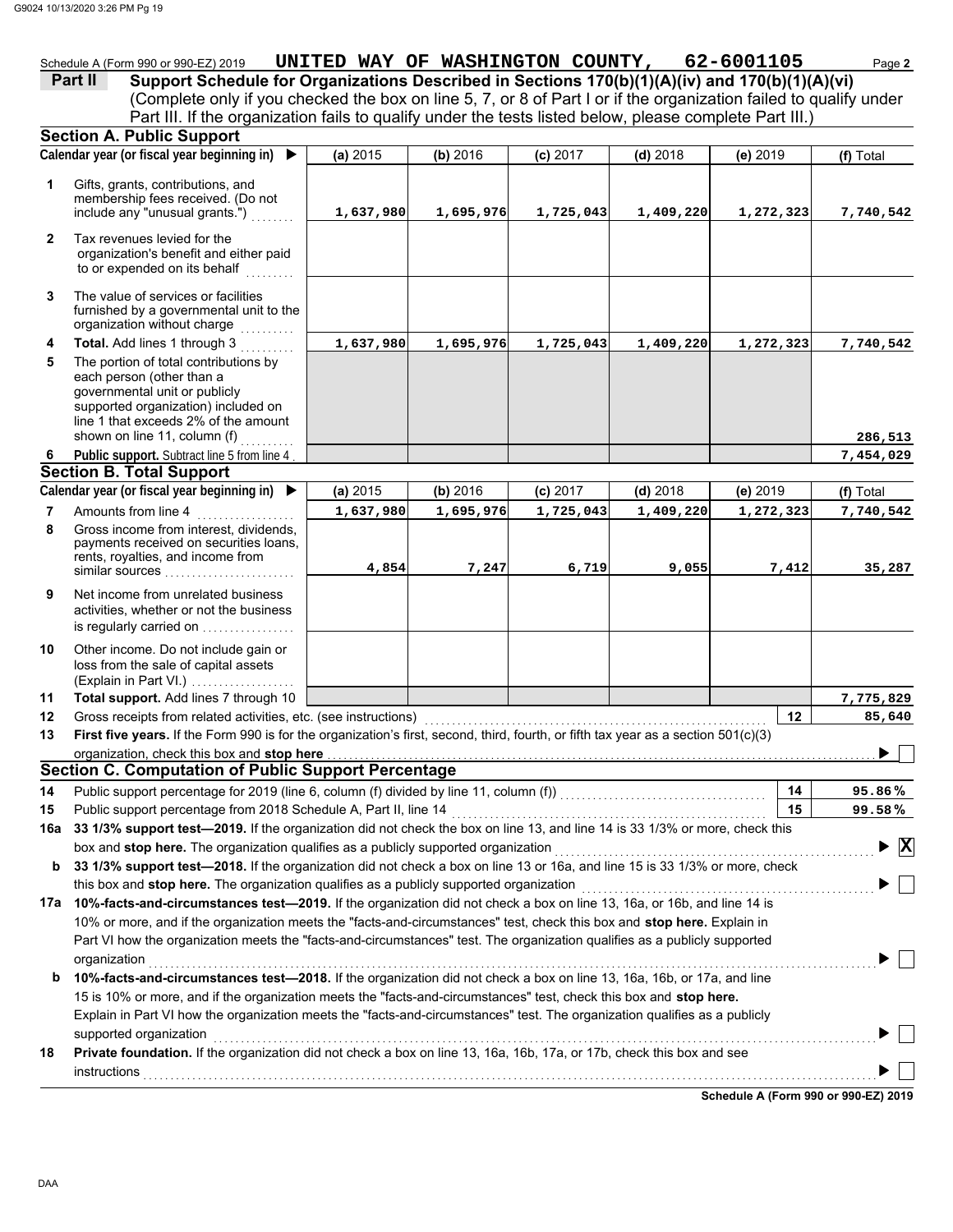| Schedule A (Form 990 or 990-EZ) 2019 | <b>UNITED</b> |  | WAY OF WASHINGTON COUNTY, | 2-6001105 | Page 3 |
|--------------------------------------|---------------|--|---------------------------|-----------|--------|
|                                      |               |  |                           |           |        |

**Part III Support Schedule for Organizations Described in Section 509(a)(2)**

(Complete only if you checked the box on line 10 of Part I or if the organization failed to qualify under Part II. If the organization fails to qualify under the tests listed below, please complete Part II.)

|     | <b>Section A. Public Support</b>                                                                                                                                                  |          |          |            |            |          |    |           |
|-----|-----------------------------------------------------------------------------------------------------------------------------------------------------------------------------------|----------|----------|------------|------------|----------|----|-----------|
|     | Calendar year (or fiscal year beginning in)<br>▶                                                                                                                                  | (a) 2015 | (b) 2016 | $(c)$ 2017 | $(d)$ 2018 | (e) 2019 |    | (f) Total |
| 1   | Gifts, grants, contributions, and membership fees<br>received. (Do not include any "unusual grants.")                                                                             |          |          |            |            |          |    |           |
| 2   | Gross receipts from admissions, merchandise<br>sold or services performed, or facilities<br>furnished in any activity that is related to the<br>organization's tax-exempt purpose |          |          |            |            |          |    |           |
| 3   | Gross receipts from activities that are not an<br>unrelated trade or business under section 513                                                                                   |          |          |            |            |          |    |           |
| 4   | Tax revenues levied for the<br>organization's benefit and either paid<br>to or expended on its behalf<br>.                                                                        |          |          |            |            |          |    |           |
| 5   | The value of services or facilities<br>furnished by a governmental unit to the<br>organization without charge                                                                     |          |          |            |            |          |    |           |
| 6   | Total. Add lines 1 through 5                                                                                                                                                      |          |          |            |            |          |    |           |
|     | <b>7a</b> Amounts included on lines 1, 2, and 3<br>received from disqualified persons                                                                                             |          |          |            |            |          |    |           |
| b   | Amounts included on lines 2 and 3<br>received from other than disqualified<br>persons that exceed the greater of \$5,000<br>or 1% of the amount on line 13 for the year           |          |          |            |            |          |    |           |
| c   | Add lines 7a and 7b                                                                                                                                                               |          |          |            |            |          |    |           |
| 8   | Public support. (Subtract line 7c from                                                                                                                                            |          |          |            |            |          |    |           |
|     | line $6.$ )                                                                                                                                                                       |          |          |            |            |          |    |           |
|     | <b>Section B. Total Support</b>                                                                                                                                                   |          |          |            |            |          |    |           |
|     | Calendar year (or fiscal year beginning in)                                                                                                                                       | (a) 2015 | (b) 2016 | $(c)$ 2017 | $(d)$ 2018 | (e) 2019 |    | (f) Total |
| 9   | Amounts from line 6                                                                                                                                                               |          |          |            |            |          |    |           |
| 10a | Gross income from interest, dividends,<br>payments received on securities loans, rents,<br>royalties, and income from similar sources                                             |          |          |            |            |          |    |           |
| b   | Unrelated business taxable income (less<br>section 511 taxes) from businesses<br>acquired after June 30, 1975                                                                     |          |          |            |            |          |    |           |
| C   | Add lines 10a and 10b                                                                                                                                                             |          |          |            |            |          |    |           |
| 11  | Net income from unrelated business<br>activities not included in line 10b, whether<br>or not the business is regularly carried on.                                                |          |          |            |            |          |    |           |
| 12  | Other income. Do not include gain or<br>loss from the sale of capital assets<br>(Explain in Part VI.)                                                                             |          |          |            |            |          |    |           |
| 13  | Total support. (Add lines 9, 10c, 11,<br>and 12.)                                                                                                                                 |          |          |            |            |          |    |           |
| 14  | First five years. If the Form 990 is for the organization's first, second, third, fourth, or fifth tax year as a section 501(c)(3)                                                |          |          |            |            |          |    |           |
|     | organization, check this box and stop here                                                                                                                                        |          |          |            |            |          |    |           |
|     | <b>Section C. Computation of Public Support Percentage</b>                                                                                                                        |          |          |            |            |          |    |           |
| 15  | Public support percentage for 2019 (line 8, column (f), divided by line 13, column (f)) [[[[[[[[[[[[[[[[[[[[[                                                                     |          |          |            |            |          | 15 | %         |
| 16  |                                                                                                                                                                                   |          |          |            |            |          | 16 | $\%$      |
|     | <b>Section D. Computation of Investment Income Percentage</b>                                                                                                                     |          |          |            |            |          |    |           |
| 17  | Investment income percentage for 2019 (line 10c, column (f), divided by line 13, column (f)) [[[[[[[[[[[[[[[[                                                                     |          |          |            |            |          | 17 | $\%$      |
| 18  | Investment income percentage from 2018 Schedule A, Part III, line 17                                                                                                              |          |          |            |            |          | 18 | %         |
| 19a | 33 1/3% support tests-2019. If the organization did not check the box on line 14, and line 15 is more than 33 1/3%, and line                                                      |          |          |            |            |          |    |           |
|     | 17 is not more than 33 1/3%, check this box and stop here. The organization qualifies as a publicly supported organization                                                        |          |          |            |            |          |    |           |
| b   | 33 1/3% support tests-2018. If the organization did not check a box on line 14 or line 19a, and line 16 is more than 33 1/3%, and                                                 |          |          |            |            |          |    |           |
|     | line 18 is not more than 33 1/3%, check this box and stop here. The organization qualifies as a publicly supported organization                                                   |          |          |            |            |          |    |           |
| 20  |                                                                                                                                                                                   |          |          |            |            |          |    |           |

**Schedule A (Form 990 or 990-EZ) 2019**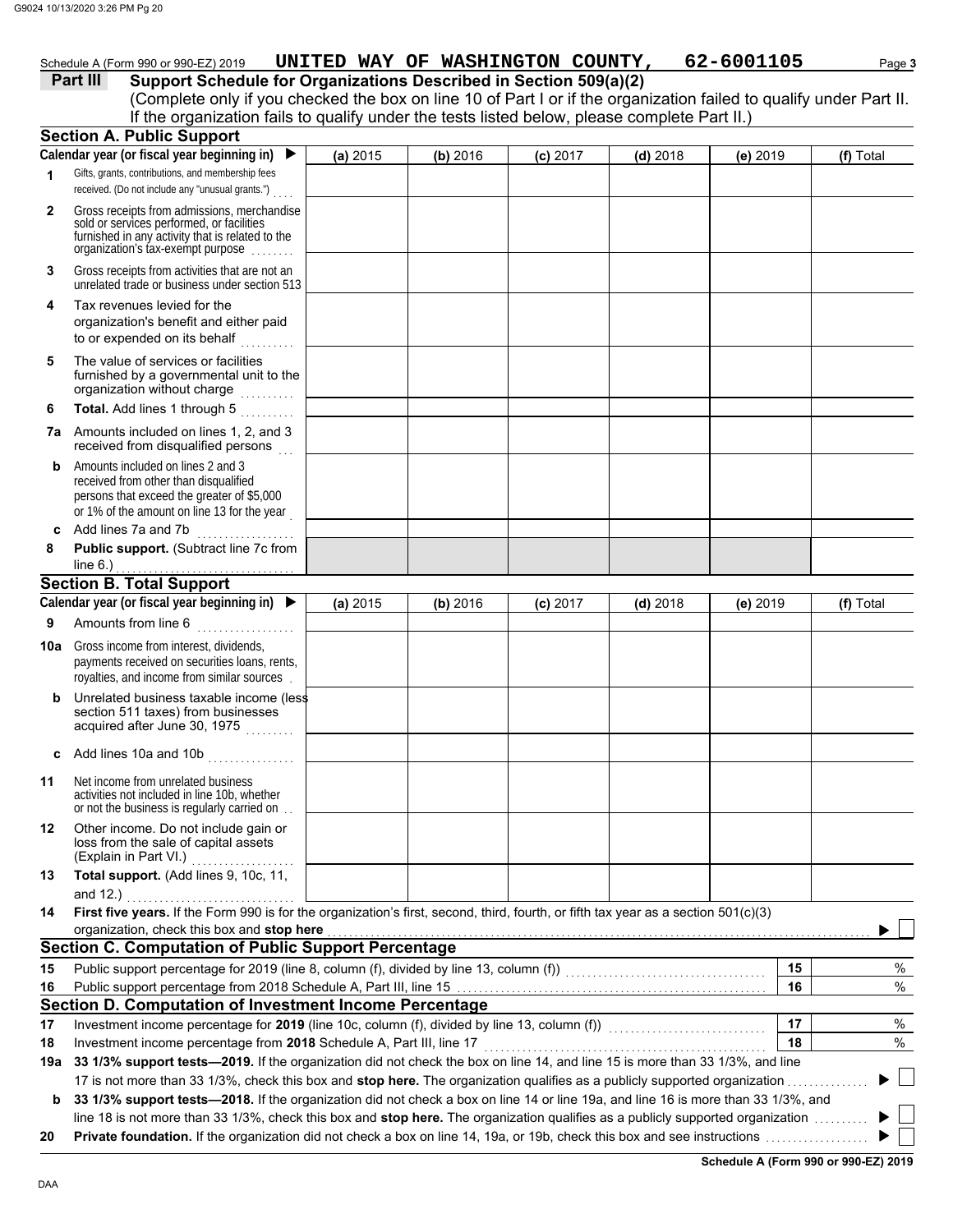## Schedule A (Form 990 or 990-EZ) 2019 **UNITED WAY OF WASHINGTON COUNTY , 62-6001105** Page 4

### **Part IV Supporting Organizations**

Sections A, D, and E. If you checked 12d of Part I, complete Sections A and D, and complete Part V.) (Complete only if you checked a box in line 12 on Part I. If you checked 12a of Part I, complete Sections A and B. If you checked 12b of Part I, complete Sections A and C. If you checked 12c of Part I, complete

## **Section A. All Supporting Organizations**

- Are all of the organization's supported organizations listed by name in the organization's governing documents? *If "No," describe in Part VI how the supported organizations are designated. If designated by class or purpose, describe the designation. If historic and continuing relationship, explain.* **1**
- Did the organization have any supported organization that does not have an IRS determination of status under section 509(a)(1) or (2)? *If "Yes," explain in Part VI how the organization determined that the supported organization was described in section 509(a)(1) or (2).* **2**
- **3a** Did the organization have a supported organization described in section 501(c)(4), (5), or (6)? *If "Yes," answer (b) and (c) below.*
- **b** Did the organization confirm that each supported organization qualified under section  $501(c)(4)$ ,  $(5)$ , or  $(6)$  and satisfied the public support tests under section 509(a)(2)? *If "Yes," describe in Part VI when and how the organization made the determination.*
- **c** Did the organization ensure that all support to such organizations was used exclusively for section  $170(c)(2)(B)$ purposes? *If "Yes," explain in Part VI what controls the organization put in place to ensure such use.*
- **4a** Was any supported organization not organized in the United States ("foreign supported organization")? *If "Yes," and if you checked 12a or 12b in Part I, answer (b) and (c) below.*
- **b** Did the organization have ultimate control and discretion in deciding whether to make grants to the foreign supported organization? *If "Yes," describe in Part VI how the organization had such control and discretion despite being controlled or supervised by or in connection with its supported organizations.*
- **c** Did the organization support any foreign supported organization that does not have an IRS determination under sections 501(c)(3) and 509(a)(1) or (2)? *If "Yes," explain in Part VI what controls the organization used to ensure that all support to the foreign supported organization was used exclusively for section 170(c)(2)(B) purposes.*
- **5a** Did the organization add, substitute, or remove any supported organizations during the tax year? *If "Yes," answer (b) and (c) below (if applicable). Also, provide detail in Part VI, including (i) the names and EIN numbers of the supported organizations added, substituted, or removed; (ii) the reasons for each such action; (iii) the authority under the organization's organizing document authorizing such action; and (iv) how the action was accomplished (such as by amendment to the organizing document).*
- **b Type I or Type II only.** Was any added or substituted supported organization part of a class already designated in the organization's organizing document?
- **c Substitutions only.** Was the substitution the result of an event beyond the organization's control?
- **6** Did the organization provide support (whether in the form of grants or the provision of services or facilities) to anyone other than (i) its supported organizations, (ii) individuals that are part of the charitable class benefited by one or more of its supported organizations, or (iii) other supporting organizations that also support or benefit one or more of the filing organization's supported organizations? *If "Yes," provide detail in Part VI.*
- **7** Did the organization provide a grant, loan, compensation, or other similar payment to a substantial contributor (as defined in section 4958(c)(3)(C)), a family member of a substantial contributor, or a 35% controlled entity with regard to a substantial contributor? *If "Yes," complete Part I of Schedule L (Form 990 or 990-EZ).*
- **8** Did the organization make a loan to a disqualified person (as defined in section 4958) not described in line 7? *If "Yes," complete Part I of Schedule L (Form 990 or 990-EZ).*
- **9a** Was the organization controlled directly or indirectly at any time during the tax year by one or more disqualified persons as defined in section 4946 (other than foundation managers and organizations described in section 509(a)(1) or (2))? *If "Yes," provide detail in Part VI.*
- **b** Did one or more disqualified persons (as defined in line 9a) hold a controlling interest in any entity in which the supporting organization had an interest? *If "Yes," provide detail in Part VI.*
- **c** Did a disqualified person (as defined in line 9a) have an ownership interest in, or derive any personal benefit from, assets in which the supporting organization also had an interest? *If "Yes," provide detail in Part VI.*
- **10a** Was the organization subject to the excess business holdings rules of section 4943 because of section 4943(f) (regarding certain Type II supporting organizations, and all Type III non-functionally integrated supporting organizations)? *If "Yes," answer 10b below.*
- **b** Did the organization have any excess business holdings in the tax year? *(Use Schedule C, Form 4720, to determine whether the organization had excess business holdings.)*

|                 | <b>Yes</b> | No    |
|-----------------|------------|-------|
| 1               |            |       |
| 2               |            |       |
| За              |            | e e   |
| 3b              |            |       |
| 3c              |            | 88888 |
| 4a              |            |       |
|                 |            |       |
| 4b              |            |       |
| 4c              |            |       |
| 5a              |            |       |
| 5b<br>5c        |            |       |
| 6               |            |       |
| 7               |            |       |
| 8               |            |       |
|                 |            |       |
| 9a<br>9b        |            |       |
| 9c              |            |       |
| 10a             |            |       |
| 10 <sub>b</sub> |            |       |

**Schedule A (Form 990 or 990-EZ) 2019**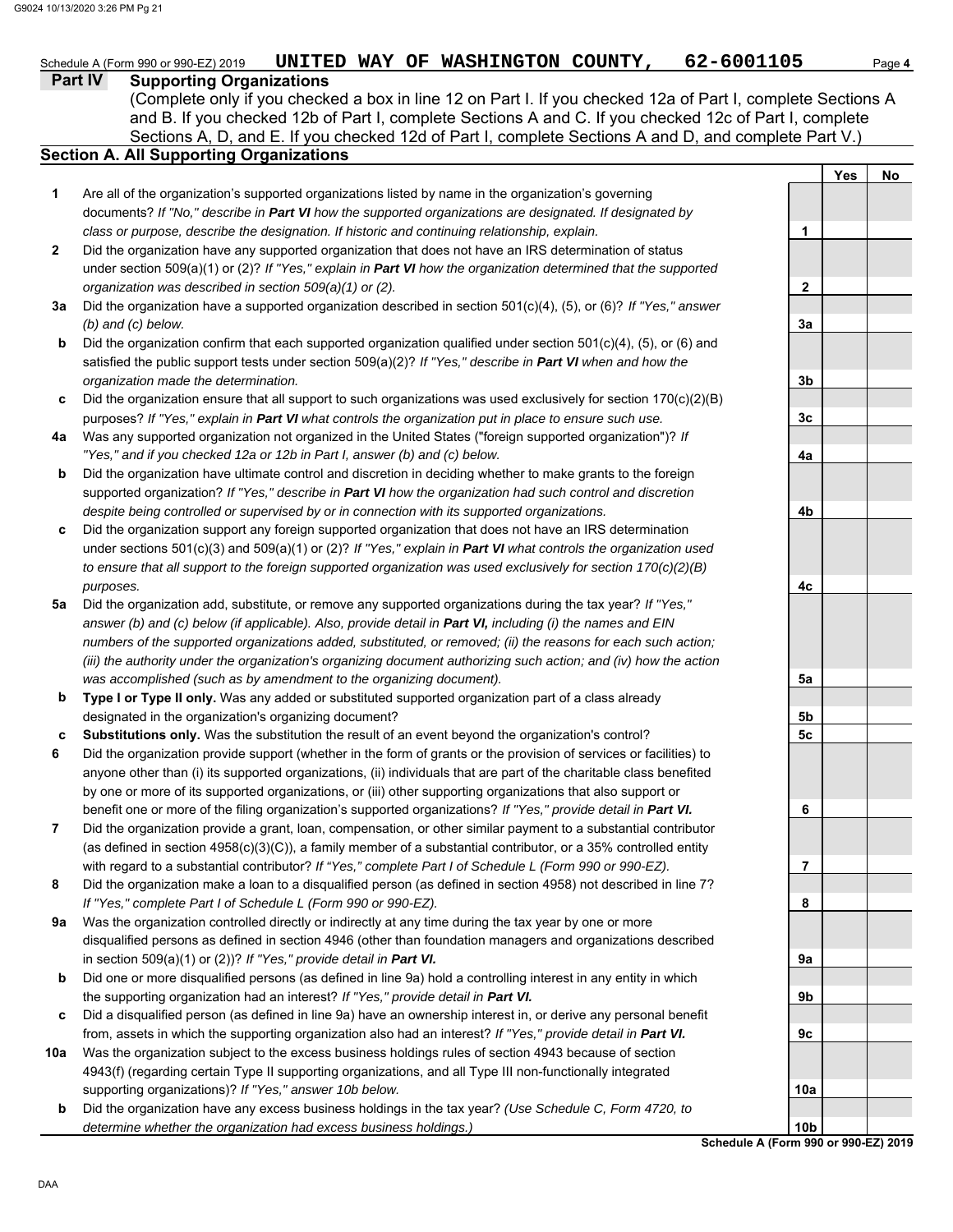|    | 62-6001105<br>UNITED WAY OF WASHINGTON COUNTY,<br>Schedule A (Form 990 or 990-EZ) 2019                                            |                 |            | Page 5 |
|----|-----------------------------------------------------------------------------------------------------------------------------------|-----------------|------------|--------|
|    | Part IV<br><b>Supporting Organizations (continued)</b>                                                                            |                 |            |        |
|    |                                                                                                                                   |                 | <b>Yes</b> | No     |
| 11 | Has the organization accepted a gift or contribution from any of the following persons?                                           |                 |            |        |
| а  | A person who directly or indirectly controls, either alone or together with persons described in (b) and (c)                      |                 |            |        |
|    | below, the governing body of a supported organization?                                                                            | 11a             |            |        |
| b  | A family member of a person described in (a) above?                                                                               | 11 <sub>b</sub> |            |        |
| C  | A 35% controlled entity of a person described in (a) or (b) above? If "Yes" to a, b, or c, provide detail in Part VI.             | 11c             |            |        |
|    | <b>Section B. Type I Supporting Organizations</b>                                                                                 |                 |            |        |
|    |                                                                                                                                   |                 | <b>Yes</b> | No     |
| 1  | Did the directors, trustees, or membership of one or more supported organizations have the power to                               |                 |            |        |
|    | regularly appoint or elect at least a majority of the organization's directors or trustees at all times during the                |                 |            |        |
|    | tax year? If "No," describe in Part VI how the supported organization(s) effectively operated, supervised, or                     |                 |            |        |
|    | controlled the organization's activities. If the organization had more than one supported organization,                           |                 |            |        |
|    | describe how the powers to appoint and/or remove directors or trustees were allocated among the supported                         |                 |            |        |
|    | organizations and what conditions or restrictions, if any, applied to such powers during the tax year.                            | 1               |            |        |
| 2  | Did the organization operate for the benefit of any supported organization other than the supported                               |                 |            |        |
|    | organization(s) that operated, supervised, or controlled the supporting organization? If "Yes," explain in Part                   |                 |            |        |
|    | VI how providing such benefit carried out the purposes of the supported organization(s) that operated,                            |                 |            |        |
|    | supervised, or controlled the supporting organization.                                                                            | $\mathbf{2}$    |            |        |
|    | <b>Section C. Type II Supporting Organizations</b>                                                                                |                 |            |        |
|    |                                                                                                                                   |                 | <b>Yes</b> | No     |
| 1  | Were a majority of the organization's directors or trustees during the tax year also a majority of the directors                  |                 |            |        |
|    | or trustees of each of the organization's supported organization(s)? If "No," describe in Part VI how control                     |                 |            |        |
|    |                                                                                                                                   |                 |            |        |
|    | or management of the supporting organization was vested in the same persons that controlled or managed                            | 1               |            |        |
|    | the supported organization(s).<br><b>Section D. All Type III Supporting Organizations</b>                                         |                 |            |        |
|    |                                                                                                                                   |                 |            |        |
|    |                                                                                                                                   |                 | <b>Yes</b> | No     |
| 1  | Did the organization provide to each of its supported organizations, by the last day of the fifth month of the                    |                 |            |        |
|    | organization's tax year, (i) a written notice describing the type and amount of support provided during the prior tax             |                 |            |        |
|    | year, (ii) a copy of the Form 990 that was most recently filed as of the date of notification, and (iii) copies of the            |                 |            |        |
|    | organization's governing documents in effect on the date of notification, to the extent not previously provided?                  | 1               |            |        |
| 2  | Were any of the organization's officers, directors, or trustees either (i) appointed or elected by the supported                  |                 |            |        |
|    | organization(s) or (ii) serving on the governing body of a supported organization? If "No," explain in Part VI how                |                 |            |        |
|    | the organization maintained a close and continuous working relationship with the supported organization(s).                       | 2               |            |        |
| 3  | By reason of the relationship described in (2), did the organization's supported organizations have a                             |                 |            |        |
|    | significant voice in the organization's investment policies and in directing the use of the organization's                        |                 |            |        |
|    | income or assets at all times during the tax year? If "Yes," describe in Part VI the role the organization's                      |                 |            |        |
|    | supported organizations played in this regard.                                                                                    | 3               |            |        |
|    | Section E. Type III Functionally-Integrated Supporting Organizations                                                              |                 |            |        |
| 1  | Check the box next to the method that the organization used to satisfy the Integral Part Test during the year (see instructions). |                 |            |        |
| а  | The organization satisfied the Activities Test. Complete line 2 below.                                                            |                 |            |        |
| b  | The organization is the parent of each of its supported organizations. Complete line 3 below.                                     |                 |            |        |

The organization supported a governmental entity. *Describe in Part VI how you supported a government entity (see instructions).* **c**

## **2** Activities Test. *Answer (a) and (b) below.*

- **a** Did substantially all of the organization's activities during the tax year directly further the exempt purposes of the supported organization(s) to which the organization was responsive? *If "Yes," then in Part VI identify those supported organizations and explain how these activities directly furthered their exempt purposes, how the organization was responsive to those supported organizations, and how the organization determined that these activities constituted substantially all of its activities.*
- **b** Did the activities described in (a) constitute activities that, but for the organization's involvement, one or more of the organization's supported organization(s) would have been engaged in? *If "Yes," explain in Part VI the reasons for the organization's position that its supported organization(s) would have engaged in these activities but for the organization's involvement.*
- **3** Parent of Supported Organizations. *Answer (a) and (b) below.*
- **a** Did the organization have the power to regularly appoint or elect a majority of the officers, directors, or trustees of each of the supported organizations? *Provide details in Part VI.*
- **b** Did the organization exercise a substantial degree of direction over the policies, programs, and activities of each of its supported organizations? *If "Yes," describe in Part VI the role played by the organization in this regard.*

**2a**

**2b**

**3a**

**Yes No**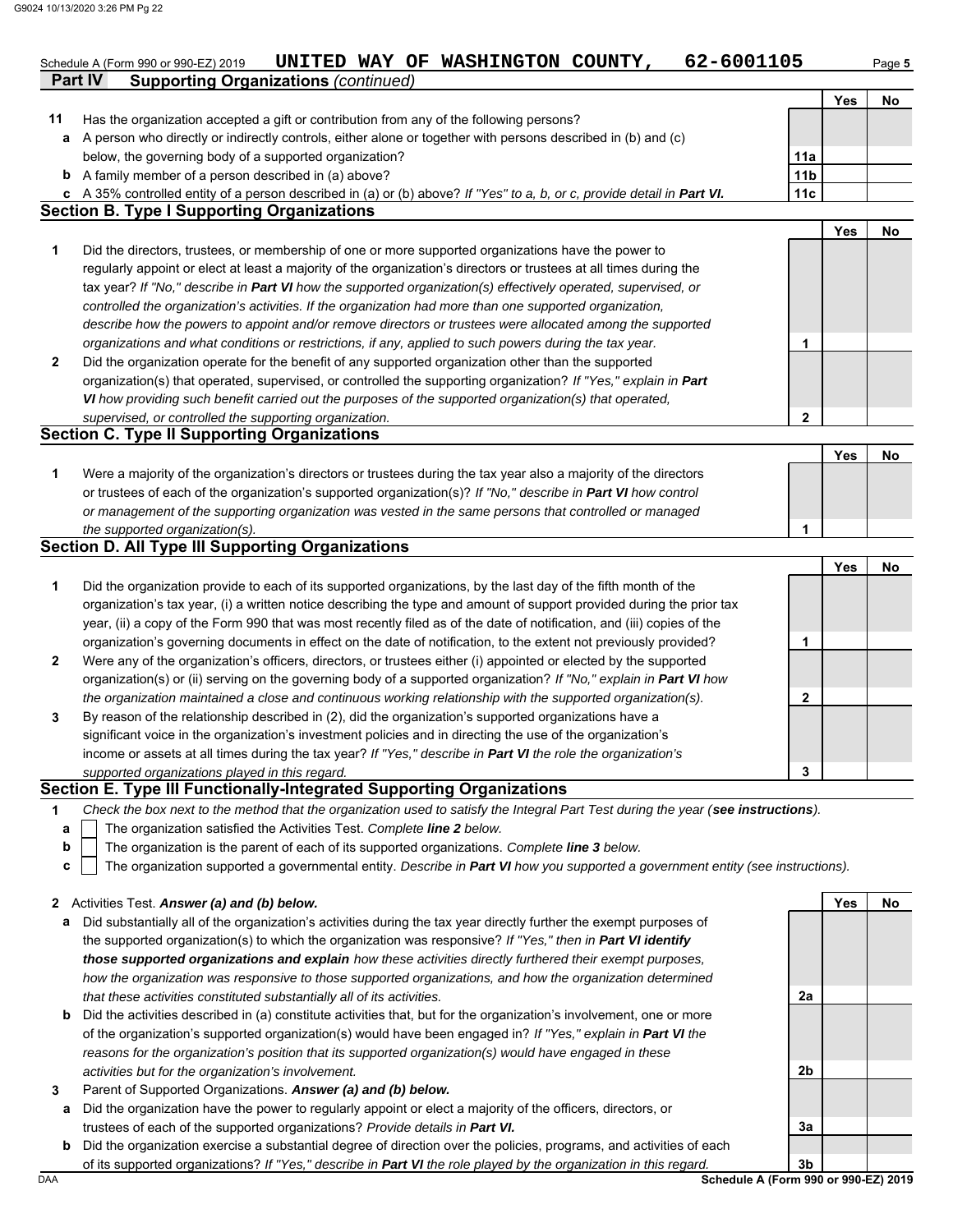| UNITED WAY OF WASHINGTON COUNTY,<br>Schedule A (Form 990 or 990-EZ) 2019                                                              |                         | 62-6001105     | Page 6                         |
|---------------------------------------------------------------------------------------------------------------------------------------|-------------------------|----------------|--------------------------------|
| Type III Non-Functionally Integrated 509(a)(3) Supporting Organizations<br><b>Part V</b>                                              |                         |                |                                |
| Check here if the organization satisfied the Integral Part Test as a qualifying trust on Nov. 20, 1970 (explain in Part VI). See<br>1 |                         |                |                                |
| <b>instructions.</b> All other Type III non-functionally integrated supporting organizations must complete Sections A through E.      |                         |                |                                |
| <b>Section A - Adjusted Net Income</b>                                                                                                |                         | (A) Prior Year | (B) Current Year<br>(optional) |
| Net short-term capital gain<br>1                                                                                                      | 1                       |                |                                |
| $\mathbf{2}$<br>Recoveries of prior-year distributions                                                                                | $\mathbf 2$             |                |                                |
| 3<br>Other gross income (see instructions)                                                                                            | 3                       |                |                                |
| Add lines 1 through 3.<br>4                                                                                                           | 4                       |                |                                |
| 5<br>Depreciation and depletion                                                                                                       | 5                       |                |                                |
| Portion of operating expenses paid or incurred for production or<br>6                                                                 |                         |                |                                |
| collection of gross income or for management, conservation, or                                                                        |                         |                |                                |
| maintenance of property held for production of income (see instructions)                                                              | 6                       |                |                                |
| 7<br>Other expenses (see instructions)                                                                                                | $\overline{7}$          |                |                                |
| Adjusted Net Income (subtract lines 5, 6, and 7 from line 4)<br>8                                                                     | 8                       |                |                                |
| <b>Section B - Minimum Asset Amount</b>                                                                                               |                         | (A) Prior Year | (B) Current Year<br>(optional) |
| Aggregate fair market value of all non-exempt-use assets (see<br>1                                                                    |                         |                |                                |
| instructions for short tax year or assets held for part of year):                                                                     |                         |                |                                |
| a Average monthly value of securities                                                                                                 | 1a                      |                |                                |
| Average monthly cash balances<br>b                                                                                                    | 1b                      |                |                                |
| <b>c</b> Fair market value of other non-exempt-use assets                                                                             | 1c                      |                |                                |
| <b>Total</b> (add lines 1a, 1b, and 1c)<br>d                                                                                          | 1d                      |                |                                |
| Discount claimed for blockage or other<br>е                                                                                           |                         |                |                                |
| factors (explain in detail in Part VI):                                                                                               |                         |                |                                |
| Acquisition indebtedness applicable to non-exempt-use assets<br>$\mathbf{2}$                                                          | $\mathbf{2}$            |                |                                |
| 3<br>Subtract line 2 from line 1d.                                                                                                    | 3                       |                |                                |
| Cash deemed held for exempt use. Enter 1-1/2% of line 3 (for greater amount,<br>4                                                     |                         |                |                                |
| see instructions)                                                                                                                     | 4                       |                |                                |
| Net value of non-exempt-use assets (subtract line 4 from line 3)<br>5                                                                 | 5                       |                |                                |
| 6<br>Multiply line 5 by .035.                                                                                                         | 6                       |                |                                |
| $\overline{7}$<br>Recoveries of prior-year distributions                                                                              | $\overline{\mathbf{r}}$ |                |                                |
| 8<br>Minimum Asset Amount (add line 7 to line 6)                                                                                      | 8                       |                |                                |
| <b>Section C - Distributable Amount</b>                                                                                               |                         |                | <b>Current Year</b>            |
| Adjusted net income for prior year (from Section A, line 8, Column A)<br>1                                                            | 1                       |                |                                |
| Enter 85% of line 1.<br>2                                                                                                             | $\mathbf{2}$            |                |                                |
| Minimum asset amount for prior year (from Section B, line 8, Column A)<br>3                                                           | 3                       |                |                                |
| 4<br>Enter greater of line 2 or line 3.                                                                                               | 4                       |                |                                |
| 5<br>Income tax imposed in prior year                                                                                                 | 5                       |                |                                |
| 6<br>Distributable Amount. Subtract line 5 from line 4, unless subject to                                                             |                         |                |                                |
| emergency temporary reduction (see instructions).                                                                                     | 6                       |                |                                |

**7**  $\mid$  Check here if the current year is the organization's first as a non-functionally integrated Type III supporting organization (see instructions).

**Schedule A (Form 990 or 990-EZ) 2019**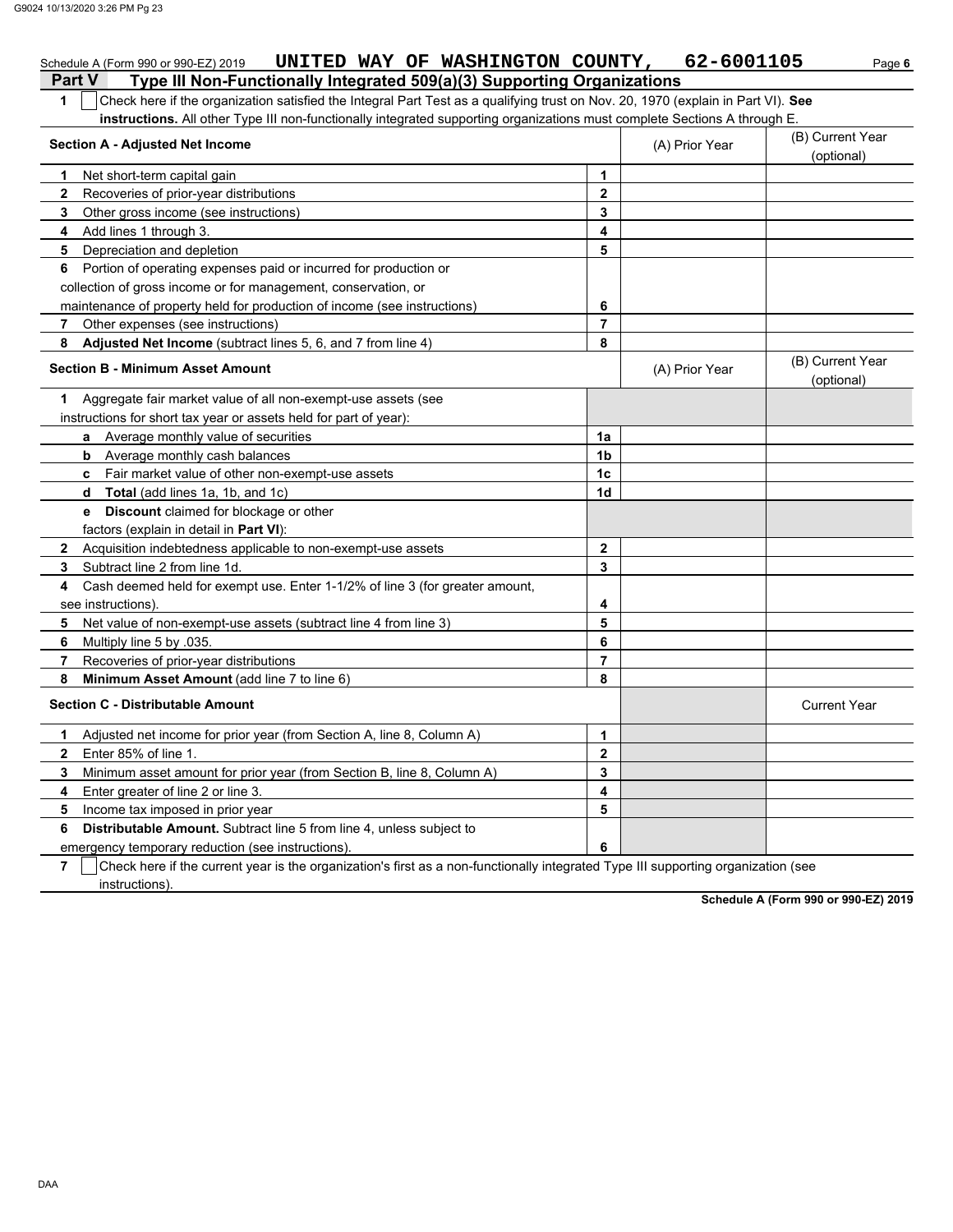|              | UNITED WAY OF WASHINGTON COUNTY,<br>Schedule A (Form 990 or 990-EZ) 2019<br>Part V<br>Type III Non-Functionally Integrated 509(a)(3) Supporting Organizations (continued) |                                    | 62-6001105                                    | Page 7                                                  |
|--------------|---------------------------------------------------------------------------------------------------------------------------------------------------------------------------|------------------------------------|-----------------------------------------------|---------------------------------------------------------|
|              | <b>Section D - Distributions</b>                                                                                                                                          |                                    |                                               | <b>Current Year</b>                                     |
| 1            | Amounts paid to supported organizations to accomplish exempt purposes                                                                                                     |                                    |                                               |                                                         |
| $\mathbf{2}$ | Amounts paid to perform activity that directly furthers exempt purposes of supported                                                                                      |                                    |                                               |                                                         |
|              | organizations, in excess of income from activity                                                                                                                          |                                    |                                               |                                                         |
| 3            | Administrative expenses paid to accomplish exempt purposes of supported organizations                                                                                     |                                    |                                               |                                                         |
| 4            | Amounts paid to acquire exempt-use assets                                                                                                                                 |                                    |                                               |                                                         |
| 5            | Qualified set-aside amounts (prior IRS approval required)                                                                                                                 |                                    |                                               |                                                         |
| 6            | Other distributions (describe in Part VI). See instructions.                                                                                                              |                                    |                                               |                                                         |
| 7            | Total annual distributions. Add lines 1 through 6.                                                                                                                        |                                    |                                               |                                                         |
| 8            | Distributions to attentive supported organizations to which the organization is responsive                                                                                |                                    |                                               |                                                         |
|              | (provide details in Part VI). See instructions.                                                                                                                           |                                    |                                               |                                                         |
| 9            | Distributable amount for 2019 from Section C, line 6                                                                                                                      |                                    |                                               |                                                         |
| 10           | Line 8 amount divided by line 9 amount                                                                                                                                    |                                    |                                               |                                                         |
|              | <b>Section E - Distribution Allocations (see instructions)</b>                                                                                                            | (i)<br><b>Excess Distributions</b> | (ii)<br><b>Underdistributions</b><br>Pre-2019 | (iii)<br><b>Distributable</b><br><b>Amount for 2019</b> |
| 1            | Distributable amount for 2019 from Section C, line 6                                                                                                                      |                                    |                                               |                                                         |
| $\mathbf{2}$ | Underdistributions, if any, for years prior to 2019<br>(reasonable cause required-explain in Part VI). See<br>instructions.                                               |                                    |                                               |                                                         |
| 3.           | Excess distributions carryover, if any, to 2019                                                                                                                           |                                    |                                               |                                                         |
|              | a From 2014                                                                                                                                                               |                                    |                                               |                                                         |
|              |                                                                                                                                                                           |                                    |                                               |                                                         |
|              | c From 2016                                                                                                                                                               |                                    |                                               |                                                         |
|              | <b>d</b> From 2017                                                                                                                                                        |                                    |                                               |                                                         |
|              | e From 2018<br>. <u>.</u>                                                                                                                                                 |                                    |                                               |                                                         |
|              | f Total of lines 3a through e                                                                                                                                             |                                    |                                               |                                                         |
|              | g Applied to underdistributions of prior years                                                                                                                            |                                    |                                               |                                                         |
|              | h Applied to 2019 distributable amount                                                                                                                                    |                                    |                                               |                                                         |
| Ť.           | Carryover from 2014 not applied (see instructions)                                                                                                                        |                                    |                                               |                                                         |
|              | Remainder. Subtract lines 3g, 3h, and 3i from 3f.                                                                                                                         |                                    |                                               |                                                         |
| 4            | Distributions for 2019 from                                                                                                                                               |                                    |                                               |                                                         |
|              | \$<br>Section D, line 7:                                                                                                                                                  |                                    |                                               |                                                         |
|              | a Applied to underdistributions of prior years                                                                                                                            |                                    |                                               |                                                         |
|              | <b>b</b> Applied to 2019 distributable amount                                                                                                                             |                                    |                                               |                                                         |
|              | c Remainder. Subtract lines 4a and 4b from 4.                                                                                                                             |                                    |                                               |                                                         |
| 5            | Remaining underdistributions for years prior to 2019, if                                                                                                                  |                                    |                                               |                                                         |
|              | any. Subtract lines 3g and 4a from line 2. For result                                                                                                                     |                                    |                                               |                                                         |
|              | greater than zero, explain in Part VI. See instructions.                                                                                                                  |                                    |                                               |                                                         |
| 6            | Remaining underdistributions for 2019. Subtract lines 3h                                                                                                                  |                                    |                                               |                                                         |
|              | and 4b from line 1. For result greater than zero, explain in                                                                                                              |                                    |                                               |                                                         |
|              | Part VI. See instructions.                                                                                                                                                |                                    |                                               |                                                         |
| 7            | Excess distributions carryover to 2020. Add lines 3j                                                                                                                      |                                    |                                               |                                                         |
|              | and 4c.                                                                                                                                                                   |                                    |                                               |                                                         |
| 8            | Breakdown of line 7:                                                                                                                                                      |                                    |                                               |                                                         |
|              | a Excess from 2015<br>.                                                                                                                                                   |                                    |                                               |                                                         |
|              | <b>b</b> Excess from 2016                                                                                                                                                 |                                    |                                               |                                                         |
|              | c Excess from 2017                                                                                                                                                        |                                    |                                               |                                                         |
|              | d Excess from 2018<br>.                                                                                                                                                   |                                    |                                               |                                                         |
|              | e Excess from 2019                                                                                                                                                        |                                    |                                               |                                                         |
|              |                                                                                                                                                                           |                                    |                                               |                                                         |

**Schedule A (Form 990 or 990-EZ) 2019**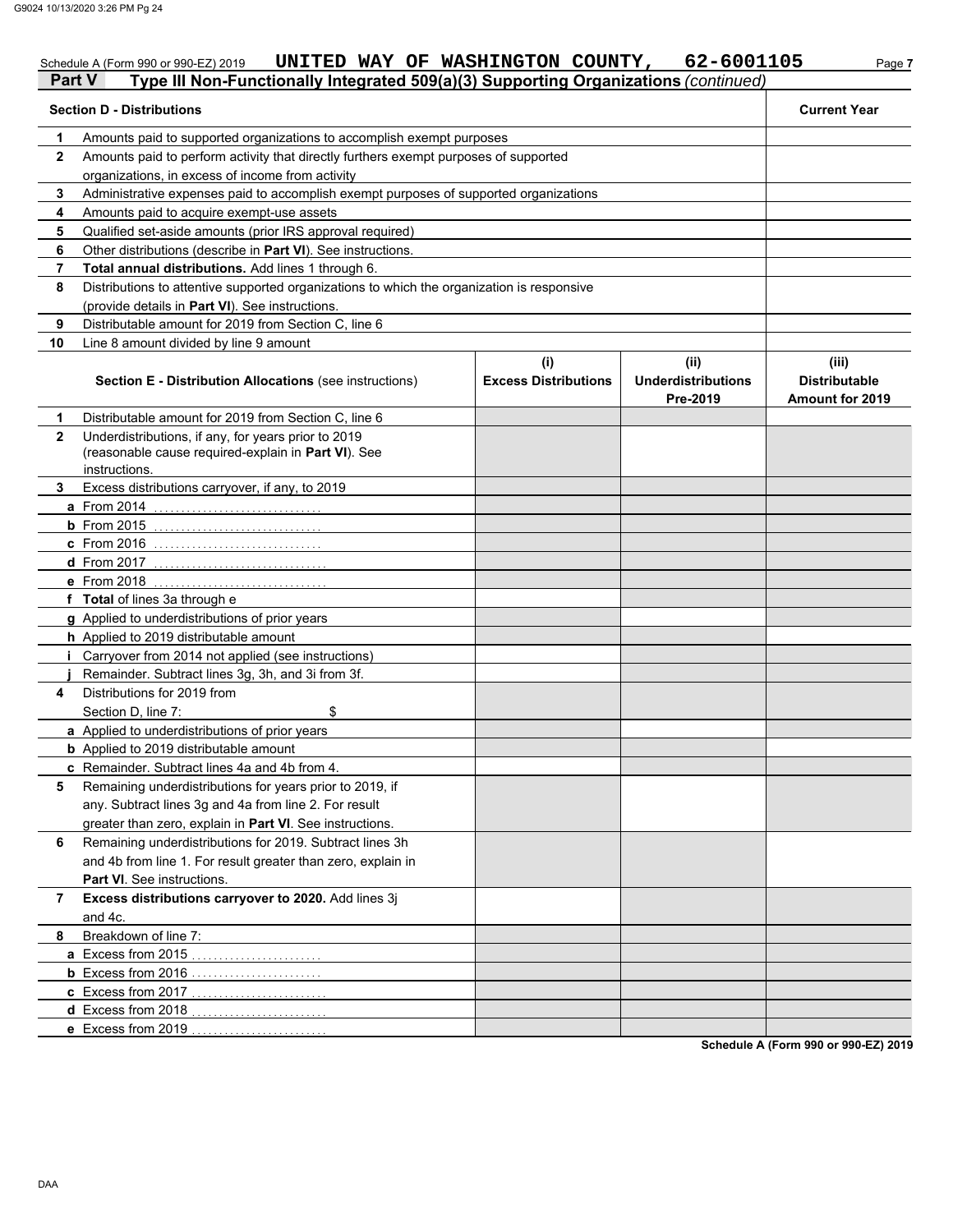|                |                                        |  |                                                                                                | Schedule A (Form 990 or 990-EZ) 2019 UNITED WAY OF WASHINGTON COUNTY, 62-6001105                                                                                                                                                               | Page 8 |
|----------------|----------------------------------------|--|------------------------------------------------------------------------------------------------|------------------------------------------------------------------------------------------------------------------------------------------------------------------------------------------------------------------------------------------------|--------|
| <b>Part VI</b> |                                        |  |                                                                                                | Supplemental Information. Provide the explanations required by Part II, line 10; Part II, line 17a or 17b; Part                                                                                                                                |        |
|                |                                        |  |                                                                                                | III, line 12; Part IV, Section A, lines 1, 2, 3b, 3c, 4b, 4c, 5a, 6, 9a, 9b, 9c, 11a, 11b, and 11c; Part IV, Section<br>B, lines 1 and 2; Part IV, Section C, line 1; Part IV, Section D, lines 2 and 3; Part IV, Section E, lines 1c, 2a, 2b, |        |
|                |                                        |  |                                                                                                | 3a, and 3b; Part V, line 1; Part V, Section B, line 1e; Part V, Section D, lines 5, 6, and 8; and Part V, Section E,                                                                                                                           |        |
|                |                                        |  | lines 2, 5, and 6. Also complete this part for any additional information. (See instructions.) |                                                                                                                                                                                                                                                |        |
|                |                                        |  |                                                                                                |                                                                                                                                                                                                                                                |        |
|                | PART II, LINE 10 - OTHER INCOME DETAIL |  |                                                                                                |                                                                                                                                                                                                                                                |        |
|                | OTHER INCOME                           |  | \$<br>$\mathbf 0$                                                                              |                                                                                                                                                                                                                                                |        |
|                |                                        |  |                                                                                                |                                                                                                                                                                                                                                                |        |
|                |                                        |  |                                                                                                |                                                                                                                                                                                                                                                |        |
|                |                                        |  |                                                                                                |                                                                                                                                                                                                                                                |        |
|                |                                        |  |                                                                                                |                                                                                                                                                                                                                                                |        |
|                |                                        |  |                                                                                                |                                                                                                                                                                                                                                                |        |
|                |                                        |  |                                                                                                |                                                                                                                                                                                                                                                |        |
|                |                                        |  |                                                                                                |                                                                                                                                                                                                                                                |        |
|                |                                        |  |                                                                                                |                                                                                                                                                                                                                                                |        |
|                |                                        |  |                                                                                                |                                                                                                                                                                                                                                                |        |
|                |                                        |  |                                                                                                |                                                                                                                                                                                                                                                |        |
|                |                                        |  |                                                                                                |                                                                                                                                                                                                                                                |        |
|                |                                        |  |                                                                                                |                                                                                                                                                                                                                                                |        |
|                |                                        |  |                                                                                                |                                                                                                                                                                                                                                                |        |
|                |                                        |  |                                                                                                |                                                                                                                                                                                                                                                |        |
|                |                                        |  |                                                                                                |                                                                                                                                                                                                                                                |        |
|                |                                        |  |                                                                                                |                                                                                                                                                                                                                                                |        |
|                |                                        |  |                                                                                                |                                                                                                                                                                                                                                                |        |
|                |                                        |  |                                                                                                |                                                                                                                                                                                                                                                |        |
|                |                                        |  |                                                                                                |                                                                                                                                                                                                                                                |        |
|                |                                        |  |                                                                                                |                                                                                                                                                                                                                                                |        |
|                |                                        |  |                                                                                                |                                                                                                                                                                                                                                                |        |
|                |                                        |  |                                                                                                |                                                                                                                                                                                                                                                |        |
|                |                                        |  |                                                                                                |                                                                                                                                                                                                                                                |        |
|                |                                        |  |                                                                                                |                                                                                                                                                                                                                                                |        |
|                |                                        |  |                                                                                                |                                                                                                                                                                                                                                                |        |
|                |                                        |  |                                                                                                |                                                                                                                                                                                                                                                |        |
|                |                                        |  |                                                                                                |                                                                                                                                                                                                                                                |        |
|                |                                        |  |                                                                                                |                                                                                                                                                                                                                                                |        |
|                |                                        |  |                                                                                                |                                                                                                                                                                                                                                                |        |
|                |                                        |  |                                                                                                |                                                                                                                                                                                                                                                |        |
|                |                                        |  |                                                                                                |                                                                                                                                                                                                                                                |        |
|                |                                        |  |                                                                                                |                                                                                                                                                                                                                                                |        |
|                |                                        |  |                                                                                                |                                                                                                                                                                                                                                                |        |
|                |                                        |  |                                                                                                |                                                                                                                                                                                                                                                |        |
|                |                                        |  |                                                                                                |                                                                                                                                                                                                                                                |        |
|                |                                        |  |                                                                                                |                                                                                                                                                                                                                                                |        |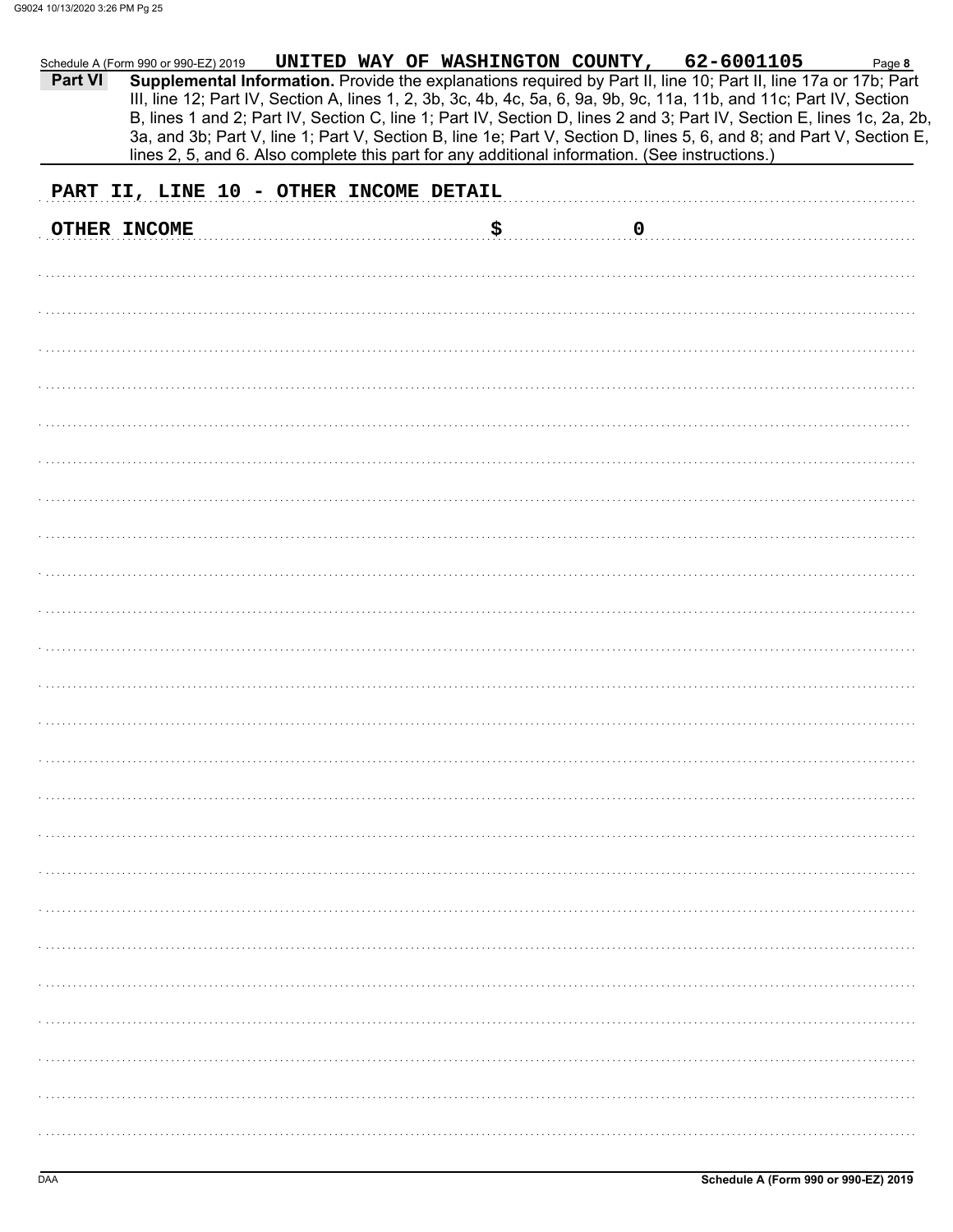| <b>Schedule B</b>                                                                          | <b>Schedule of Contributors</b>                                                                                                                                                                                                              |            | OMB No. 1545-0047                     |
|--------------------------------------------------------------------------------------------|----------------------------------------------------------------------------------------------------------------------------------------------------------------------------------------------------------------------------------------------|------------|---------------------------------------|
| (Form 990, 990-EZ,<br>or 990-PF)<br>Department of the Treasury<br>Internal Revenue Service | Attach to Form 990, Form 990-EZ, or Form 990-PF.<br>Go to www.irs.gov/Form990 for the latest information.                                                                                                                                    |            | 2019                                  |
| Name of the organization                                                                   | UNITED WAY OF WASHINGTON COUNTY,                                                                                                                                                                                                             |            | <b>Employer identification number</b> |
| <b>TENNESSEE,</b>                                                                          | INC.                                                                                                                                                                                                                                         | 62-6001105 |                                       |
| Organization type (check one):                                                             |                                                                                                                                                                                                                                              |            |                                       |
| Filers of:                                                                                 | Section:                                                                                                                                                                                                                                     |            |                                       |
| Form 990 or 990-EZ                                                                         | $ \mathbf{X} $<br>501(c)<br>3 ) (enter number) organization                                                                                                                                                                                  |            |                                       |
|                                                                                            | $4947(a)(1)$ nonexempt charitable trust <b>not</b> treated as a private foundation                                                                                                                                                           |            |                                       |
|                                                                                            | 527 political organization                                                                                                                                                                                                                   |            |                                       |
| Form 990-PF                                                                                | $501(c)(3)$ exempt private foundation                                                                                                                                                                                                        |            |                                       |
|                                                                                            | $4947(a)(1)$ nonexempt charitable trust treated as a private foundation                                                                                                                                                                      |            |                                       |
|                                                                                            | 501(c)(3) taxable private foundation                                                                                                                                                                                                         |            |                                       |
|                                                                                            |                                                                                                                                                                                                                                              |            |                                       |
| instructions.                                                                              | Check if your organization is covered by the General Rule or a Special Rule.<br>Note: Only a section 501(c)(7), (8), or (10) organization can check boxes for both the General Rule and a Special Rule. See                                  |            |                                       |
| <b>General Rule</b>                                                                        |                                                                                                                                                                                                                                              |            |                                       |
|                                                                                            | For an organization filing Form 990, 990-EZ, or 990-PF that received, during the year, contributions totaling \$5,000<br>or more (in money or property) from any one contributor. Complete Parts Land II, See instructions for determining a |            |                                       |

or more (in money or property) from any one contributor. Complete Parts I and II. See instructions for determining a contributor's total contributions.

### **Special Rules**

| <b>X</b> For an organization described in section 501(c)(3) filing Form 990 or 990-EZ that met the 33 <sup>1</sup> /3% support test of the |
|--------------------------------------------------------------------------------------------------------------------------------------------|
| regulations under sections 509(a)(1) and 170(b)(1)(A)(vi), that checked Schedule A (Form 990 or 990-EZ), Part II, line                     |
| 13, 16a, or 16b, and that received from any one contributor, during the year, total contributions of the greater of (1)                    |
| \$5,000; or (2) 2% of the amount on (i) Form 990, Part VIII, line 1h; or (ii) Form 990-EZ, line 1. Complete Parts I and II.                |

literary, or educational purposes, or for the prevention of cruelty to children or animals. Complete Parts I (entering For an organization described in section 501(c)(7), (8), or (10) filing Form 990 or 990-EZ that received from any one contributor, during the year, total contributions of more than \$1,000 *exclusively* for religious, charitable, scientific, "N/A" in column (b) instead of the contributor name and address), II, and III.

For an organization described in section 501(c)(7), (8), or (10) filing Form 990 or 990-EZ that received from any one contributor, during the year, contributions *exclusively* for religious, charitable, etc., purposes, but no such contributions totaled more than \$1,000. If this box is checked, enter here the total contributions that were received during the year for an *exclusively* religious, charitable, etc., purpose. Don't complete any of the parts unless the **General Rule** applies to this organization because it received *nonexclusively* religious, charitable, etc., contributions totaling \$5,000 or more during the year . . . . . . . . . . . . . . . . . . . . . . . . . . . . . . . . . . . . . . . . . . . . . . . . . . . . . . . . . . . . . . . . . . . . . . . . . . . . \$ . . . . . . . . . . . . . . . . . . . . . . . . . . .

990-EZ, or 990-PF), but it **must** answer "No" on Part IV, line 2, of its Form 990; or check the box on line H of its Form 990-EZ or on its Form 990-PF, Part I, line 2, to certify that it doesn't meet the filing requirements of Schedule B (Form 990, 990-EZ, or 990-PF). **Caution:** An organization that isn't covered by the General Rule and/or the Special Rules doesn't file Schedule B (Form 990,

**For Paperwork Reduction Act Notice, see the instructions for Form 990, 990-EZ, or 990-PF.**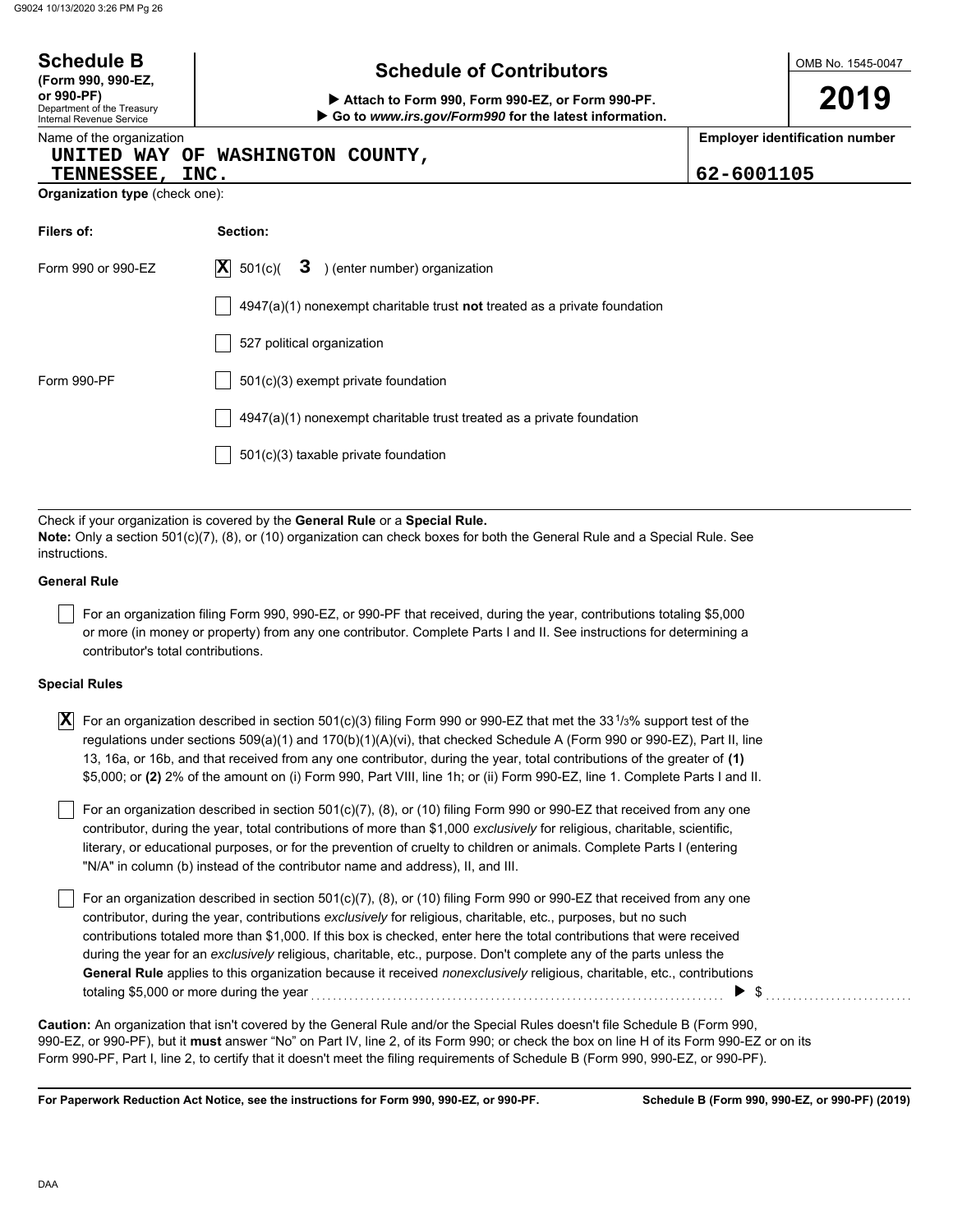|                         | Schedule B (Form 990, 990-EZ, or 990-PF) (2019)                                                  |                                   | $\mathbf{2}$<br>PAGE 1 OF<br>Page 2                                                                         |
|-------------------------|--------------------------------------------------------------------------------------------------|-----------------------------------|-------------------------------------------------------------------------------------------------------------|
|                         | Name of organization                                                                             |                                   | <b>Employer identification number</b>                                                                       |
|                         | UNITED WAY OF WASHINGTON COUNTY,                                                                 |                                   | 62-6001105                                                                                                  |
| Part I                  | Contributors (see instructions). Use duplicate copies of Part I if additional space is needed.   |                                   |                                                                                                             |
| (a)                     | (b)                                                                                              | (c)                               | (d)                                                                                                         |
| No.                     | Name, address, and ZIP + 4                                                                       | <b>Total contributions</b>        | Type of contribution                                                                                        |
| $1$                     | JOHNSON CITY PRESS, INC.<br>P.O. BOX 1717<br>TN 37605<br><b>JOHNSON CITY</b>                     | 35,113<br>\$                      | x<br><b>Person</b><br>Payroll<br><b>Noncash</b><br>(Complete Part II for<br>noncash contributions.)         |
| (a)                     | (b)                                                                                              | (c)                               | (d)                                                                                                         |
| No.                     | Name, address, and ZIP + 4                                                                       | <b>Total contributions</b>        | Type of contribution                                                                                        |
| 2 <sub>1</sub>          | <b>CITI</b><br>541 SID MARTIN RD.<br>TN 37615<br><b>GRAY</b>                                     | 160,983<br>\$                     | Person<br>X<br>Payroll<br><b>Noncash</b><br>(Complete Part II for<br>noncash contributions.)                |
| (a)                     | (b)                                                                                              | (c)                               | (d)                                                                                                         |
| No.                     | Name, address, and ZIP + 4                                                                       | <b>Total contributions</b>        | Type of contribution                                                                                        |
| 3 <sub>1</sub>          | CITY OF JOHNSON CITY<br>601 EAST MAIN ST<br><b>JOHNSON CITY</b><br>TN 37601                      | 41,224<br>\$                      | Person<br>X<br>Payroll<br><b>Noncash</b><br>(Complete Part II for<br>noncash contributions.)                |
| (a)                     | (b)                                                                                              | (c)                               | (d)                                                                                                         |
| No.                     | Name, address, and ZIP + 4                                                                       | <b>Total contributions</b>        | Type of contribution                                                                                        |
| $\overline{\mathbf{4}}$ | <b>AT&amp;T</b><br>2612 N. ROAN ST<br><b>JOHNSON CITY</b><br>TN 37601                            | 49,231                            | Person<br>$\overline{\mathbf{x}}$<br>Payroll<br>Noncash<br>(Complete Part II for<br>noncash contributions.) |
| (a)                     | (b)                                                                                              | (c)                               | (d)                                                                                                         |
| No.                     | Name, address, and ZIP + 4                                                                       | <b>Total contributions</b>        | Type of contribution                                                                                        |
| $\overline{5}$          | <b>BRIGHT</b><br><b>RIDGE</b><br>2600 BOONES CREEK RD.<br>TN 37615-4448<br><b>JOHNSON CITY</b>   | 41,803<br>$\mathsf{\$}$           | Person<br>X<br>Payroll<br><b>Noncash</b><br>(Complete Part II for<br>noncash contributions.)                |
| (a)<br>No.              | (b)<br>Name, address, and ZIP + 4                                                                | (c)<br><b>Total contributions</b> | (d)<br>Type of contribution                                                                                 |
| $6 \overline{6}$        | UNITED WAY OF GREATER KINGSPORT<br>301 LOUIS STREET<br>SUITE 201<br><b>KINGSPORT</b><br>TN 37660 | 128,059<br>$\frac{1}{2}$          | X<br>Person<br>Payroll<br><b>Noncash</b><br>(Complete Part II for<br>noncash contributions.)                |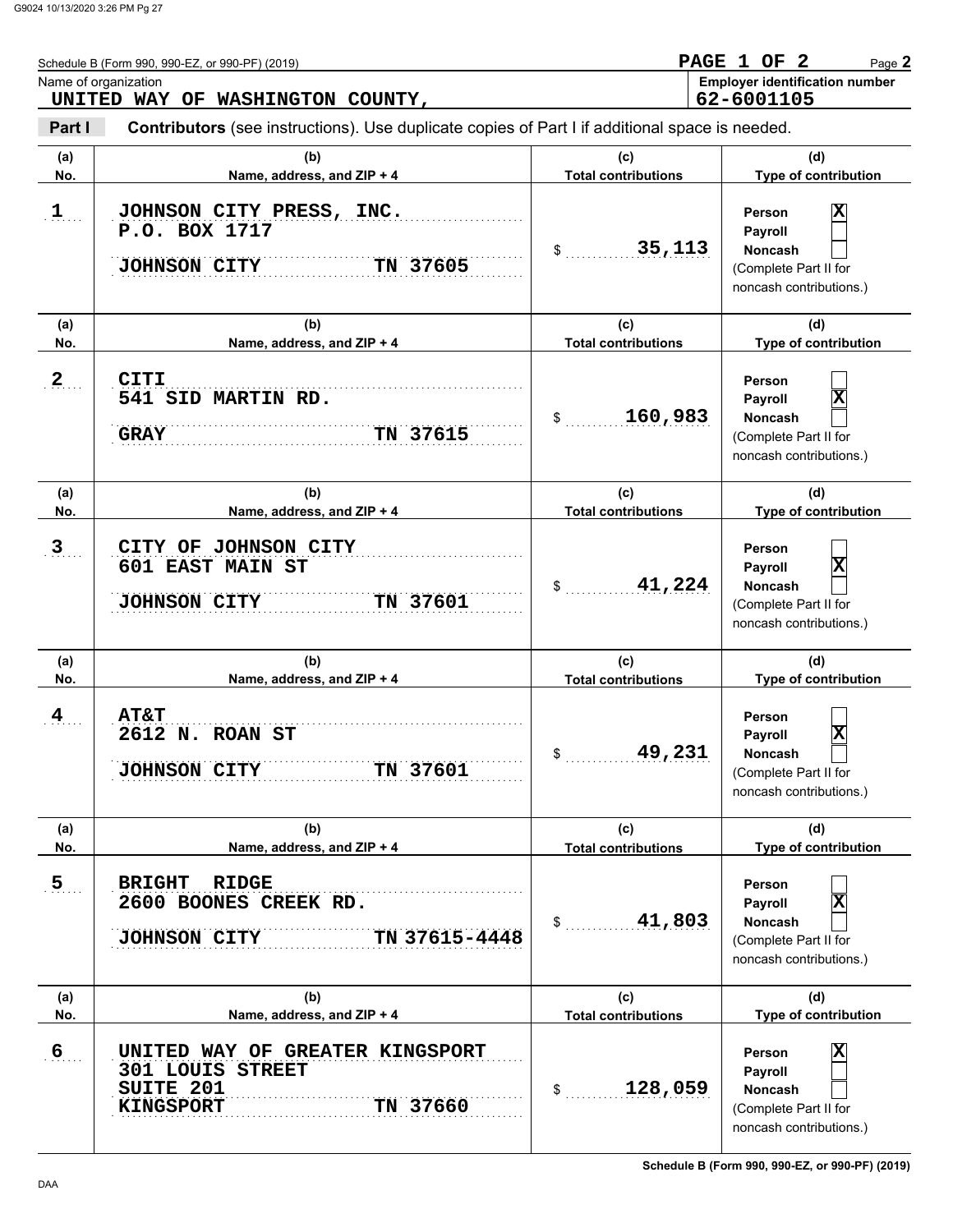|            | Schedule B (Form 990, 990-EZ, or 990-PF) (2019)<br>Name of organization<br>UNITED WAY OF WASHINGTON COUNTY, |                                   | PAGE 2 OF 2<br>Page 2<br><b>Employer identification number</b><br>62-6001105                                       |
|------------|-------------------------------------------------------------------------------------------------------------|-----------------------------------|--------------------------------------------------------------------------------------------------------------------|
| Part I     | Contributors (see instructions). Use duplicate copies of Part I if additional space is needed.              |                                   |                                                                                                                    |
| (a)<br>No. | (b)<br>Name, address, and ZIP + 4                                                                           | (c)<br><b>Total contributions</b> | (d)<br>Type of contribution                                                                                        |
| 7          | HENKEL CORPORATION<br>200 ELM STREET<br>CT 06902<br><b>STAMFORD</b>                                         | 37,800<br>$\frac{1}{2}$           | $\overline{\mathbf{x}}$<br>Person<br>Payroll<br>Noncash<br>(Complete Part II for<br>noncash contributions.)        |
| (a)<br>No. | (b)<br>Name, address, and ZIP + 4                                                                           | (c)<br><b>Total contributions</b> | (d)<br>Type of contribution                                                                                        |
| 8          | <b>BALLAD HEALTH</b><br>310 N. STATE OF FRANKLIN RD<br>TN 37604<br><b>JOHNSON CITY</b>                      | 54,641<br>\$                      | $\overline{\mathbf{x}}$<br>Person<br>Payroll<br><b>Noncash</b><br>(Complete Part II for<br>noncash contributions.) |
| (a)<br>No. | (b)<br>Name, address, and ZIP + 4                                                                           | (c)<br><b>Total contributions</b> | (d)<br>Type of contribution                                                                                        |
|            |                                                                                                             | \$                                | Person<br>Payroll<br><b>Noncash</b><br>(Complete Part II for<br>noncash contributions.)                            |
| (a)<br>No. | (b)<br>Name, address, and ZIP + 4                                                                           | (c)<br><b>Total contributions</b> | (d)<br>Type of contribution                                                                                        |
|            |                                                                                                             | \$                                | Person<br>Payroll<br>Noncash<br>(Complete Part II for<br>noncash contributions.)                                   |
| (a)<br>No. | (b)<br>Name, address, and ZIP + 4                                                                           | (c)<br><b>Total contributions</b> | (d)<br>Type of contribution                                                                                        |
|            |                                                                                                             | \$                                | Person<br>Payroll<br><b>Noncash</b><br>(Complete Part II for<br>noncash contributions.)                            |
| (a)<br>No. | (b)<br>Name, address, and ZIP + 4                                                                           | (c)<br><b>Total contributions</b> | (d)<br>Type of contribution                                                                                        |
|            |                                                                                                             | \$                                | Person<br>Payroll<br><b>Noncash</b><br>(Complete Part II for<br>noncash contributions.)                            |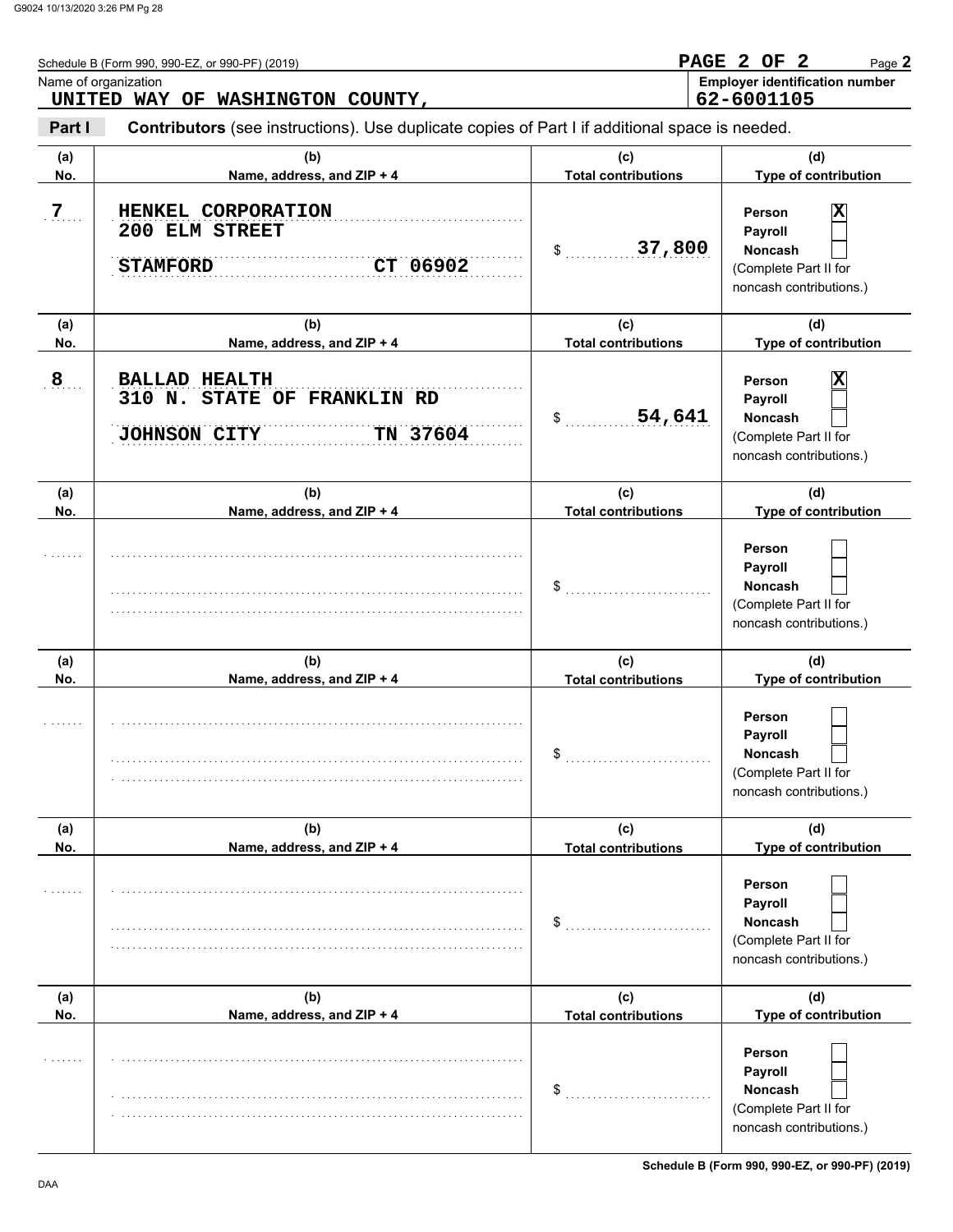|   | <b>SCHEDULE D</b><br>(Form 990)                        |                                                                                                                                                                           | <b>Supplemental Financial Statements</b><br>Complete if the organization answered "Yes" on Form 990,<br>Part IV, line 6, 7, 8, 9, 10, 11a, 11b, 11c, 11d, 11e, 11f, 12a, or 12b. |                                       | OMB No. 1545-0047<br>9                     |
|---|--------------------------------------------------------|---------------------------------------------------------------------------------------------------------------------------------------------------------------------------|----------------------------------------------------------------------------------------------------------------------------------------------------------------------------------|---------------------------------------|--------------------------------------------|
|   | Department of the Treasury<br>Internal Revenue Service |                                                                                                                                                                           | Attach to Form 990.<br>Go to www.irs.gov/Form990 for instructions and the latest information.                                                                                    |                                       | <b>Open to Public</b><br><b>Inspection</b> |
|   | Name of the organization                               |                                                                                                                                                                           |                                                                                                                                                                                  | <b>Employer identification number</b> |                                            |
|   |                                                        | UNITED WAY OF WASHINGTON COUNTY,                                                                                                                                          |                                                                                                                                                                                  |                                       |                                            |
|   | TENNESSEE, INC.                                        |                                                                                                                                                                           |                                                                                                                                                                                  | 62-6001105                            |                                            |
|   | Part I                                                 | Organizations Maintaining Donor Advised Funds or Other Similar Funds or Accounts.<br>Complete if the organization answered "Yes" on Form 990, Part IV, line 6.            |                                                                                                                                                                                  |                                       |                                            |
|   |                                                        |                                                                                                                                                                           | (a) Donor advised funds                                                                                                                                                          |                                       | (b) Funds and other accounts               |
| 1 | Total number at end of year                            |                                                                                                                                                                           |                                                                                                                                                                                  |                                       |                                            |
| 2 |                                                        |                                                                                                                                                                           |                                                                                                                                                                                  |                                       |                                            |
| 3 |                                                        |                                                                                                                                                                           |                                                                                                                                                                                  |                                       |                                            |
| 4 |                                                        |                                                                                                                                                                           |                                                                                                                                                                                  |                                       |                                            |
| 5 |                                                        | Did the organization inform all donors and donor advisors in writing that the assets held in donor advised                                                                |                                                                                                                                                                                  |                                       |                                            |
|   |                                                        |                                                                                                                                                                           |                                                                                                                                                                                  |                                       | Yes<br>No                                  |
| 6 |                                                        | Did the organization inform all grantees, donors, and donor advisors in writing that grant funds can be used                                                              |                                                                                                                                                                                  |                                       |                                            |
|   |                                                        | only for charitable purposes and not for the benefit of the donor or donor advisor, or for any other purpose                                                              |                                                                                                                                                                                  |                                       |                                            |
|   | conferring impermissible private benefit?              |                                                                                                                                                                           |                                                                                                                                                                                  |                                       | Yes<br>No                                  |
|   | Part II                                                | <b>Conservation Easements.</b>                                                                                                                                            |                                                                                                                                                                                  |                                       |                                            |
|   |                                                        | Complete if the organization answered "Yes" on Form 990, Part IV, line 7.                                                                                                 |                                                                                                                                                                                  |                                       |                                            |
| 1 |                                                        | Purpose(s) of conservation easements held by the organization (check all that apply).                                                                                     |                                                                                                                                                                                  |                                       |                                            |
|   |                                                        | Preservation of land for public use (for example, recreation or education                                                                                                 | Preservation of a historically important land area                                                                                                                               |                                       |                                            |
|   | Protection of natural habitat                          |                                                                                                                                                                           | Preservation of a certified historic structure                                                                                                                                   |                                       |                                            |
|   | Preservation of open space                             |                                                                                                                                                                           |                                                                                                                                                                                  |                                       |                                            |
| 2 |                                                        | Complete lines 2a through 2d if the organization held a qualified conservation contribution in the form of a conservation                                                 |                                                                                                                                                                                  |                                       |                                            |
|   | easement on the last day of the tax year.              |                                                                                                                                                                           |                                                                                                                                                                                  |                                       | Held at the End of the Tax Year            |
|   | a Total number of conservation easements               |                                                                                                                                                                           |                                                                                                                                                                                  | 2a                                    |                                            |
|   |                                                        |                                                                                                                                                                           |                                                                                                                                                                                  | 2b                                    |                                            |
|   |                                                        | Number of conservation easements on a certified historic structure included in (a) [[[[[[[[[[[[[[[[[[[[[[[[[[                                                             |                                                                                                                                                                                  | 2c                                    |                                            |
|   |                                                        | d Number of conservation easements included in (c) acquired after 7/25/06, and not on a                                                                                   |                                                                                                                                                                                  |                                       |                                            |
|   |                                                        | historic structure listed in the National Register                                                                                                                        |                                                                                                                                                                                  | 2d                                    |                                            |
| 3 |                                                        | Number of conservation easements modified, transferred, released, extinguished, or terminated by the organization during the                                              |                                                                                                                                                                                  |                                       |                                            |
|   | tax year $\blacktriangleright$                         |                                                                                                                                                                           |                                                                                                                                                                                  |                                       |                                            |
|   |                                                        | Number of states where property subject to conservation easement is located ▶                                                                                             |                                                                                                                                                                                  |                                       |                                            |
| 5 |                                                        | Does the organization have a written policy regarding the periodic monitoring, inspection, handling of                                                                    |                                                                                                                                                                                  |                                       |                                            |
|   |                                                        | violations. and enforcement of the conservation easements it holds?                                                                                                       |                                                                                                                                                                                  |                                       | Yes<br>No                                  |
| 6 |                                                        | Staff and volunteer hours devoted to monitoring, inspecting, handling of violations, and enforcing conservation easements during the year                                 |                                                                                                                                                                                  |                                       |                                            |
|   |                                                        |                                                                                                                                                                           |                                                                                                                                                                                  |                                       |                                            |
| 7 |                                                        | Amount of expenses incurred in monitoring, inspecting, handling of violations, and enforcing conservation easements during the year                                       |                                                                                                                                                                                  |                                       |                                            |
|   | $\blacktriangleright$ \$                               |                                                                                                                                                                           |                                                                                                                                                                                  |                                       |                                            |
| 8 |                                                        | Does each conservation easement reported on line 2(d) above satisfy the requirements of section 170(h)(4)(B)(i)                                                           |                                                                                                                                                                                  |                                       |                                            |
|   |                                                        |                                                                                                                                                                           |                                                                                                                                                                                  |                                       | Yes<br>No                                  |
| 9 |                                                        | In Part XIII, describe how the organization reports conservation easements in its revenue and expense statement and                                                       |                                                                                                                                                                                  |                                       |                                            |
|   |                                                        | balance sheet, and include, if applicable, the text of the footnote to the organization's financial statements that describes the                                         |                                                                                                                                                                                  |                                       |                                            |
|   |                                                        | organization's accounting for conservation easements.                                                                                                                     |                                                                                                                                                                                  |                                       |                                            |
|   | Part III                                               | Organizations Maintaining Collections of Art, Historical Treasures, or Other Similar Assets.<br>Complete if the organization answered "Yes" on Form 990, Part IV, line 8. |                                                                                                                                                                                  |                                       |                                            |
|   |                                                        | 1a If the organization elected, as permitted under FASB ASC 958, not to report in its revenue statement and balance sheet works                                           |                                                                                                                                                                                  |                                       |                                            |
|   |                                                        | of art, historical treasures, or other similar assets held for public exhibition, education, or research in furtherance of public                                         |                                                                                                                                                                                  |                                       |                                            |
|   |                                                        | service, provide in Part XIII the text of the footnote to its financial statements that describes these items.                                                            |                                                                                                                                                                                  |                                       |                                            |
|   |                                                        | b If the organization elected, as permitted under FASB ASC 958, to report in its revenue statement and balance sheet works of                                             |                                                                                                                                                                                  |                                       |                                            |
|   |                                                        | art, historical treasures, or other similar assets held for public exhibition, education, or research in furtherance of public service,                                   |                                                                                                                                                                                  |                                       |                                            |
|   |                                                        | provide the following amounts relating to these items:                                                                                                                    |                                                                                                                                                                                  |                                       |                                            |
|   |                                                        |                                                                                                                                                                           |                                                                                                                                                                                  |                                       |                                            |
|   |                                                        |                                                                                                                                                                           |                                                                                                                                                                                  |                                       |                                            |
| 2 |                                                        | If the organization received or held works of art, historical treasures, or other similar assets for financial gain, provide the                                          |                                                                                                                                                                                  |                                       |                                            |
|   |                                                        | following amounts required to be reported under FASB ASC 958 relating to these items:                                                                                     |                                                                                                                                                                                  |                                       |                                            |
|   |                                                        |                                                                                                                                                                           |                                                                                                                                                                                  |                                       | $\blacktriangleright$ \$                   |
|   |                                                        |                                                                                                                                                                           |                                                                                                                                                                                  |                                       |                                            |
|   |                                                        | For Paperwork Reduction Act Notice, see the Instructions for Form 990.                                                                                                    |                                                                                                                                                                                  |                                       | Schedule D (Form 990) 2019                 |

**For Paperwork Reduction Act Notice, see the Instructions for Form 990.**<br><sub>DAA</sub>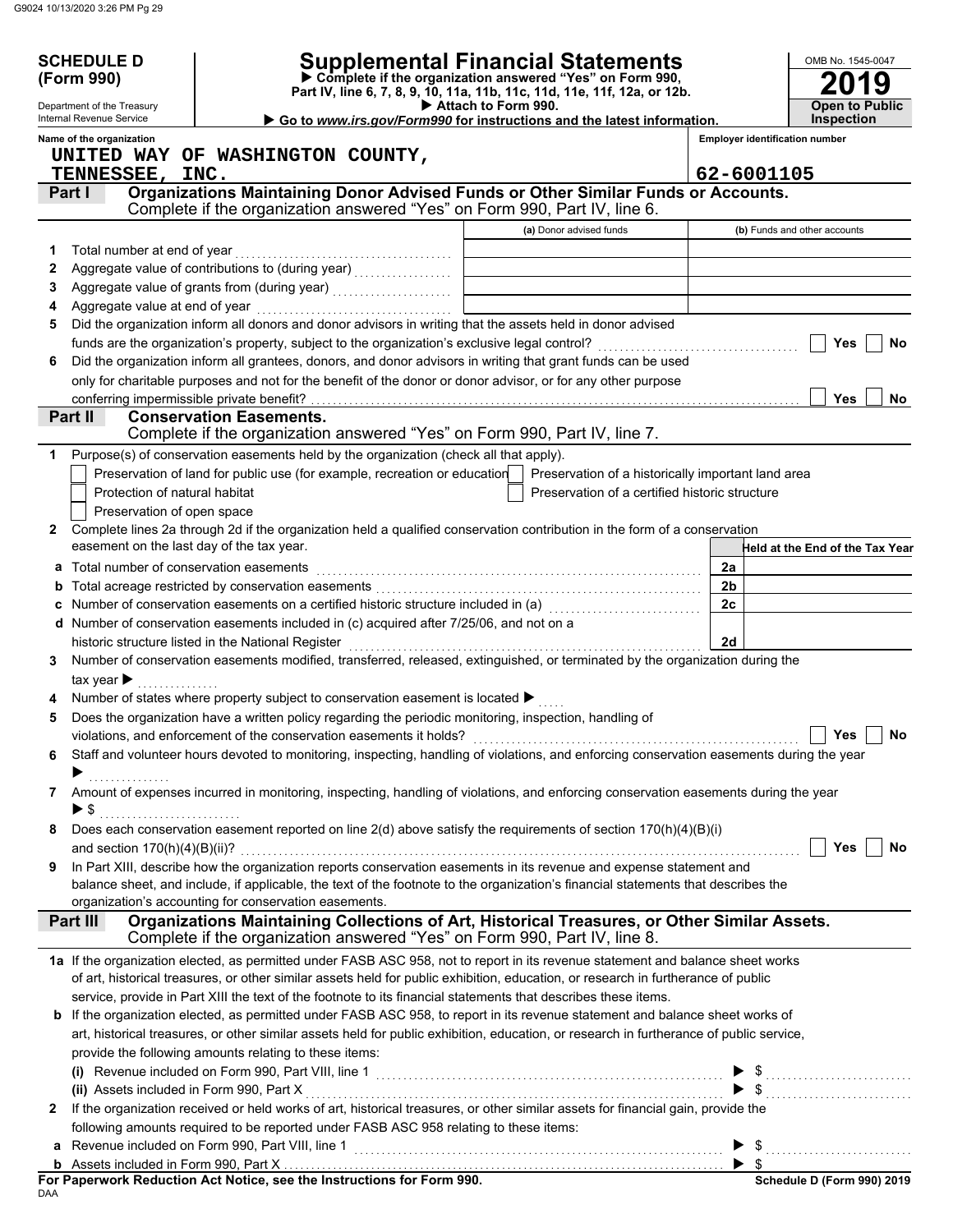|   | Schedule D (Form 990) 2019 UNITED WAY OF WASHINGTON COUNTY, 62-6001105                                                                                                                                                              |                         |                          |                         |                 |                      |                | Page 2              |
|---|-------------------------------------------------------------------------------------------------------------------------------------------------------------------------------------------------------------------------------------|-------------------------|--------------------------|-------------------------|-----------------|----------------------|----------------|---------------------|
|   | Organizations Maintaining Collections of Art, Historical Treasures, or Other Similar Assets (continued)<br>Part III                                                                                                                 |                         |                          |                         |                 |                      |                |                     |
| 3 | Using the organization's acquisition, accession, and other records, check any of the following that make significant use of its<br>collection items (check all that apply):                                                         |                         |                          |                         |                 |                      |                |                     |
| a | Public exhibition                                                                                                                                                                                                                   | d                       | Loan or exchange program |                         |                 |                      |                |                     |
| b | Scholarly research                                                                                                                                                                                                                  | е                       |                          |                         |                 |                      |                |                     |
| c | Preservation for future generations                                                                                                                                                                                                 |                         |                          |                         |                 |                      |                |                     |
|   | Provide a description of the organization's collections and explain how they further the organization's exempt purpose in Part                                                                                                      |                         |                          |                         |                 |                      |                |                     |
|   | XIII.                                                                                                                                                                                                                               |                         |                          |                         |                 |                      |                |                     |
| 5 | During the year, did the organization solicit or receive donations of art, historical treasures, or other similar                                                                                                                   |                         |                          |                         |                 |                      |                |                     |
|   | assets to be sold to raise funds rather than to be maintained as part of the organization's collection?                                                                                                                             |                         |                          |                         |                 |                      | Yes            | No.                 |
|   | <b>Escrow and Custodial Arrangements.</b><br><b>Part IV</b>                                                                                                                                                                         |                         |                          |                         |                 |                      |                |                     |
|   | Complete if the organization answered "Yes" on Form 990, Part IV, line 9, or reported an amount on Form                                                                                                                             |                         |                          |                         |                 |                      |                |                     |
|   | 990, Part X, line 21.                                                                                                                                                                                                               |                         |                          |                         |                 |                      |                |                     |
|   | 1a Is the organization an agent, trustee, custodian or other intermediary for contributions or other assets not                                                                                                                     |                         |                          |                         |                 |                      |                |                     |
|   | included on Form 990, Part X?                                                                                                                                                                                                       |                         |                          |                         |                 |                      | Yes            | No                  |
|   | b If "Yes," explain the arrangement in Part XIII and complete the following table:                                                                                                                                                  |                         |                          |                         |                 |                      |                |                     |
|   |                                                                                                                                                                                                                                     |                         |                          |                         |                 |                      | Amount         |                     |
|   | c Beginning balance                                                                                                                                                                                                                 |                         |                          |                         |                 | 1c                   |                |                     |
|   |                                                                                                                                                                                                                                     |                         |                          |                         |                 | 1d                   |                |                     |
|   |                                                                                                                                                                                                                                     |                         |                          |                         |                 | 1e                   |                |                     |
|   | Ending balance with a construction of the construction of the construction of the construction of the construction of the construction of the construction of the construction of the construction of the construction of the       |                         |                          |                         |                 | 1f                   |                |                     |
|   | 2a Did the organization include an amount on Form 990, Part X, line 21, for escrow or custodial account liability?                                                                                                                  |                         |                          |                         |                 |                      | <b>Yes</b>     | No                  |
|   | <b>b</b> If "Yes," explain the arrangement in Part XIII. Check here if the explanation has been provided on Part XIII                                                                                                               |                         |                          |                         |                 |                      |                |                     |
|   | <b>Endowment Funds.</b><br>Part V                                                                                                                                                                                                   |                         |                          |                         |                 |                      |                |                     |
|   | Complete if the organization answered "Yes" on Form 990, Part IV, line 10.                                                                                                                                                          |                         |                          |                         |                 |                      |                |                     |
|   |                                                                                                                                                                                                                                     | (a) Current year        | (b) Prior year           | (c) Two years back      |                 | (d) Three years back |                | (e) Four years back |
|   | 1a Beginning of year balance <i>minimum</i>                                                                                                                                                                                         |                         |                          |                         |                 |                      |                |                     |
|   |                                                                                                                                                                                                                                     |                         |                          |                         |                 |                      |                |                     |
|   | <b>b</b> Contributions <b>contributions</b>                                                                                                                                                                                         |                         |                          |                         |                 |                      |                |                     |
|   | c Net investment earnings, gains, and                                                                                                                                                                                               |                         |                          |                         |                 |                      |                |                     |
|   |                                                                                                                                                                                                                                     |                         |                          |                         |                 |                      |                |                     |
|   | d Grants or scholarships                                                                                                                                                                                                            |                         |                          |                         |                 |                      |                |                     |
|   | e Other expenditures for facilities and                                                                                                                                                                                             |                         |                          |                         |                 |                      |                |                     |
|   |                                                                                                                                                                                                                                     |                         |                          |                         |                 |                      |                |                     |
|   |                                                                                                                                                                                                                                     |                         |                          |                         |                 |                      |                |                     |
|   | g End of year balance                                                                                                                                                                                                               |                         |                          |                         |                 |                      |                |                     |
|   | 2 Provide the estimated percentage of the current year end balance (line 1g, column (a)) held as:                                                                                                                                   |                         |                          |                         |                 |                      |                |                     |
|   | <b>a</b> Board designated or quasi-endowment $\blacktriangleright$                                                                                                                                                                  |                         |                          |                         |                 |                      |                |                     |
|   | <b>b</b> Permanent endowment $\blacktriangleright$<br>. %                                                                                                                                                                           |                         |                          |                         |                 |                      |                |                     |
|   | c Term endowment $\blacktriangleright$<br>$\%$                                                                                                                                                                                      |                         |                          |                         |                 |                      |                |                     |
|   | The percentages on lines 2a, 2b, and 2c should equal 100%.                                                                                                                                                                          |                         |                          |                         |                 |                      |                |                     |
|   | 3a Are there endowment funds not in the possession of the organization that are held and administered for the                                                                                                                       |                         |                          |                         |                 |                      |                |                     |
|   | organization by:                                                                                                                                                                                                                    |                         |                          |                         |                 |                      |                | Yes  <br>No.        |
|   | (i) Unrelated organizations <b>constants</b> and constants a series of the constant of the constant of the constant of the constant of the constant of the constant of the constant of the constant of the constant of the constant |                         |                          |                         |                 |                      | 3a(i)          |                     |
|   | (ii) Related organizations <i>contractions</i> and all the contract of the contract of the contract of the contract or the contract of the contract of the contract of the contract of the contract of the contract of the contract |                         |                          |                         |                 |                      | 3a(ii)         |                     |
|   |                                                                                                                                                                                                                                     |                         |                          |                         |                 |                      | 3b             |                     |
|   | Describe in Part XIII the intended uses of the organization's endowment funds.                                                                                                                                                      |                         |                          |                         |                 |                      |                |                     |
|   | Land, Buildings, and Equipment.<br><b>Part VI</b>                                                                                                                                                                                   |                         |                          |                         |                 |                      |                |                     |
|   | Complete if the organization answered "Yes" on Form 990, Part IV, line 11a. See Form 990, Part X, line 10.                                                                                                                          |                         |                          |                         |                 |                      |                |                     |
|   | Description of property                                                                                                                                                                                                             | (a) Cost or other basis |                          | (b) Cost or other basis | (c) Accumulated |                      | (d) Book value |                     |
|   |                                                                                                                                                                                                                                     | (investment)            |                          | (other)                 | depreciation    |                      |                |                     |
|   |                                                                                                                                                                                                                                     |                         |                          |                         |                 |                      |                |                     |
|   | <b>b</b> Buildings <b>Multiples b</b>                                                                                                                                                                                               |                         |                          | 69,384                  |                 | 62,648               |                | 6,736               |
|   |                                                                                                                                                                                                                                     |                         |                          |                         |                 |                      |                |                     |
|   |                                                                                                                                                                                                                                     |                         |                          |                         |                 |                      |                |                     |
|   | e Other                                                                                                                                                                                                                             |                         |                          |                         |                 |                      |                |                     |
|   | Total. Add lines 1a through 1e. (Column (d) must equal Form 990, Part X, column (B), line 10c.)                                                                                                                                     |                         |                          |                         |                 | ▶                    |                | 6,736               |

**Schedule D (Form 990) 2019**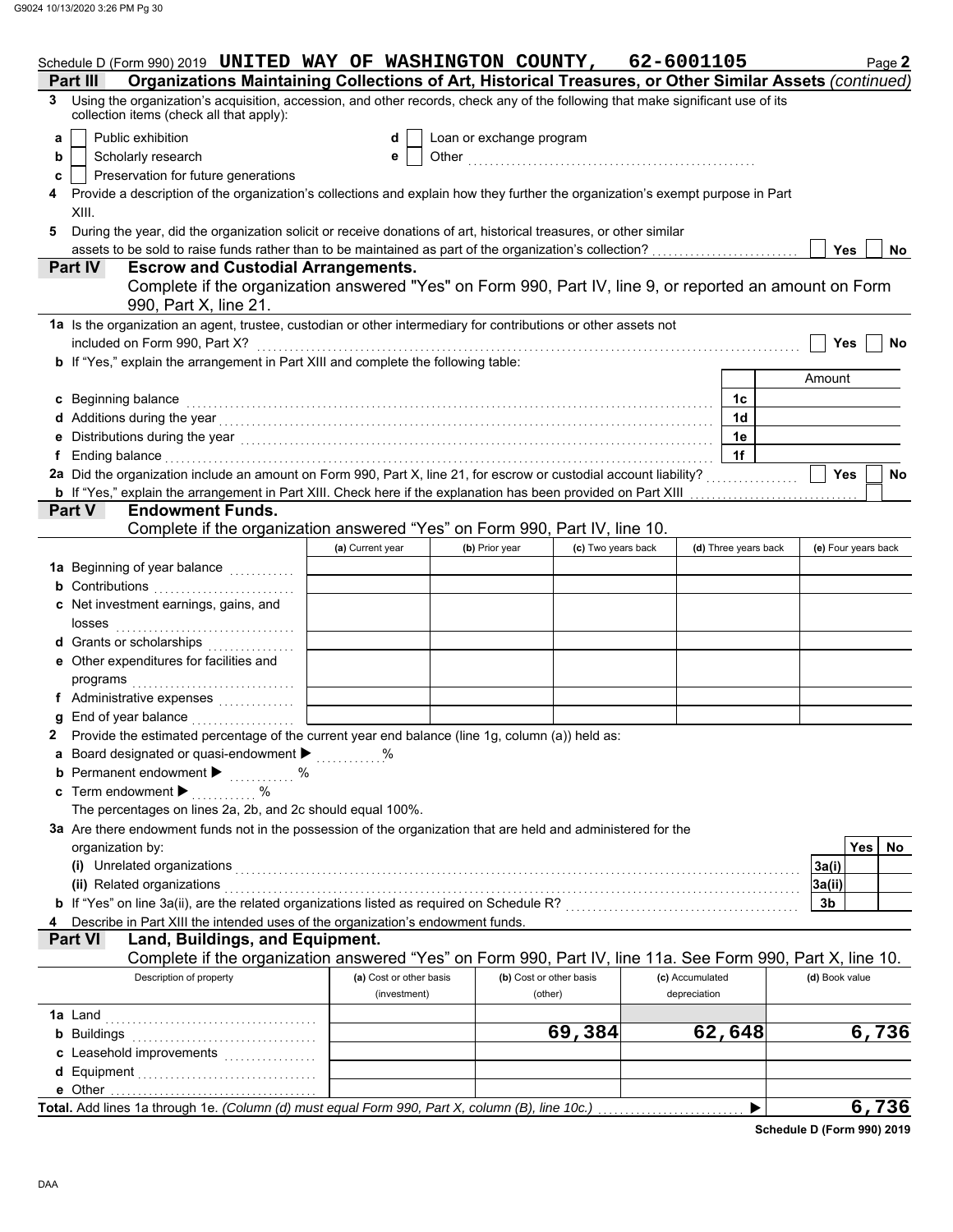| <b>Part VII</b>           | <b>Investments - Other Securities.</b>                                                                     |                |                                  |                |
|---------------------------|------------------------------------------------------------------------------------------------------------|----------------|----------------------------------|----------------|
|                           | Complete if the organization answered "Yes" on Form 990, Part IV, line 11b. See Form 990, Part X, line 12. |                |                                  |                |
|                           | (a) Description of security or category                                                                    | (b) Book value | (c) Method of valuation:         |                |
|                           | (including name of security)                                                                               |                | Cost or end-of-year market value |                |
| (1) Financial derivatives |                                                                                                            |                |                                  |                |
|                           | (2) Closely held equity interests                                                                          |                |                                  |                |
| $(3)$ Other               |                                                                                                            |                |                                  |                |
| (A)                       |                                                                                                            |                |                                  |                |
| (B)                       |                                                                                                            |                |                                  |                |
| (C)                       |                                                                                                            |                |                                  |                |
| (D)                       |                                                                                                            |                |                                  |                |
| (E)                       |                                                                                                            |                |                                  |                |
|                           |                                                                                                            |                |                                  |                |
| (F)                       |                                                                                                            |                |                                  |                |
| (G)                       |                                                                                                            |                |                                  |                |
| (H)                       | Total. (Column (b) must equal Form 990, Part X, col. (B) line 12.)                                         |                |                                  |                |
| <b>Part VIII</b>          | <b>Investments - Program Related.</b>                                                                      |                |                                  |                |
|                           |                                                                                                            |                |                                  |                |
|                           | Complete if the organization answered "Yes" on Form 990, Part IV, line 11c. See Form 990, Part X, line 13. |                |                                  |                |
|                           | (a) Description of investment                                                                              | (b) Book value | (c) Method of valuation:         |                |
|                           |                                                                                                            |                | Cost or end-of-year market value |                |
| (1)                       |                                                                                                            |                |                                  |                |
| (2)                       |                                                                                                            |                |                                  |                |
| (3)                       |                                                                                                            |                |                                  |                |
| (4)                       |                                                                                                            |                |                                  |                |
| (5)                       |                                                                                                            |                |                                  |                |
| (6)                       |                                                                                                            |                |                                  |                |
| (7)                       |                                                                                                            |                |                                  |                |
| (8)                       |                                                                                                            |                |                                  |                |
| (9)                       |                                                                                                            |                |                                  |                |
|                           | Total. (Column (b) must equal Form 990, Part X, col. (B) line 13.)<br>▶                                    |                |                                  |                |
| Part IX                   | <b>Other Assets.</b>                                                                                       |                |                                  |                |
|                           | Complete if the organization answered "Yes" on Form 990, Part IV, line 11d. See Form 990, Part X, line 15. |                |                                  |                |
|                           | (a) Description                                                                                            |                |                                  | (b) Book value |
| (1)                       |                                                                                                            |                |                                  |                |
| (2)                       |                                                                                                            |                |                                  |                |
| (3)                       |                                                                                                            |                |                                  |                |
| (4)                       |                                                                                                            |                |                                  |                |
| (5)                       |                                                                                                            |                |                                  |                |
| (6)                       |                                                                                                            |                |                                  |                |
| (7)                       |                                                                                                            |                |                                  |                |
| (8)                       |                                                                                                            |                |                                  |                |
| (9)                       |                                                                                                            |                |                                  |                |
|                           | Total. (Column (b) must equal Form 990, Part X, col. (B) line 15.)                                         |                |                                  |                |
| Part X                    | <b>Other Liabilities.</b>                                                                                  |                |                                  |                |
|                           | Complete if the organization answered "Yes" on Form 990, Part IV, line 11e or 11f. See Form 990, Part X,   |                |                                  |                |
|                           | line 25.                                                                                                   |                |                                  |                |
| 1.                        | (a) Description of liability                                                                               |                |                                  | (b) Book value |
|                           | Federal income taxes                                                                                       |                |                                  |                |
| (1)                       |                                                                                                            |                |                                  |                |
| (2)                       |                                                                                                            |                |                                  |                |
| (3)                       |                                                                                                            |                |                                  |                |
| (4)                       |                                                                                                            |                |                                  |                |
| (5)                       |                                                                                                            |                |                                  |                |
| (6)                       |                                                                                                            |                |                                  |                |
| (7)                       |                                                                                                            |                |                                  |                |
| (8)                       |                                                                                                            |                |                                  |                |
| (9)                       |                                                                                                            |                |                                  |                |
|                           | Total. (Column (b) must equal Form 990, Part X, col. (B) line 25.)                                         |                |                                  |                |

organization's liability for uncertain tax positions under FASB ASC 740. Check here if the text of the footnote has been provided in Part XIII . . . . . . .

┐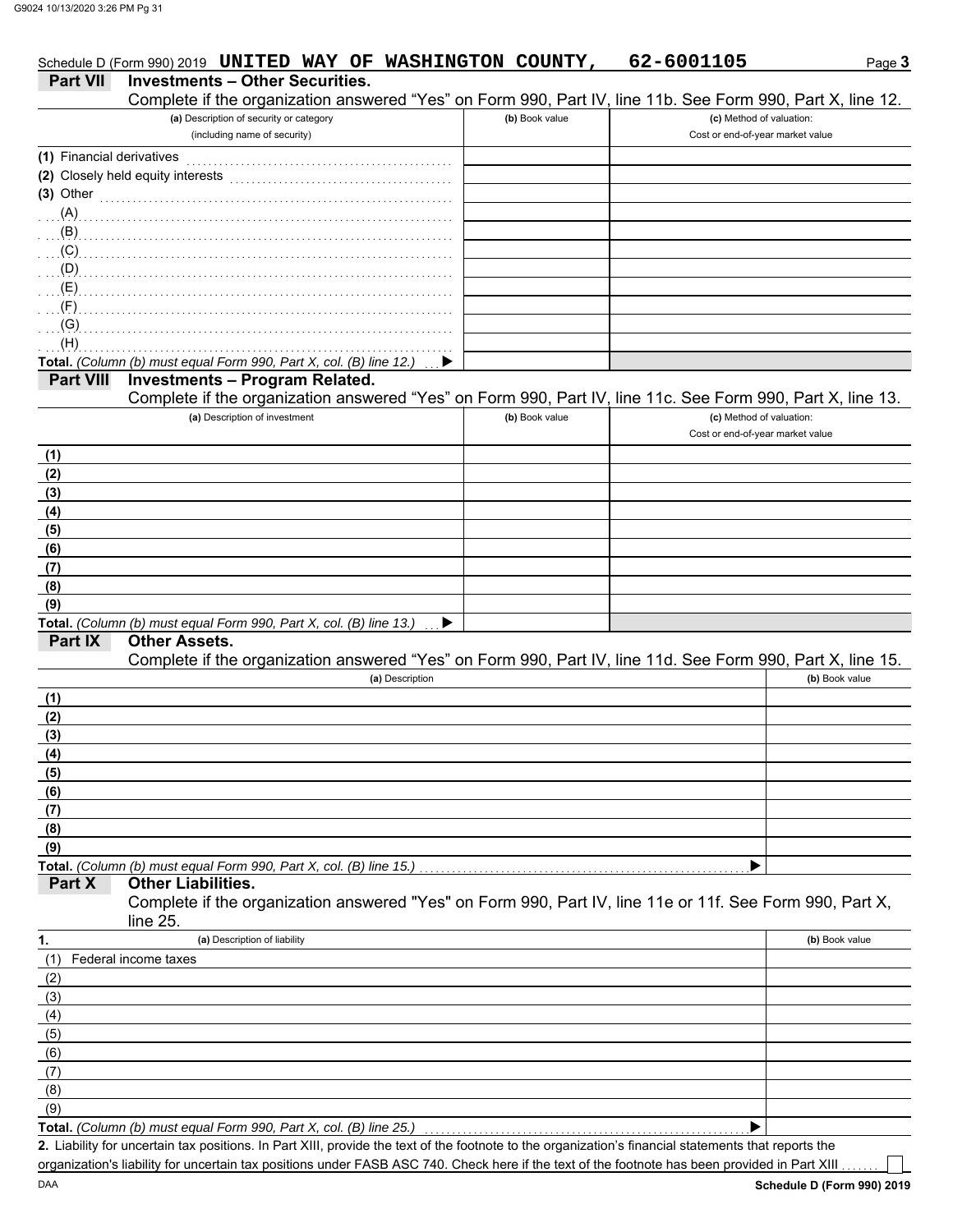| Schedule D (Form 990) 2019 UNITED WAY OF WASHINGTON COUNTY, 62-6001105                                                                             |                |            |                           | Page 4         |
|----------------------------------------------------------------------------------------------------------------------------------------------------|----------------|------------|---------------------------|----------------|
| Reconciliation of Revenue per Audited Financial Statements With Revenue per Return.<br><b>Part XI</b>                                              |                |            |                           |                |
| Complete if the organization answered "Yes" on Form 990, Part IV, line 12a.                                                                        |                |            |                           |                |
| Total revenue, gains, and other support per audited financial statements<br>1                                                                      |                |            | 1                         | 1,406,317      |
| Amounts included on line 1 but not on Form 990, Part VIII, line 12:<br>2                                                                           |                |            |                           |                |
|                                                                                                                                                    | 2a             |            |                           |                |
|                                                                                                                                                    | 2 <sub>b</sub> |            |                           |                |
|                                                                                                                                                    | 2c             |            |                           |                |
|                                                                                                                                                    | 2d             | 116,489    |                           |                |
| e Add lines 2a through 2d                                                                                                                          |                |            | 2e                        | 116,489        |
| Subtract line 2e from line 1<br>З                                                                                                                  |                |            | 3                         | 1,289,828      |
| Amounts included on Form 990, Part VIII, line 12, but not on line 1:<br>4                                                                          |                |            |                           |                |
| a Investment expenses not included on Form 990, Part VIII, line 7b<br>.                                                                            | 4a             |            |                           |                |
| <b>b</b> Other (Describe in Part XIII.) <b>CONSIDENT DESCRIPTION DESCRIPTION</b>                                                                   | 4 <sub>b</sub> | $-4,056$   |                           |                |
| c Add lines 4a and 4b                                                                                                                              |                |            | 4с                        | $-4,056$       |
|                                                                                                                                                    |                |            | 5                         | 1,285,772      |
| Part XII Reconciliation of Expenses per Audited Financial Statements With Expenses per Return.                                                     |                |            |                           |                |
| Complete if the organization answered "Yes" on Form 990, Part IV, line 12a.                                                                        |                |            |                           |                |
| Total expenses and losses per audited financial statements<br>1.                                                                                   |                |            | 1                         | 1,262,289      |
| Amounts included on line 1 but not on Form 990, Part IX, line 25:<br>2                                                                             |                |            |                           |                |
| a                                                                                                                                                  | 2a             |            |                           |                |
|                                                                                                                                                    | 2 <sub>b</sub> |            |                           |                |
| <b>c</b> Other losses                                                                                                                              | 2c             |            |                           |                |
|                                                                                                                                                    | 2d             | 116,489    |                           |                |
|                                                                                                                                                    |                |            | 2e                        | 116,489        |
| З                                                                                                                                                  |                |            | 3                         | 1,145,800      |
| Amounts included on Form 990, Part IX, line 25, but not on line 1:<br>4                                                                            |                |            |                           |                |
| a Investment expenses not included on Form 990, Part VIII, line 7b [[[[[[[[[[[[[[[[[[[[[[[[[[[[[[[[[                                               | 4a             |            |                           |                |
|                                                                                                                                                    | 4 <sub>b</sub> | $-105,912$ |                           |                |
| c Add lines 4a and 4b                                                                                                                              |                |            | 4c                        | $-105,912$     |
|                                                                                                                                                    |                |            | 5                         | 1,039,888      |
| Part XIII Supplemental Information.                                                                                                                |                |            |                           |                |
| Provide the descriptions required for Part II, lines 3, 5, and 9; Part III, lines 1a and 4; Part IV, lines 1b and 2b; Part V, line 4; Part X, line |                |            |                           |                |
| 2; Part XI, lines 2d and 4b; and Part XII, lines 2d and 4b. Also complete this part to provide any additional information.                         |                |            |                           |                |
| PART XI, LINE 2D - REVENUE AMOUNTS INCLUDED IN FINANCIALS - OTHER                                                                                  |                |            |                           |                |
|                                                                                                                                                    |                |            |                           |                |
| <b>INKIND</b>                                                                                                                                      |                |            | \$                        | 116,489        |
|                                                                                                                                                    |                |            |                           |                |
|                                                                                                                                                    |                |            |                           |                |
|                                                                                                                                                    |                |            |                           |                |
| PART XI, LINE 4B - REVENUE AMOUNTS INCLUDED ON RETURN - OTHER                                                                                      |                |            |                           |                |
|                                                                                                                                                    |                |            |                           |                |
| DIRECT EXPENSES FOR FUNDRAISING EVENT                                                                                                              |                |            |                           | $-4,056$<br>\$ |
|                                                                                                                                                    |                |            |                           |                |
|                                                                                                                                                    |                |            |                           |                |
|                                                                                                                                                    |                |            |                           |                |
| PART XII, LINE 2D - EXPENSE AMOUNTS INCLUDED IN FINANCIALS - OTHER                                                                                 |                |            |                           |                |
|                                                                                                                                                    |                |            |                           |                |
| <b>INKIND</b>                                                                                                                                      |                |            |                           | \$116,489      |
|                                                                                                                                                    |                |            |                           |                |
|                                                                                                                                                    |                |            |                           |                |
|                                                                                                                                                    |                |            |                           |                |
| PART XII, LINE 4B - EXPENSE AMOUNTS INCLUDED ON RETURN - OTHER                                                                                     |                |            |                           |                |
|                                                                                                                                                    |                |            |                           |                |
|                                                                                                                                                    |                |            |                           |                |
| DIRECT EXPENSES FOR FUNDRAISING EVENT                                                                                                              |                |            | $\boldsymbol{\mathsf{S}}$ | -4,056         |
|                                                                                                                                                    |                |            |                           |                |
| <b>BAD DEBT</b>                                                                                                                                    |                |            |                           | $$ -101,856$   |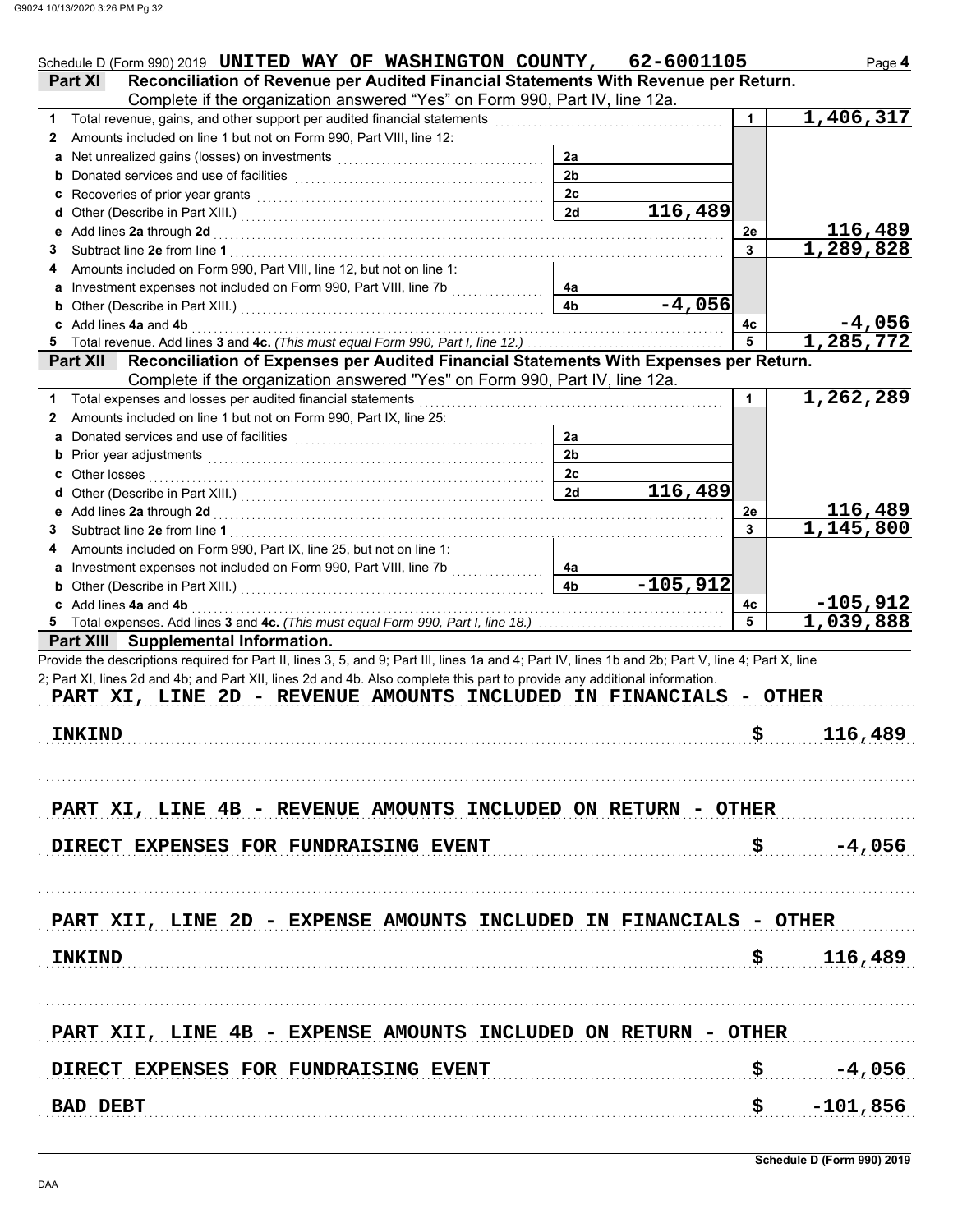|   | Schedule D (Form 990) 2019 UNITED WAY OF WASHINGTON COUNTY,<br>Part XIII Supplemental Information (continued) | 62-6001105<br>Page 5 |
|---|---------------------------------------------------------------------------------------------------------------|----------------------|
|   |                                                                                                               |                      |
|   |                                                                                                               |                      |
|   |                                                                                                               |                      |
|   |                                                                                                               |                      |
|   |                                                                                                               |                      |
|   |                                                                                                               |                      |
|   |                                                                                                               |                      |
|   |                                                                                                               |                      |
|   |                                                                                                               |                      |
|   |                                                                                                               |                      |
|   |                                                                                                               |                      |
|   |                                                                                                               |                      |
|   |                                                                                                               |                      |
|   |                                                                                                               |                      |
|   |                                                                                                               |                      |
|   |                                                                                                               |                      |
|   |                                                                                                               |                      |
|   |                                                                                                               |                      |
|   |                                                                                                               |                      |
|   |                                                                                                               |                      |
|   |                                                                                                               |                      |
|   |                                                                                                               |                      |
|   |                                                                                                               |                      |
|   |                                                                                                               |                      |
|   |                                                                                                               |                      |
|   |                                                                                                               |                      |
| . |                                                                                                               | . <b>.</b>           |
|   |                                                                                                               |                      |
|   |                                                                                                               |                      |
|   |                                                                                                               |                      |
|   |                                                                                                               |                      |
|   |                                                                                                               |                      |
|   |                                                                                                               |                      |
|   |                                                                                                               | .                    |
|   |                                                                                                               |                      |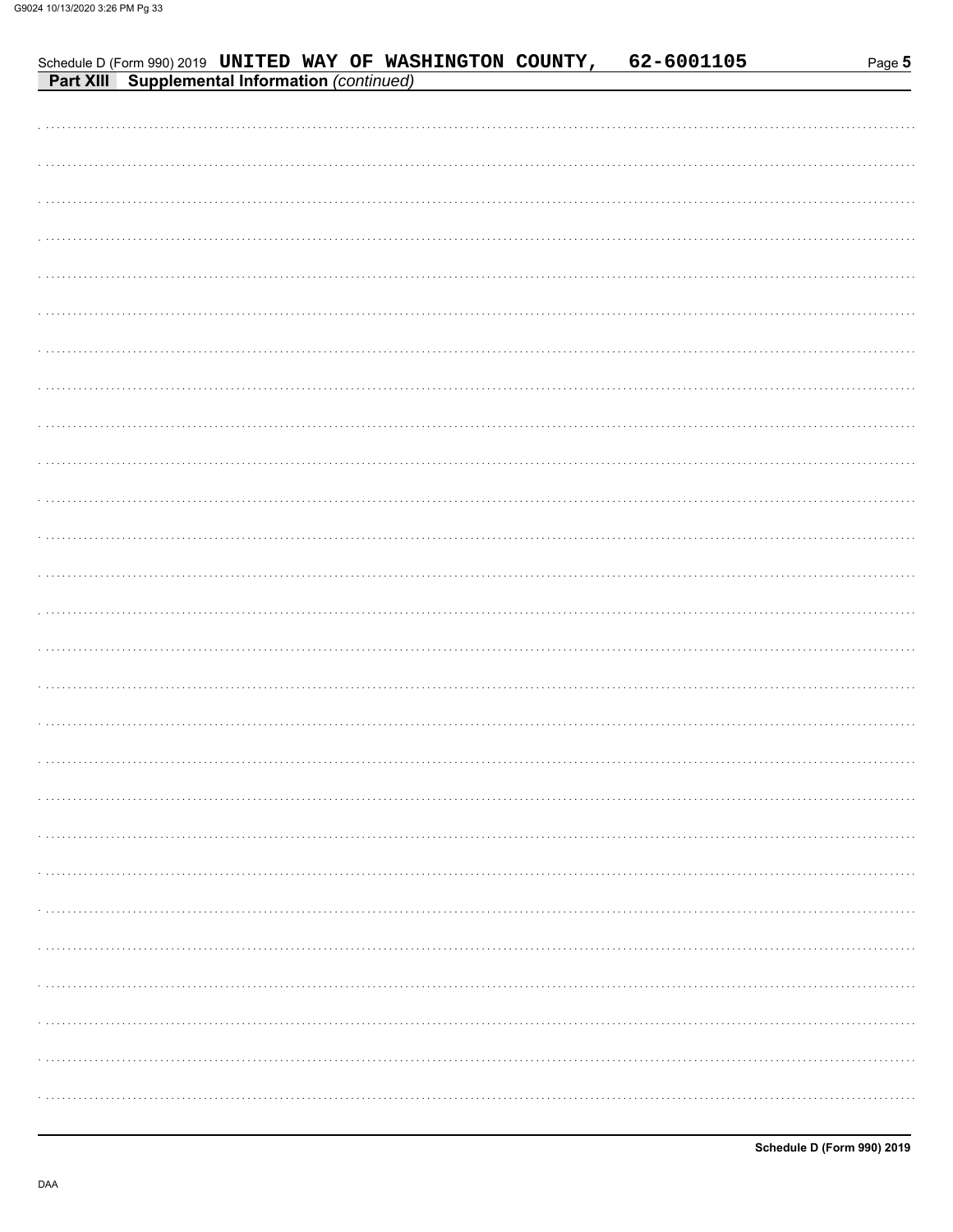| <b>SCHEDULE I</b>                                      |                                                                                                                                                                                                                                                           |                                                                              |                            | Grants and Other Assistance to Organizations,                                                                                         |                    |                         |                    |                                       |                      | OMB No. 1545-0047           |
|--------------------------------------------------------|-----------------------------------------------------------------------------------------------------------------------------------------------------------------------------------------------------------------------------------------------------------|------------------------------------------------------------------------------|----------------------------|---------------------------------------------------------------------------------------------------------------------------------------|--------------------|-------------------------|--------------------|---------------------------------------|----------------------|-----------------------------|
| (Form 990)                                             |                                                                                                                                                                                                                                                           |                                                                              |                            | Governments, and Individuals in the United States<br>Complete if the organization answered "Yes" on Form 990, Part IV, line 21 or 22. |                    |                         |                    |                                       |                      | 2019                        |
| Department of the Treasury<br>Internal Revenue Service |                                                                                                                                                                                                                                                           | Attach to Form 990.<br>Go to www.irs.gov/Form990 for the latest information. |                            |                                                                                                                                       |                    |                         |                    |                                       |                      | <b>Open to Public</b>       |
|                                                        | UNITED WAY OF WASHINGTON COUNTY,                                                                                                                                                                                                                          |                                                                              |                            |                                                                                                                                       |                    |                         |                    | <b>Employer identification number</b> |                      | <b>Inspection</b>           |
| Name of the organization                               | TENNESSEE, INC.                                                                                                                                                                                                                                           |                                                                              |                            |                                                                                                                                       |                    |                         |                    | 62-6001105                            |                      |                             |
| Part I                                                 | <b>General Information on Grants and Assistance</b>                                                                                                                                                                                                       |                                                                              |                            |                                                                                                                                       |                    |                         |                    |                                       |                      |                             |
| $\mathbf 1$                                            | Does the organization maintain records to substantiate the amount of the grants or assistance, the grantees' eligibility for the grants or assistance, and                                                                                                |                                                                              |                            |                                                                                                                                       |                    |                         |                    |                                       |                      |                             |
|                                                        | the selection criteria used to award the grants or assistance?                                                                                                                                                                                            |                                                                              |                            |                                                                                                                                       |                    |                         |                    |                                       | Yes                  | $\overline{X}$ No           |
| $\mathbf{2}$<br>Part II                                | Describe in Part IV the organization's procedures for monitoring the use of grant funds in the United States.<br>Grants and Other Assistance to Domestic Organizations and Domestic Governments. Complete if the organization answered "Yes" on Form 990, |                                                                              |                            |                                                                                                                                       |                    |                         |                    |                                       |                      |                             |
|                                                        | Part IV, line 21, for any recipient that received more than \$5,000. Part II can be duplicated if additional space is needed                                                                                                                              |                                                                              |                            |                                                                                                                                       |                    |                         |                    |                                       |                      |                             |
| $\blacktriangleleft$                                   | (a) Name and address of organization                                                                                                                                                                                                                      | $(b)$ EIN                                                                    | $(c)$ IRC                  | (d) Amount of cash                                                                                                                    | (e) Amount of non- | (f) Method of valuation | (g) Description of |                                       | (h) Purpose of grant |                             |
|                                                        | or government                                                                                                                                                                                                                                             |                                                                              | section<br>(if applicable) | grant                                                                                                                                 | cash assistance    | (book, FMV, appraisal,  | noncash assistance |                                       | or assistance        |                             |
| (1) ADULT DAY SERVICES                                 |                                                                                                                                                                                                                                                           |                                                                              |                            |                                                                                                                                       |                    |                         |                    |                                       |                      |                             |
| 704 ROLLING HILLS DR.                                  |                                                                                                                                                                                                                                                           |                                                                              |                            |                                                                                                                                       |                    |                         |                    |                                       |                      | ORGANIZATION SUPPORT        |
| <b>JOHNSON CITY</b>                                    | TN 37604                                                                                                                                                                                                                                                  | 62-0928394 3                                                                 |                            | 9,400                                                                                                                                 |                    |                         |                    |                                       |                      |                             |
| (2) ARC OF WASHINGTON COUNTY                           |                                                                                                                                                                                                                                                           |                                                                              |                            |                                                                                                                                       |                    |                         |                    |                                       |                      |                             |
| 2700 SOUTH ROAN STREET                                 |                                                                                                                                                                                                                                                           |                                                                              |                            |                                                                                                                                       |                    |                         |                    |                                       |                      | <b>ORGANIZATION SUPPORT</b> |
| <b>JOHNSON CITY</b>                                    | TN 37601                                                                                                                                                                                                                                                  | 62-0694557 3                                                                 |                            | 9,000                                                                                                                                 |                    |                         |                    |                                       |                      |                             |
| (3) CITY SHOE FUND                                     |                                                                                                                                                                                                                                                           |                                                                              |                            |                                                                                                                                       |                    |                         |                    |                                       |                      |                             |
| P.O. BOX 1517                                          |                                                                                                                                                                                                                                                           |                                                                              |                            |                                                                                                                                       |                    |                         |                    |                                       |                      | ORGANIZATION SUPPORT        |
| <b>JOHNSON CITY</b>                                    | TN 37605                                                                                                                                                                                                                                                  |                                                                              |                            | 10,000                                                                                                                                |                    |                         |                    |                                       |                      |                             |
| (4) COALITION FOR KIDS                                 |                                                                                                                                                                                                                                                           |                                                                              |                            |                                                                                                                                       |                    |                         |                    |                                       |                      |                             |
| P.O. BOX 3156                                          |                                                                                                                                                                                                                                                           |                                                                              |                            |                                                                                                                                       |                    |                         |                    |                                       |                      | <b>ORGANIZATION SUPPORT</b> |
| <b>JOHNSON CITY</b>                                    | TN 37602                                                                                                                                                                                                                                                  | 62-1765487 3                                                                 |                            | 100,000                                                                                                                               |                    |                         |                    |                                       |                      |                             |
| (5) CONTACT MINISTRIES                                 |                                                                                                                                                                                                                                                           |                                                                              |                            |                                                                                                                                       |                    |                         |                    |                                       |                      |                             |
| P.O. BOX 1403                                          |                                                                                                                                                                                                                                                           |                                                                              |                            |                                                                                                                                       |                    |                         |                    |                                       |                      | <b>ORGANIZATION SUPPORT</b> |
| <b>JOHNSON CITY</b>                                    | TN 37601                                                                                                                                                                                                                                                  | $ 62 - 1044861 $ 3                                                           |                            | 10,000                                                                                                                                |                    |                         |                    |                                       |                      |                             |
| (6) COUNTY SHOE FUND                                   |                                                                                                                                                                                                                                                           |                                                                              |                            |                                                                                                                                       |                    |                         |                    |                                       |                      |                             |
| 3519 W WALNUT STREET<br><b>JOHNSON CITY</b>            | TN 37604                                                                                                                                                                                                                                                  |                                                                              |                            | 23,478                                                                                                                                |                    |                         |                    |                                       |                      | ORGANIZATION SUPPORT        |
| (7) FRONTIER HEALTH                                    |                                                                                                                                                                                                                                                           |                                                                              |                            |                                                                                                                                       |                    |                         |                    |                                       |                      |                             |
| P.O. BOX 9054                                          |                                                                                                                                                                                                                                                           |                                                                              |                            |                                                                                                                                       |                    |                         |                    |                                       |                      | <b>ORGANIZATION SUPPORT</b> |
| <b>GRAY</b>                                            | TN 37615                                                                                                                                                                                                                                                  | 62-0582605 3                                                                 |                            | 25,000                                                                                                                                |                    |                         |                    |                                       |                      |                             |
| (8) GIRLS INCORPORATED                                 |                                                                                                                                                                                                                                                           |                                                                              |                            |                                                                                                                                       |                    |                         |                    |                                       |                      |                             |
| P.O. BOX 1435                                          |                                                                                                                                                                                                                                                           |                                                                              |                            |                                                                                                                                       |                    |                         |                    |                                       |                      | ORGANIZATION SUPPORT        |
| <b>JOHNSON CITY</b>                                    | TN 37605                                                                                                                                                                                                                                                  | 62-0493392 3                                                                 |                            | 69,600                                                                                                                                |                    |                         |                    |                                       |                      |                             |
| (9) FAMILY PROMISE OF GREATER JC                       |                                                                                                                                                                                                                                                           |                                                                              |                            |                                                                                                                                       |                    |                         |                    |                                       |                      |                             |
| P.O. BOX 205                                           |                                                                                                                                                                                                                                                           |                                                                              |                            |                                                                                                                                       |                    |                         |                    |                                       |                      | <b>ORGANIZATION SUPPORT</b> |
| <b>JOHNSON CITY</b>                                    | TN 37605                                                                                                                                                                                                                                                  | 62-1808323 3                                                                 |                            | 20,000                                                                                                                                |                    |                         |                    |                                       |                      |                             |
| $\mathbf{2}$                                           | Enter total number of section $501(c)(3)$ and government organizations listed in the line 1 table                                                                                                                                                         |                                                                              |                            |                                                                                                                                       |                    |                         |                    |                                       |                      |                             |
|                                                        | Enter total number of other organizations listed in the line 1 table                                                                                                                                                                                      |                                                                              |                            |                                                                                                                                       |                    |                         |                    |                                       |                      |                             |
|                                                        |                                                                                                                                                                                                                                                           |                                                                              |                            |                                                                                                                                       |                    |                         |                    |                                       |                      |                             |

**For Paperwork Reduction Act Notice, see the Instructions for Form 990. Schedule I (Form 990) (2019)** DAA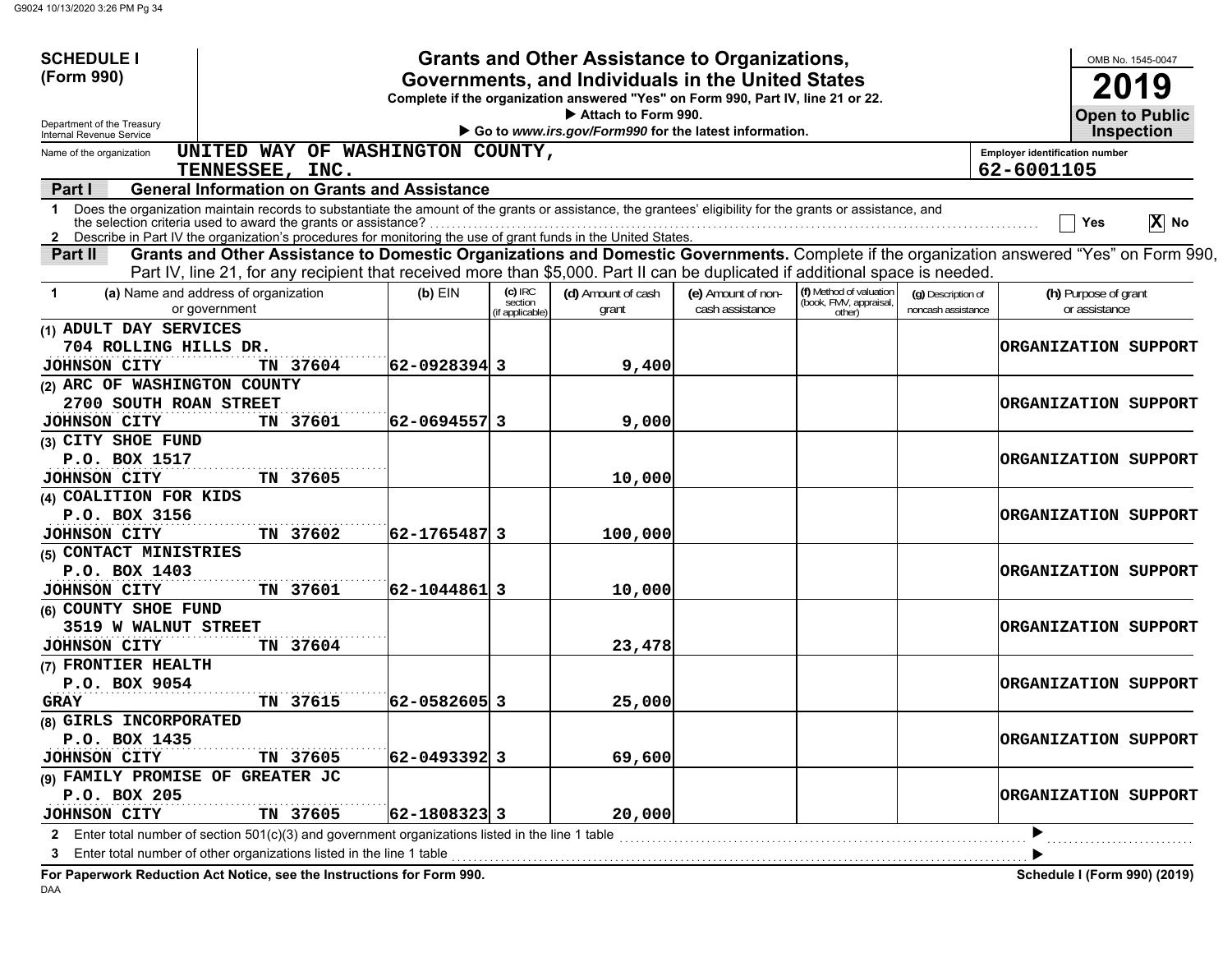| <b>SCHEDULE I</b>                                      |                                                                                                                                                                                                                                                                               |              |                                       | <b>Grants and Other Assistance to Organizations,</b>                                                    |                    |                                  |                    |                                       |                      | OMB No. 1545-0047            |
|--------------------------------------------------------|-------------------------------------------------------------------------------------------------------------------------------------------------------------------------------------------------------------------------------------------------------------------------------|--------------|---------------------------------------|---------------------------------------------------------------------------------------------------------|--------------------|----------------------------------|--------------------|---------------------------------------|----------------------|------------------------------|
| (Form 990)                                             |                                                                                                                                                                                                                                                                               |              |                                       | Governments, and Individuals in the United States                                                       |                    |                                  |                    |                                       |                      | 2019                         |
|                                                        |                                                                                                                                                                                                                                                                               |              |                                       | Complete if the organization answered "Yes" on Form 990, Part IV, line 21 or 22.<br>Attach to Form 990. |                    |                                  |                    |                                       |                      | <b>Open to Public</b>        |
| Department of the Treasury<br>Internal Revenue Service |                                                                                                                                                                                                                                                                               |              |                                       | Go to www.irs.gov/Form990 for the latest information.                                                   |                    |                                  |                    |                                       |                      | <b>Inspection</b>            |
| Name of the organization                               | UNITED WAY OF WASHINGTON COUNTY,                                                                                                                                                                                                                                              |              |                                       |                                                                                                         |                    |                                  |                    | <b>Employer identification number</b> |                      |                              |
|                                                        | TENNESSEE, INC.                                                                                                                                                                                                                                                               |              |                                       |                                                                                                         |                    |                                  |                    | 62-6001105                            |                      |                              |
| Part I                                                 | <b>General Information on Grants and Assistance</b>                                                                                                                                                                                                                           |              |                                       |                                                                                                         |                    |                                  |                    |                                       |                      |                              |
| $\mathbf 1$                                            | Does the organization maintain records to substantiate the amount of the grants or assistance, the grantees' eligibility for the grants or assistance, and<br>2 Describe in Part IV the organization's procedures for monitoring the use of grant funds in the United States. |              |                                       |                                                                                                         |                    |                                  |                    |                                       | Yes                  | No                           |
| Part II                                                | Grants and Other Assistance to Domestic Organizations and Domestic Governments. Complete if the organization answered "Yes" on Form 990,<br>Part IV, line 21, for any recipient that received more than \$5,000. Part II can be duplicated if additional space is needed      |              |                                       |                                                                                                         |                    |                                  |                    |                                       |                      |                              |
| -1                                                     | (a) Name and address of organization                                                                                                                                                                                                                                          | $(b)$ EIN    |                                       | (d) Amount of cash                                                                                      | (e) Amount of non- | (f) Method of valuation          | (g) Description of |                                       | (h) Purpose of grant |                              |
|                                                        | or government                                                                                                                                                                                                                                                                 |              | (c) IRC<br>section<br>(if applicable) | grant                                                                                                   | cash assistance    | (book, FMV, appraisal,<br>other) | noncash assistance |                                       | or assistance        |                              |
| (1) JC BOY'S AND GIRL'S CLUB                           |                                                                                                                                                                                                                                                                               |              |                                       |                                                                                                         |                    |                                  |                    |                                       |                      |                              |
| P.O. BOX 5219                                          |                                                                                                                                                                                                                                                                               |              |                                       |                                                                                                         |                    |                                  |                    |                                       |                      | ORGANIZATION SUPPORT         |
| <b>JOHNSON CITY</b>                                    | TN 37602                                                                                                                                                                                                                                                                      | 62-0810733 3 |                                       | 110,000                                                                                                 |                    |                                  |                    |                                       |                      |                              |
| (2) RED CROSS                                          |                                                                                                                                                                                                                                                                               |              |                                       |                                                                                                         |                    |                                  |                    |                                       |                      |                              |
| 501 SOUTH WILCOX DRIVE                                 |                                                                                                                                                                                                                                                                               |              |                                       |                                                                                                         |                    |                                  |                    |                                       |                      | <b>ORGANIZATION SUPPORT</b>  |
| <b>KINGSPORT</b>                                       | TN 37660                                                                                                                                                                                                                                                                      | 53-0196605 3 |                                       | 20,000                                                                                                  |                    |                                  |                    |                                       |                      |                              |
| (3) SALVATION ARMY                                     |                                                                                                                                                                                                                                                                               |              |                                       |                                                                                                         |                    |                                  |                    |                                       |                      |                              |
| P.O. BOX 1715                                          |                                                                                                                                                                                                                                                                               |              |                                       |                                                                                                         |                    |                                  |                    |                                       |                      | <b>ORGANIZATION SUPPORT</b>  |
| <b>JOHNSON CITY</b>                                    | TN 37605                                                                                                                                                                                                                                                                      | 58-0660607 3 |                                       | 90,000                                                                                                  |                    |                                  |                    |                                       |                      |                              |
| $(4)$ OTHER                                            |                                                                                                                                                                                                                                                                               |              |                                       |                                                                                                         |                    |                                  |                    |                                       |                      |                              |
|                                                        |                                                                                                                                                                                                                                                                               |              |                                       | 7,585                                                                                                   |                    |                                  |                    |                                       |                      |                              |
| (5)                                                    |                                                                                                                                                                                                                                                                               |              |                                       |                                                                                                         |                    |                                  |                    |                                       |                      |                              |
|                                                        |                                                                                                                                                                                                                                                                               |              |                                       |                                                                                                         |                    |                                  |                    |                                       |                      |                              |
| (6)                                                    |                                                                                                                                                                                                                                                                               |              |                                       |                                                                                                         |                    |                                  |                    |                                       |                      |                              |
|                                                        |                                                                                                                                                                                                                                                                               |              |                                       |                                                                                                         |                    |                                  |                    |                                       |                      |                              |
| (7)                                                    |                                                                                                                                                                                                                                                                               |              |                                       |                                                                                                         |                    |                                  |                    |                                       |                      |                              |
|                                                        |                                                                                                                                                                                                                                                                               |              |                                       |                                                                                                         |                    |                                  |                    |                                       |                      |                              |
| (8)                                                    |                                                                                                                                                                                                                                                                               |              |                                       |                                                                                                         |                    |                                  |                    |                                       |                      |                              |
|                                                        |                                                                                                                                                                                                                                                                               |              |                                       |                                                                                                         |                    |                                  |                    |                                       |                      |                              |
| (9)                                                    |                                                                                                                                                                                                                                                                               |              |                                       |                                                                                                         |                    |                                  |                    |                                       |                      |                              |
|                                                        |                                                                                                                                                                                                                                                                               |              |                                       |                                                                                                         |                    |                                  |                    |                                       |                      |                              |
| $\mathbf{2}$                                           | Enter total number of section 501(c)(3) and government organizations listed in the line 1 table <i>manumeration</i> and section $\frac{1}{2}$                                                                                                                                 |              |                                       |                                                                                                         |                    |                                  |                    |                                       |                      |                              |
| 3                                                      |                                                                                                                                                                                                                                                                               |              |                                       |                                                                                                         |                    |                                  |                    |                                       |                      |                              |
|                                                        | For Paperwork Reduction Act Notice, see the Instructions for Form 990.                                                                                                                                                                                                        |              |                                       |                                                                                                         |                    |                                  |                    |                                       |                      | Schedule I (Form 990) (2019) |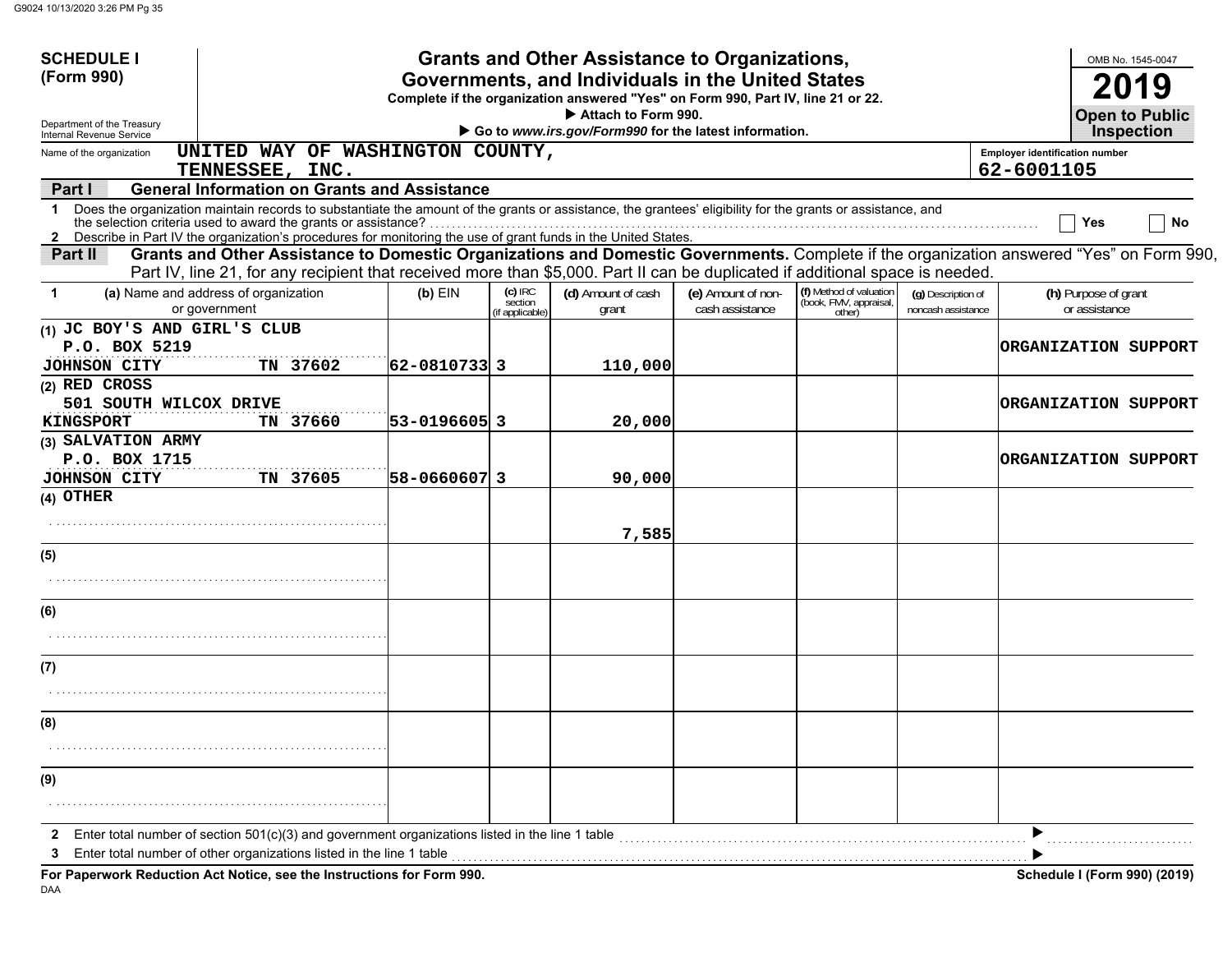#### Schedule I (Form 990) (2019) UNITED WAY OF WASHINGTON COUNTY, 62-6001105

| Part III | Grants and Other Assistance to Domestic Individuals. Complete if the organization answered "Yes" on Form 990, Part IV, line 22.<br>Part III can be duplicated if additional space is needed. |                             |                             |                                     |                        |                                                                                      |
|----------|----------------------------------------------------------------------------------------------------------------------------------------------------------------------------------------------|-----------------------------|-----------------------------|-------------------------------------|------------------------|--------------------------------------------------------------------------------------|
|          | (a) Type of grant or assistance                                                                                                                                                              | (b) Number of<br>recipients | (c) Amount of<br>cash grant | (d) Amount of<br>noncash assistance | FMV, appraisal, other) | $\vert$ (e) Method of valuation (book, $\vert$ (f) Description of noncash assistance |
|          |                                                                                                                                                                                              |                             |                             |                                     |                        |                                                                                      |
|          |                                                                                                                                                                                              |                             |                             |                                     |                        |                                                                                      |
| - 3      |                                                                                                                                                                                              |                             |                             |                                     |                        |                                                                                      |
|          |                                                                                                                                                                                              |                             |                             |                                     |                        |                                                                                      |
| 5        |                                                                                                                                                                                              |                             |                             |                                     |                        |                                                                                      |
| -6       |                                                                                                                                                                                              |                             |                             |                                     |                        |                                                                                      |
| 7        |                                                                                                                                                                                              |                             |                             |                                     |                        |                                                                                      |
| Part IV  | Supplemental Information. Provide the information required in Part I, line 2; Part III, column (b); and any other additional information.                                                    |                             |                             |                                     |                        |                                                                                      |
|          |                                                                                                                                                                                              |                             |                             |                                     |                        |                                                                                      |
|          |                                                                                                                                                                                              |                             |                             |                                     |                        |                                                                                      |
|          |                                                                                                                                                                                              |                             |                             |                                     |                        |                                                                                      |
|          |                                                                                                                                                                                              |                             |                             |                                     |                        |                                                                                      |
|          |                                                                                                                                                                                              |                             |                             |                                     |                        |                                                                                      |
|          |                                                                                                                                                                                              |                             |                             |                                     |                        |                                                                                      |
|          |                                                                                                                                                                                              |                             |                             |                                     |                        |                                                                                      |
|          |                                                                                                                                                                                              |                             |                             |                                     |                        |                                                                                      |
|          |                                                                                                                                                                                              |                             |                             |                                     |                        |                                                                                      |
|          |                                                                                                                                                                                              |                             |                             |                                     |                        |                                                                                      |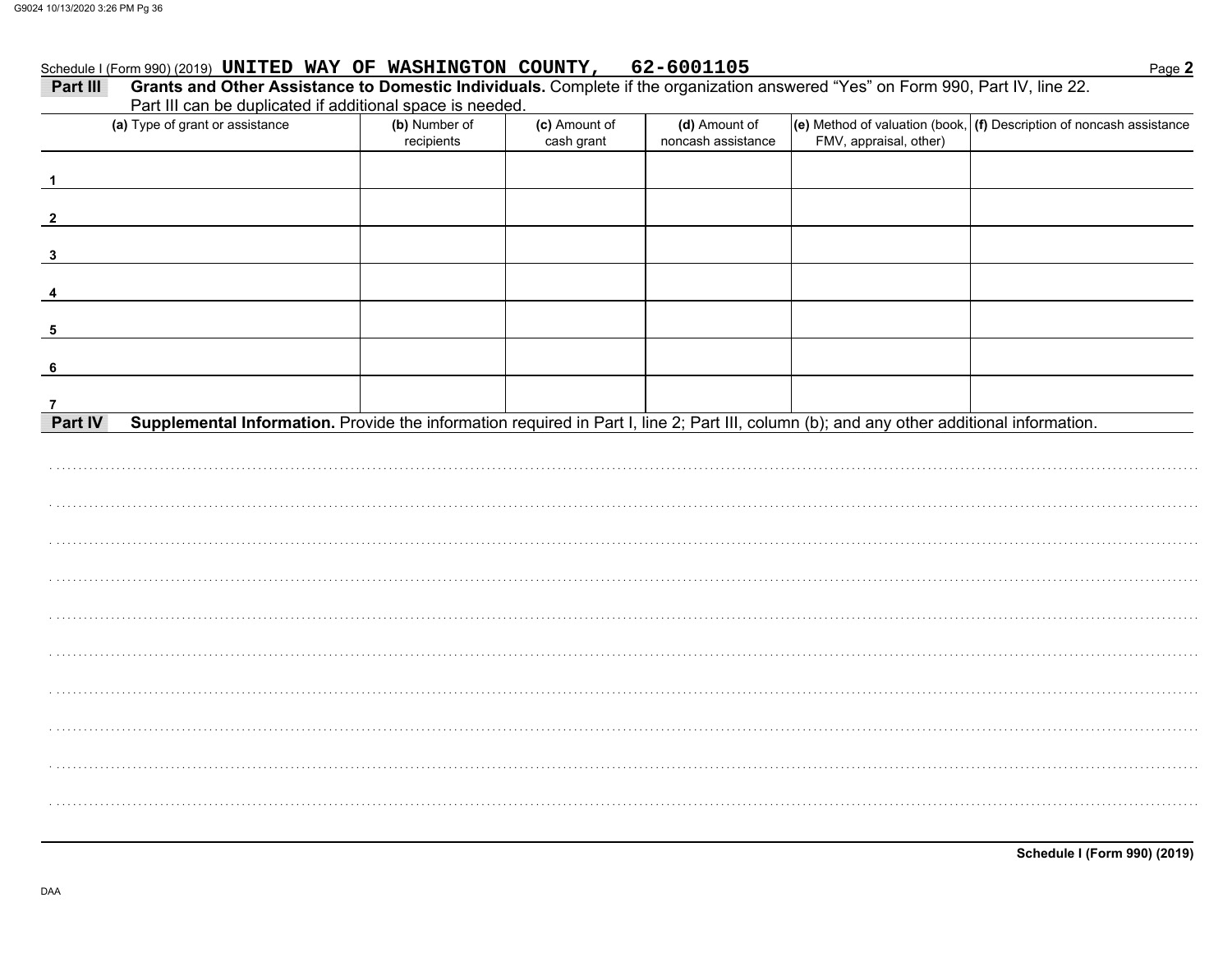| <b>SCHEDULE O</b>                                      | Supplemental Information to Form 990 or 990-EZ                                                                                         |                         | OMB No. 1545-0047                          |
|--------------------------------------------------------|----------------------------------------------------------------------------------------------------------------------------------------|-------------------------|--------------------------------------------|
| (Form 990 or 990-EZ)                                   | Complete to provide information for responses to specific questions on<br>Form 990 or 990-EZ or to provide any additional information. |                         | 2019                                       |
| Department of the Treasury<br>Internal Revenue Service | Attach to Form 990 or 990-EZ.<br>Go to www.irs.gov/Form990 for the latest information.                                                 |                         | <b>Open to Public</b><br><b>Inspection</b> |
|                                                        | Name of the organization UNITED WAY OF WASHINGTON COUNTY,                                                                              |                         | <b>Employer identification number</b>      |
|                                                        | <b>TENNESSEE,</b><br>INC.                                                                                                              | 62-6001105              |                                            |
|                                                        | FORM 990, PART VI, LINE 11B - ORGANIZATION'S PROCESS                                                                                   |                         | TO REVIEW FORM 990                         |
| THE                                                    | 990 IS REVIEWED BY THE FINANCE COMMITTEE                                                                                               | (ON BEHALF<br>OF<br>THE | <b>BOARD) PRIOR</b>                        |
| TO BEING FILED.                                        |                                                                                                                                        |                         |                                            |
|                                                        |                                                                                                                                        |                         |                                            |
|                                                        | FORM 990, PART VI, LINE 12C - ENFORCEMENT OF CONFLICTS POLICY                                                                          |                         |                                            |
|                                                        | BOARD MEMBERS ARE REQUIRED TO SIGN THE<br>CONFLICT OF                                                                                  |                         | INTEREST POLICY AT THE                     |
| BEGINNING OF EVERY YEAR.                               |                                                                                                                                        |                         |                                            |
|                                                        |                                                                                                                                        |                         |                                            |
|                                                        | FORM 990, PART VI, LINE 15A - COMPENSATION PROCESS FOR TOP OFFICIAL                                                                    |                         |                                            |
| UNITED WAY'S EXECUTIVE                                 | COMPENSATION PROGRAM IS ADMINISTERED                                                                                                   |                         | BY THE                                     |
| EXECUTIVE COMMITTEE                                    | OF<br>THE BOARD OF<br><b>DIRECTORS.</b>                                                                                                | THE                     | <b>EXECUTIVE COMMITTEE IS</b>              |
|                                                        | RESPONSIBLE FOR ESTABLISHING AND MAINTAINING A COMPETITIVE COMPENSATION                                                                |                         |                                            |
| PROGRAM FOR THE PRESIDENT,                             | AND CONSULTING WITH THE                                                                                                                | <b>PRESIDENT</b>        | <b>REGARDING THE</b>                       |
|                                                        | RECOMMENDATIONS FOR SENIOR STAFF COMPENSATION.                                                                                         | THE<br><b>COMMITTEE</b> | MEETS<br>TO                                |
|                                                        | REVIEW THE COMPENSATION PROGRAM AND MAKE RECOMMENDATIONS TO THE BOARD OF                                                               |                         |                                            |
| DIRECTORS, AS APPROPRIATE.                             |                                                                                                                                        |                         |                                            |
|                                                        | THE EXECUTIVE COMMITTEE SOLICITS INFORMATION FROM VARIOUS SOURCES INCLUDING                                                            |                         |                                            |
|                                                        | UNITED WAY OF TENNESSEE AND THE UNITED WAY OF AMERICA SALARY SURVEY TO                                                                 |                         |                                            |
|                                                        | EVALUATE THE ORGANIZATION'S EXECUTIVE COMPENSATION PROGRAM WITHIN THE                                                                  |                         |                                            |
|                                                        | MARKET. THE EVALUATION IS REVIEWED ANNUALLY AND IS INTENDED TO ENSURE THAT                                                             |                         |                                            |
|                                                        | THE COMPENSATION PROGRAM FALLS WITHIN A REASONABLE RANGE OF COMPETITIVE                                                                |                         |                                            |
|                                                        |                                                                                                                                        |                         |                                            |
|                                                        | PRACTICES FOR COMPARABLE POSITIONS AMONG SIMILARLY SITUATED ORGANIZATIONS.                                                             |                         |                                            |
|                                                        | FOLLOWING THIS REVIEW, THE COMMITTEE REVIEWS AND APPROVES THE PRESIDENT'S                                                              |                         |                                            |
|                                                        | COMPENSATION, BASE SALARY, AND OBJECTIVES AND GOALS FOR THE UPCOMING FISCAL                                                            |                         |                                            |
|                                                        | YEAR AND CONSULTS WITH THE PRESIDENT ON REQUIRED STAFFING LEVELS. THE                                                                  |                         |                                            |
|                                                        |                                                                                                                                        |                         |                                            |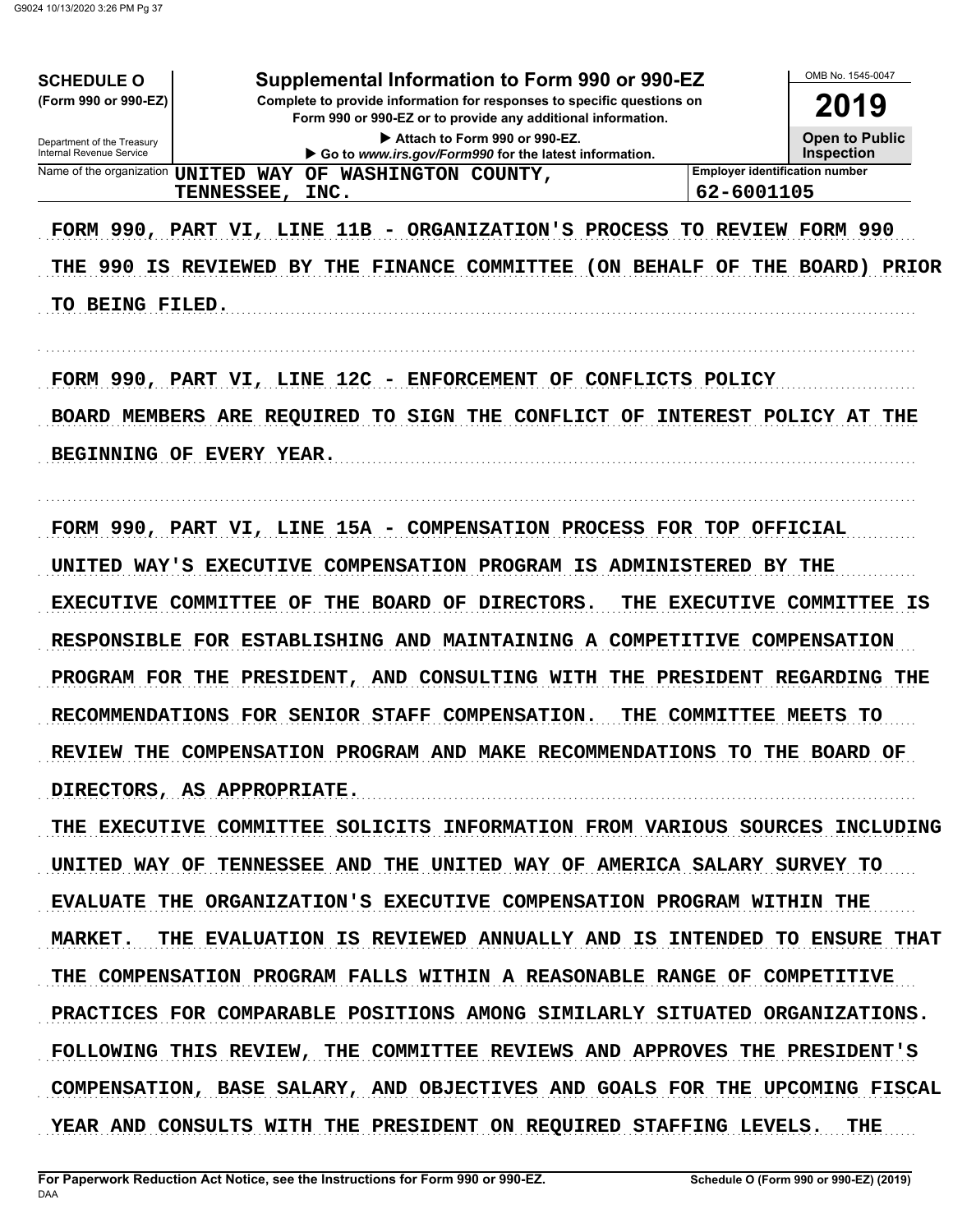| Schedule O (Form 990 or 990-EZ) (2019)<br>Name of the organization         | Page 2<br><b>Employer identification number</b> |
|----------------------------------------------------------------------------|-------------------------------------------------|
| UNITED WAY OF WASHINGTON COUNTY,                                           | 62-6001105                                      |
| COMMITTEE REVIEWS AND RECOMMENDS TO THE BOARD FOR APPROVAL, SALARY AND ANY |                                                 |
| INCENTIVE AWARDS FOR THE PRESIDENT.                                        |                                                 |
|                                                                            |                                                 |
| FORM 990, PART VI, LINE 15B - COMPENSATION PROCESS FOR OFFICERS            |                                                 |
| UNITED WAY'S EXECUTIVE COMPENSATION PROGRAM IS ADMINISTERED BY THE         |                                                 |
| EXECUTIVE COMMITTEE OF THE BOARD OF DIRECTORS. THE EXECUTIVE COMMITTEE IS  |                                                 |
| RESPONSIBLE FOR ESTABLISHING AND MAINTAINING A COMPETITIVE COMPENSATION    |                                                 |
| PROGRAM FOR THE PRESIDENT, AND CONSULTING WITH THE PRESIDENT REGARDING THE |                                                 |
| RECOMMENDATIONS FOR SENIOR STAFF COMPENSATION. THE COMMITTEE MEETS TO      |                                                 |
| REVIEW THE COMPENSATION PROGRAM AND MAKE RECOMMENDATIONS TO THE BOARD OF   |                                                 |
| DIRECTORS, AS APPROPRIATE.                                                 |                                                 |
|                                                                            |                                                 |
|                                                                            |                                                 |
| FORM 990, PART VI, LINE 19 - GOVERNING DOCUMENTS DISCLOSURE EXPLANATION    |                                                 |
| INFORMATION IS AVAILABLE ON THE ORGANIZATION'S WEBSITE. ALSO, THE          |                                                 |
| ORGANIZATION MAKES CERTAIN INFORMATION AVAILABLE IN THE PUBLISHED ANNUAL   |                                                 |
| REPORT.                                                                    |                                                 |
|                                                                            |                                                 |
| FORM 990, PART XI, LINE 9 - OTHER CHANGES IN NET ASSETS EXPLANATION        |                                                 |
| UNCOLLECTIBLE PLEDGES                                                      | $-101,856$<br>\$                                |
|                                                                            |                                                 |
|                                                                            |                                                 |
|                                                                            |                                                 |
|                                                                            |                                                 |
|                                                                            |                                                 |
|                                                                            |                                                 |
|                                                                            |                                                 |
|                                                                            |                                                 |
|                                                                            | PAGE 1 OF 1                                     |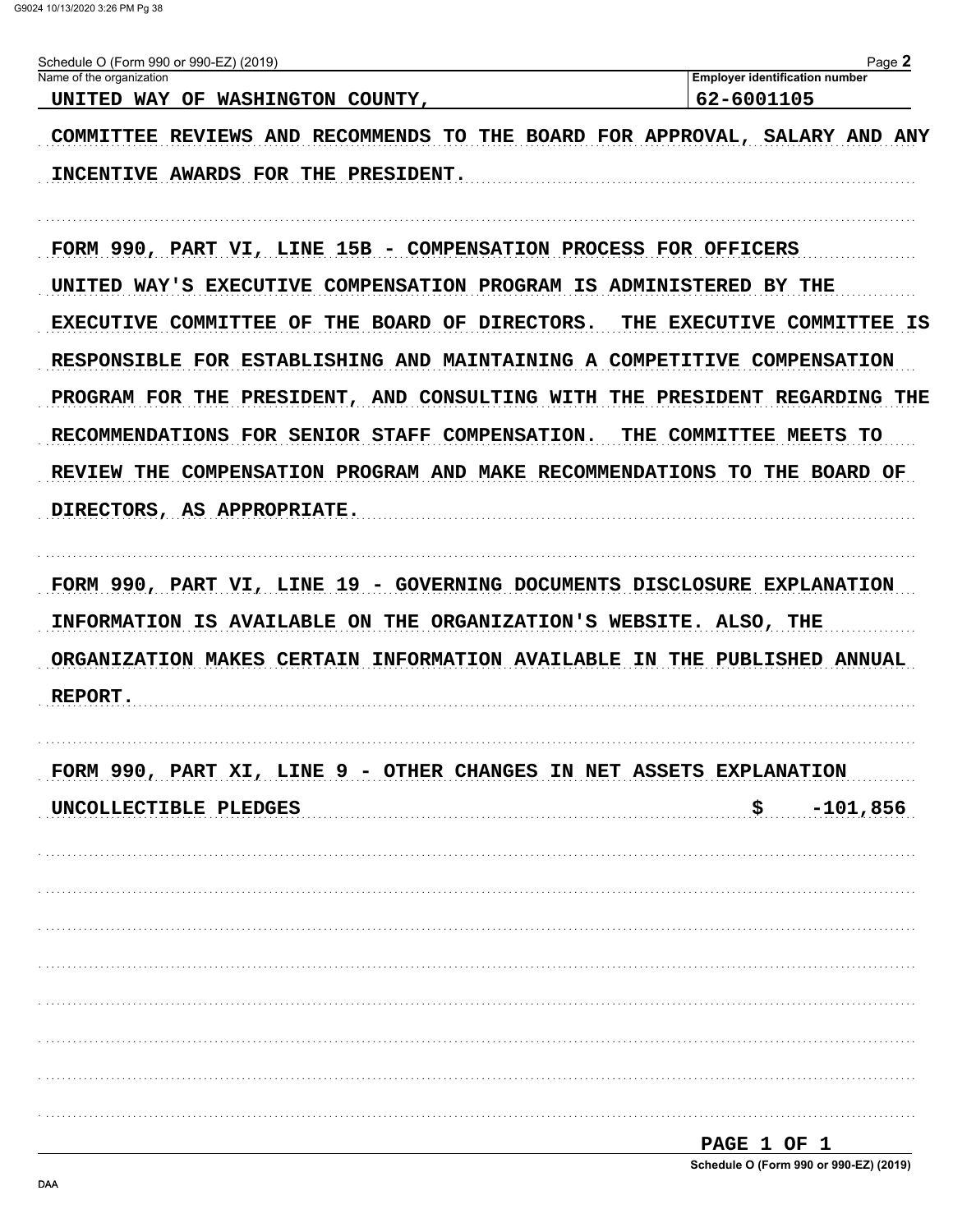|                                    | Form 990                            |                                                                                                |                 | <b>Two Year Comparison Report</b> |           | 2018 & 2019 |                                       |
|------------------------------------|-------------------------------------|------------------------------------------------------------------------------------------------|-----------------|-----------------------------------|-----------|-------------|---------------------------------------|
|                                    |                                     | For calendar year 2019, or tax year beginning $04/01/19$                                       |                 | , ending                          | 03/31/20  |             |                                       |
|                                    | Name                                |                                                                                                |                 |                                   |           |             | <b>Taxpayer Identification Number</b> |
|                                    |                                     | UNITED WAY OF WASHINGTON COUNTY,                                                               |                 |                                   |           |             |                                       |
|                                    | TENNESSEE, INC.                     |                                                                                                |                 |                                   |           |             | 62-6001105                            |
|                                    |                                     |                                                                                                |                 | 2018                              | 2019      |             | <b>Differences</b>                    |
|                                    | 1. Contributions, gifts, grants     |                                                                                                | $\mathbf{1}$ .  | 1,409,220                         | 1,272,323 |             | $-136,897$                            |
| 2. Membership dues and assessments |                                     | 2.                                                                                             |                 |                                   |           |             |                                       |
|                                    |                                     |                                                                                                | 3.              |                                   |           |             |                                       |
| Б                                  |                                     |                                                                                                | 4.              | 1,692                             |           | 2,546       | 854                                   |
|                                    | 5. Investment income                |                                                                                                | 5.              | 9,055                             |           | 7,412       | $-1,643$                              |
| >                                  |                                     | 6. Proceeds from tax exempt bonds                                                              | 6.              |                                   |           |             |                                       |
| $\mathbf{r}$                       |                                     | 7. Net gain or (loss) from sale of assets other than inventory                                 | 7.              |                                   |           |             |                                       |
|                                    |                                     | 8. Net income or (loss) from fundraising events                                                | 8.              | 13,017                            |           | 1,650       | $-11,367$                             |
|                                    |                                     | 9. Net income or (loss) from gaming                                                            | 9.              |                                   |           |             |                                       |
|                                    |                                     | <b>10.</b> Net gain or (loss) on sales of inventory $\quad \ldots \ldots \ldots \ldots \ldots$ | 10.             |                                   |           |             |                                       |
|                                    | 11. Other revenue                   |                                                                                                | 11.             | 6,724                             |           | 1,841       | $-4,883$                              |
|                                    |                                     | 12. Total revenue. Add lines 1 through 11                                                      | 12.             | $\overline{1,439,708}$            | 1,285,772 |             | $-153,936$                            |
|                                    | 13. Grants and similar amounts paid |                                                                                                | 13.             | 756,500                           |           | 519,063     | $-237,437$                            |
|                                    | 14. Benefits paid to or for members |                                                                                                | 14.             | 14,160                            |           |             | $-14,160$                             |
|                                    |                                     | 15. Compensation of officers, directors, trustees, etc.                                        | 15.             | 81,925                            |           | 103,738     | 21,813                                |
|                                    |                                     | 16. Salaries, other compensation, and employee benefits                                        | 16.             | 168,558                           |           | 180,296     | 11,738                                |
|                                    | 17. Professional fundraising fees   |                                                                                                | 17.             |                                   |           |             |                                       |
|                                    | 18. Other professional fees         |                                                                                                | 18.             | 35,110                            |           | 14,550      | $-20,560$                             |
|                                    |                                     | 10 Occupancy rept utilities and maintenance                                                    | 10 <sub>1</sub> | 32 404                            |           | $33, 102$   | 698                                   |

**24. 23. 22.**

**26. 27.**

**32. 31. 30.**

**21. 20. 19. 18. 17.**

**35,110** 14,550 -20,560<br>32,404 33,102 698 **32,404 33,102 698**

**200,464 187,137 -13,327 1,290,091 1,039,888 -250,203**

**1,439,708 1,285,772 -153,936**

**17,471 11,799 -5,672 1,089,939 978,121 -111,818 814,589 558,743 -255,846 419,378**<br>23

**970** 2,002<br>**200,464** 187,137

**149,617 245,884 96,267**

**23 23 23 23 9 7 350 550**

Total liabilities . . . . . . . . . . . . . . . . . . . . . . . . . . . . . . . . . . . . . . . . . . . . . . . . . . **28. 28.**

**25. 25.** Total unrelated revenue . . . . . . . . . . . . . . . . . . . . . . . . . . . . . . . . . . . . . . . .

Total exempt revenue . . . . . . . . . . . . . . . . . . . . . . . . . . . . . . . . . . . . . . . .

**32.** Number of employees . . . . . . . . . . . . . . . . . . . . . . . . . . . . . . . . . . . . . . . . . .

Retained earnings . . . . . . . . . . . . . . . . . . . . . . . . . . . . . . . . . . . . . . . . . . . . . . **29. 29.**

**33.** Number of volunteers **33.**

**18.** Other professional fees . . . . . . . . . . . . . . . . . . . . . . . . . . . . . . . . . . . . . . . . **19.** Occupancy, rent, utilities, and maintenance **. . . . . . . . . . . . . . .** . . **20.** Depreciation and Depletion . . . . . . . . . . . . . . . . . . . . . . . . . . . . . . . . . . . . **21.** Other expenses <sub>………………………………………………</sub>

**Total expenses.** Add lines 13 through 21 . . . . . . . . . . . . . . . . . . . . . **22.**

Total excludable revenue . . . . . . . . . . . . . . . . . . . . . . . . . . . . . . . . . . . . . . **26.**

**Excess or (Deficit).** Subtract line 22 from line 12 **23.**

**24.** Total exempt revenue

**27.** Total assets

**Other Information**

Other Information

Total assets . . . . . . . . . . . . . . . . . . . . . . . . . . . . . . . . . . . . . . . . . . . . . . . . . . . .

**30.** Number of voting members of governing body ......

31. Number of independent voting members of governing body<br>32. Number of employees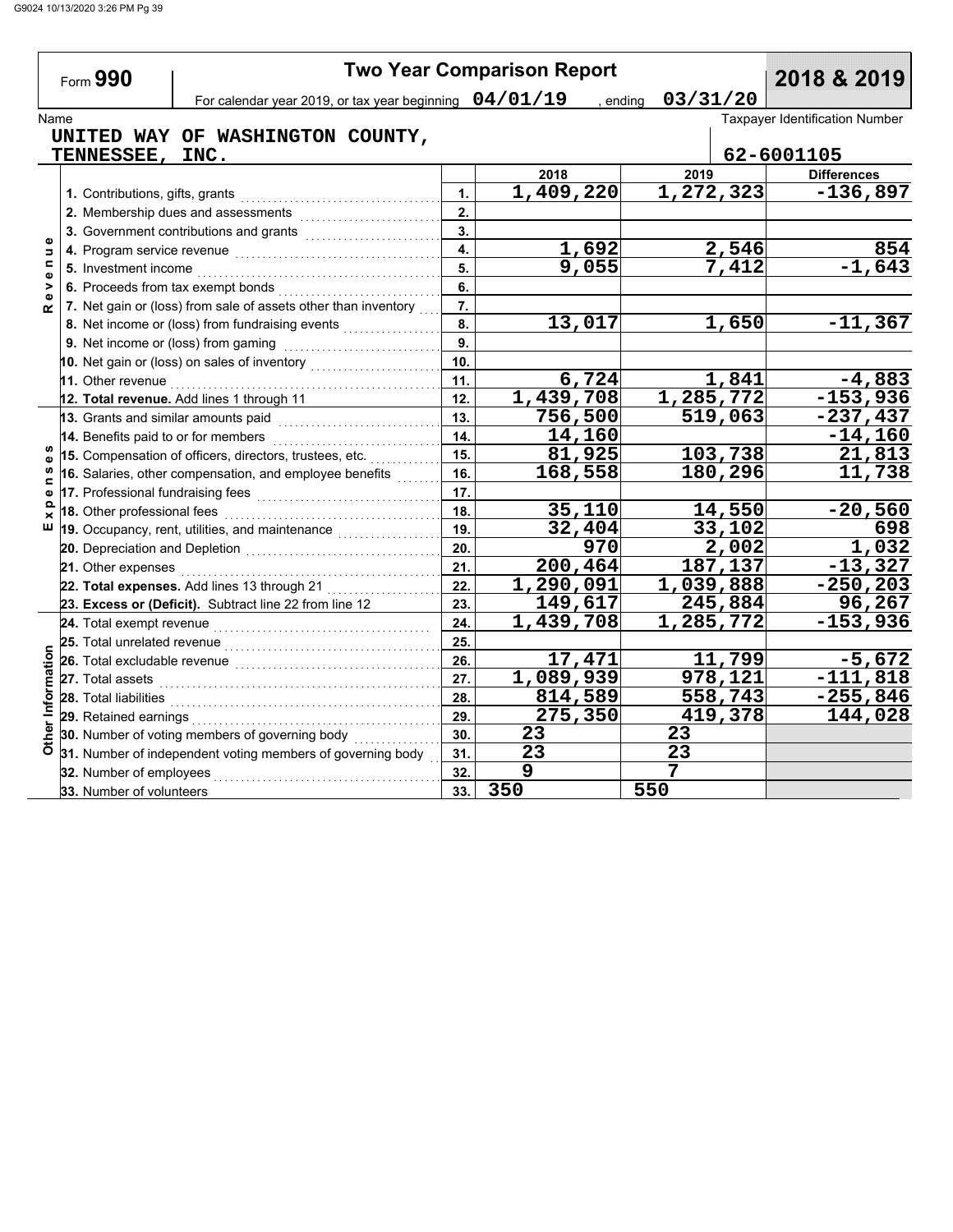| Form 990                                                 |                                                                       |                        | <b>Tax Return History</b> |           |           | 2019                                  |
|----------------------------------------------------------|-----------------------------------------------------------------------|------------------------|---------------------------|-----------|-----------|---------------------------------------|
| Name                                                     | UNITED WAY OF WASHINGTON COUNTY,                                      |                        |                           |           |           | <b>Employer Identification Number</b> |
|                                                          | TENNESSEE, INC.                                                       |                        |                           |           |           | 62-6001105                            |
|                                                          |                                                                       | 2016                   | 2017                      | 2018      | 2019      | 2020                                  |
| Contributions, gifts, grants                             | $\frac{2015}{1,637,980}$                                              | 1,695,976              | 1,725,043                 | 1,409,220 | 1,272,323 |                                       |
| Membership dues                                          |                                                                       |                        |                           |           |           |                                       |
| Program service revenue                                  | 14,403                                                                | 19,087                 | 2,998                     | 1,692     | 2,546     |                                       |
|                                                          |                                                                       |                        | 8,673                     |           |           |                                       |
|                                                          |                                                                       | 7,247                  | 6,719                     | 9,055     | 7,412     |                                       |
| Fundraising revenue (income/loss) __                     |                                                                       | 35,919                 | 22,832                    | 13,017    | 1,650     |                                       |
| Gaming revenue (income/loss)                             |                                                                       |                        |                           |           |           |                                       |
|                                                          | 1,903                                                                 | 3,560                  | 1,060                     | 6,724     | 1,841     |                                       |
|                                                          | Other revenue<br>Total revenue<br>1,659,140<br>1,659,140<br>1,659,140 | $\overline{1,761,789}$ | $\overline{1,767,325}$    | 1,439,708 | 1,285,772 |                                       |
|                                                          | Grants and similar amounts paid $\frac{1,052,000}{\cdots}$            | 1,046,000              | 1,066,000                 | 756,500   | 519,063   |                                       |
| Benefits paid to or for members [11] [2000]              |                                                                       |                        |                           | 14,160    |           |                                       |
| Compensation of officers, etc.                           |                                                                       |                        | 83,333                    | 81,925    | 103,738   |                                       |
|                                                          | 204, 713                                                              | 255,897                | 143,958                   | 168,558   | 180,296   |                                       |
|                                                          | 41,436                                                                | 51,063                 | 36,530                    | 35,110    | 14,550    |                                       |
|                                                          | 24,587                                                                | 25,023                 | 25,703                    | 32,404    | 33,102    |                                       |
| Depreciation and depletion                               | $\boxed{2,918}$                                                       | 2,191                  | 1,037                     | 970       | 2,002     |                                       |
|                                                          | 331,336                                                               | 298,396                | 203, 324                  | 200, 464  | 187,137   |                                       |
| Total expenses Material Communication                    | 1,656,990                                                             | 1,678,570              | 1,559,885                 | 1,290,091 | 1,039,888 |                                       |
|                                                          | 2,150                                                                 | 83,219                 | 207,440                   | 149,617   | 245,884   |                                       |
|                                                          |                                                                       |                        |                           |           |           |                                       |
| Total exempt revenue                                     | 1,659,140                                                             | 1,761,789              | 1,767,325                 | 1,439,708 | 1,285,772 |                                       |
|                                                          |                                                                       |                        |                           |           |           |                                       |
| Total excludable revenue<br><br>Total excludable revenue | 21,160                                                                | 29,894                 | 19,450                    | 17,471    | 11,799    |                                       |
|                                                          | 1,709,278                                                             | 1,793,557              | 1,591,259                 | 1,089,939 | 978,121   |                                       |
| Total Liabilities                                        | 1,330,915                                                             | 1,331,975              | 1, 241, 162               | 814,589   | 558,743   |                                       |
| Net Fund Balances                                        | 378,363                                                               | 461,582                | 350,097                   | 275,350   | 419,378   |                                       |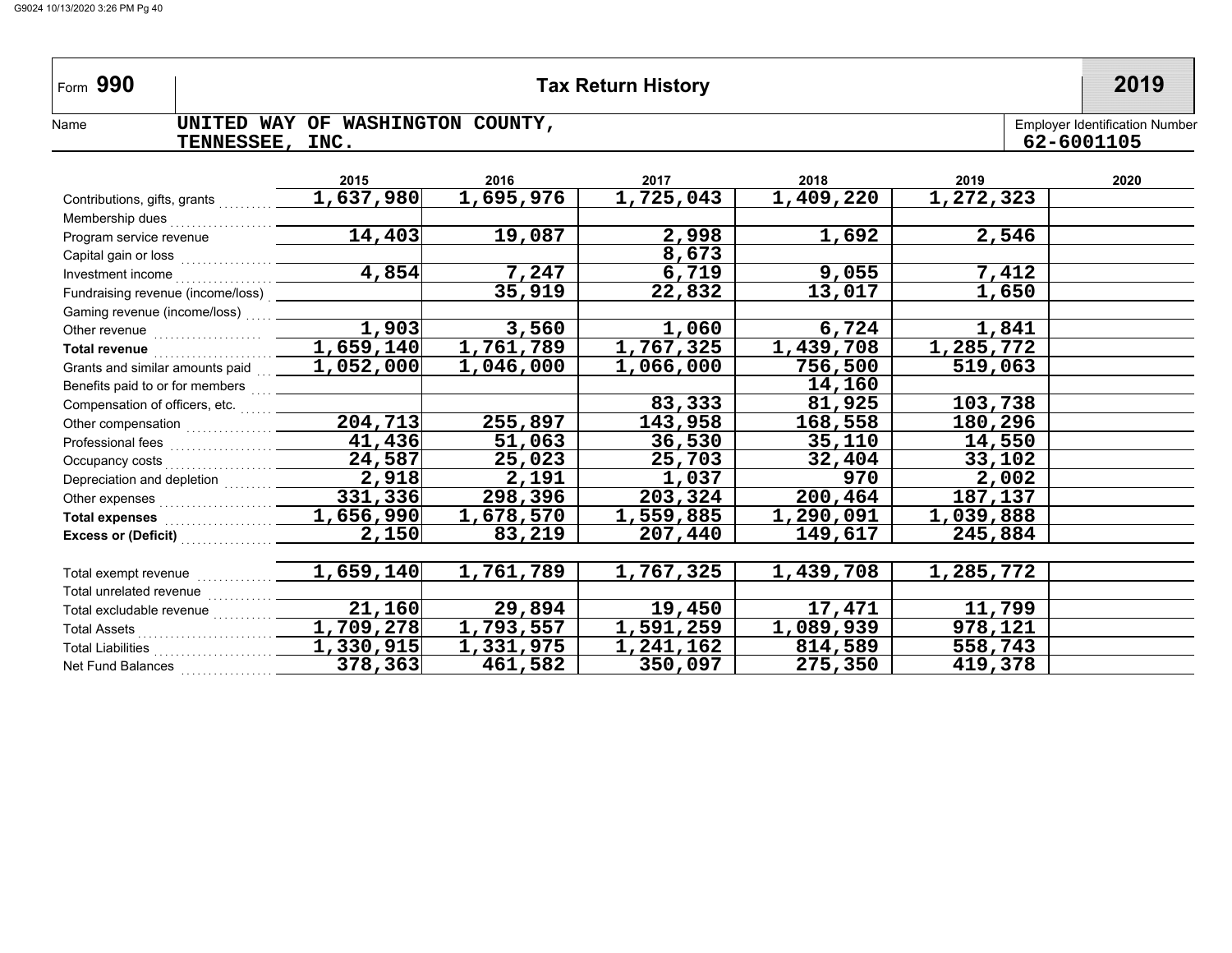| G9024 UNITED WAY OF WASHINGTON COUNTY,<br><b>Federal Statements</b><br>62-6001105<br>FYE: 3/31/2020 |    |        |                 |      |      |                                                      | 10/13/2020 3:26 PM<br>Page 1 |  |
|-----------------------------------------------------------------------------------------------------|----|--------|-----------------|------|------|------------------------------------------------------|------------------------------|--|
| <b>Taxable Interest on Investments</b>                                                              |    |        |                 |      |      |                                                      |                              |  |
| Description                                                                                         |    |        |                 |      |      |                                                      |                              |  |
|                                                                                                     |    | Amount | <b>Business</b> | Code | Code | Unrelated Exclusion Postal Acquired after<br>6/30/75 | <b>US</b><br>Obs $($ or %)$  |  |
|                                                                                                     | \$ | 7,412  |                 | 14   |      |                                                      |                              |  |
| TOTAL                                                                                               | \$ | 7,412  |                 |      |      |                                                      |                              |  |
|                                                                                                     |    |        |                 |      |      |                                                      |                              |  |
|                                                                                                     |    |        |                 |      |      |                                                      |                              |  |
|                                                                                                     |    |        |                 |      |      |                                                      |                              |  |
|                                                                                                     |    |        |                 |      |      |                                                      |                              |  |
|                                                                                                     |    |        |                 |      |      |                                                      |                              |  |
|                                                                                                     |    |        |                 |      |      |                                                      |                              |  |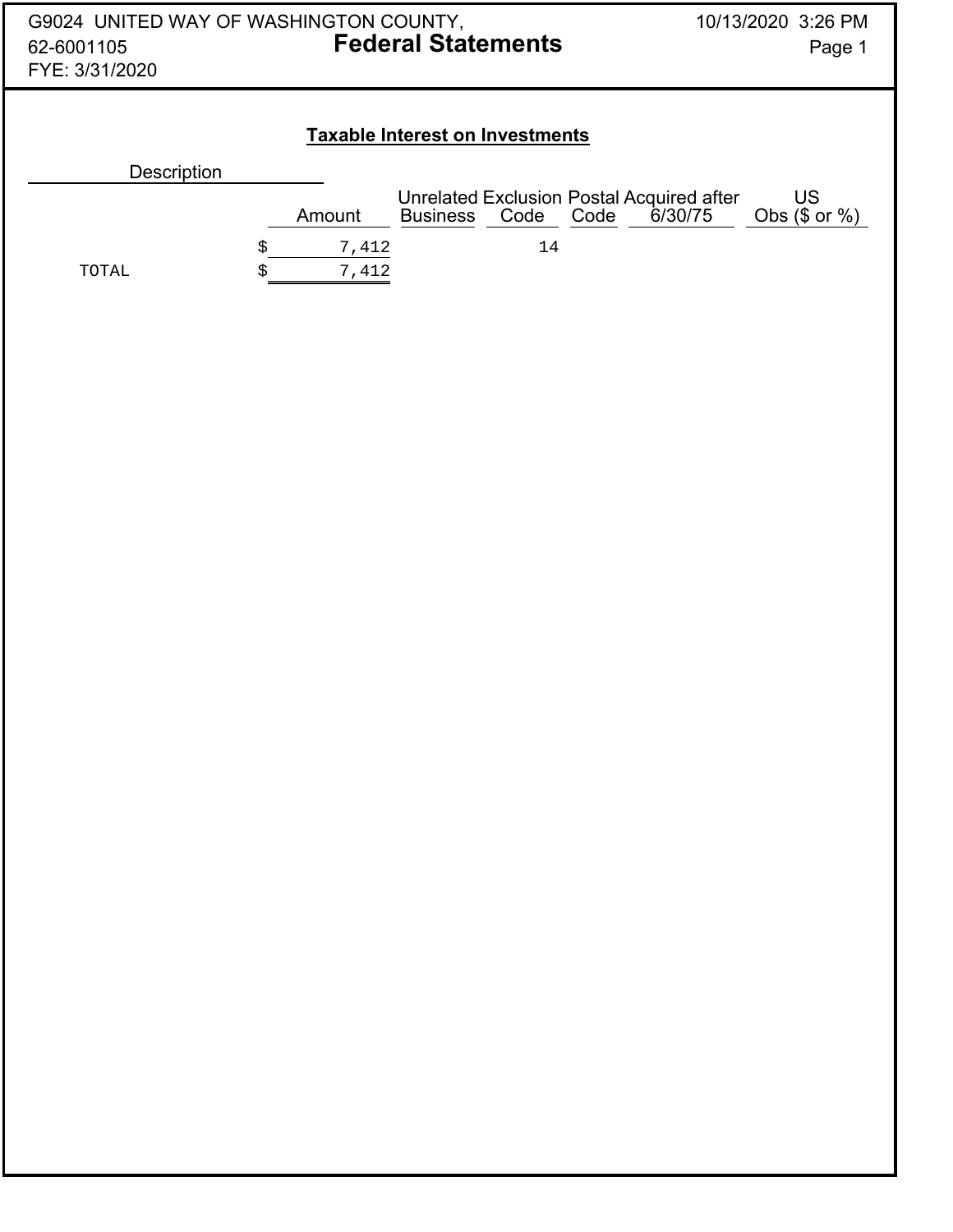### G9024 UNITED WAY OF WASHINGTON COUNTY, The County of the COUNTY, The COUNTY of the COUNTY of the COUNTY of the COUNTY of the COUNTY of the COUNTY of the COUNTY of the COUNTY of the COUNTY of the COUNTY of the COUNTY of the 62-6001105**Federal Statements** Page 2 FYE: 3/31/2020

## **Form 990, Part IX, Line 24e - All Other Expenses**

| <b>Description</b>                                         | Total<br><b>Expenses</b> | Program<br>Service            | Management &<br>General | Fund<br>Raising         |
|------------------------------------------------------------|--------------------------|-------------------------------|-------------------------|-------------------------|
| WOMEN'S LEADERSHIP<br>ALICE<br>SPECIAL EVENTS              | 6,079<br>5,000<br>4,440  | \$<br>6,079<br>5,000<br>4,440 |                         |                         |
| MEMBERSHIP DUES<br>EQUIPMENT LEASE<br>POSTAGE AND SHIPPING | 3,710<br>2,520<br>2,074  | 927<br>630<br>519             | 557<br>378<br>311       | 2,226<br>1,512<br>1,244 |
| UTILITIES<br>MEALS                                         | 1,723<br>929             | 431<br>929                    | 258                     | 1,034                   |
| TN AFTERSCHOOL NETWORK<br>TOTAL                            | 134<br>26,609            | 134<br>19,089                 | 1,504                   | 6,016                   |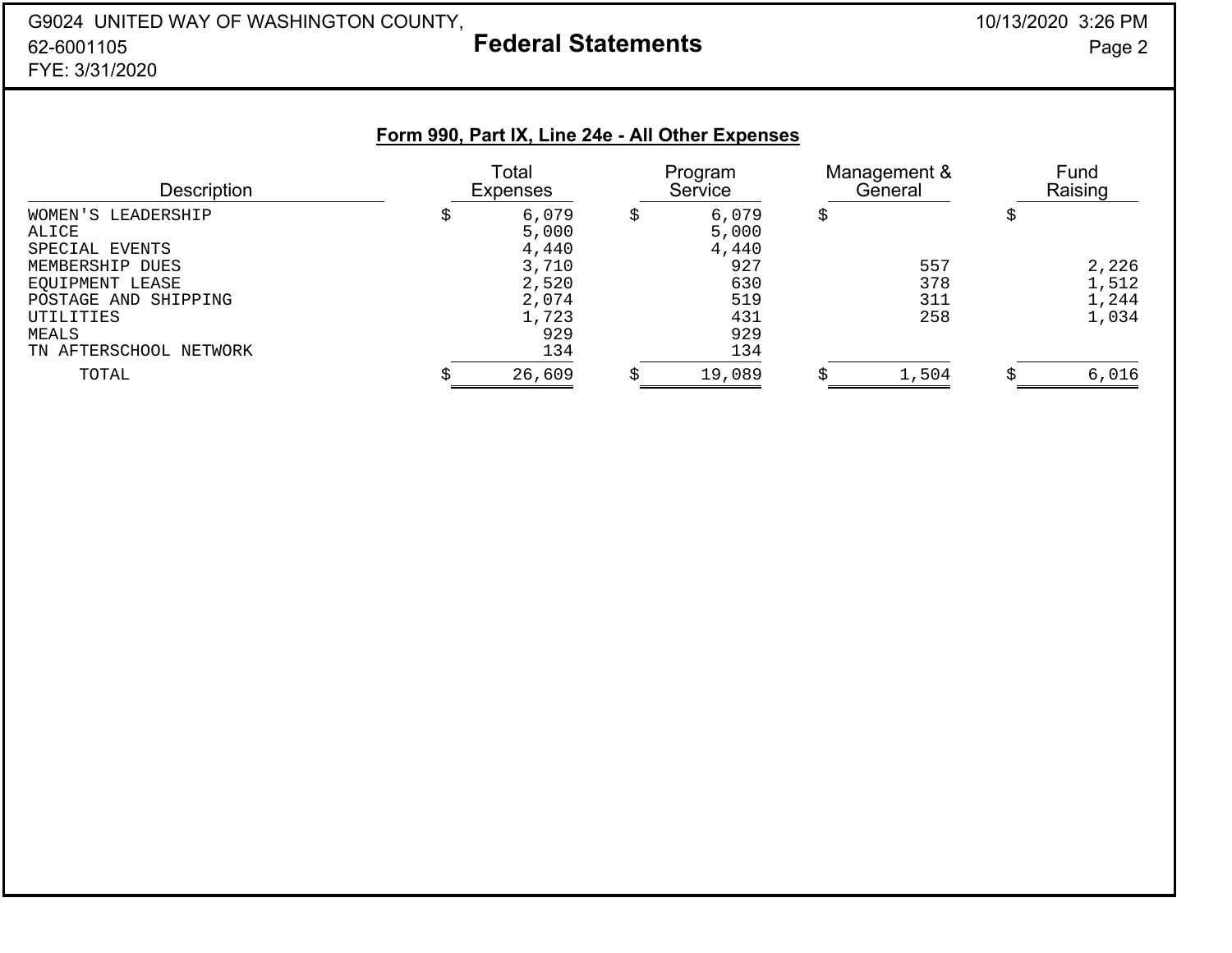| G9024 UNITED WAY OF WASHINGTON COUNTY,<br>62-6001105<br>FYE: 3/31/2020 | <b>Federal Statements</b>      |     | 10/13/2020 3:26 PM<br>Page 3 |  |
|------------------------------------------------------------------------|--------------------------------|-----|------------------------------|--|
|                                                                        | Schedule A, Part II, Line 1(e) |     |                              |  |
|                                                                        | Description                    |     | Amount                       |  |
| PUBLIC SUPPORT<br>IN-KIND                                              |                                | \$. | 1,272,323                    |  |
| TOTAL                                                                  |                                |     | 1,272,323                    |  |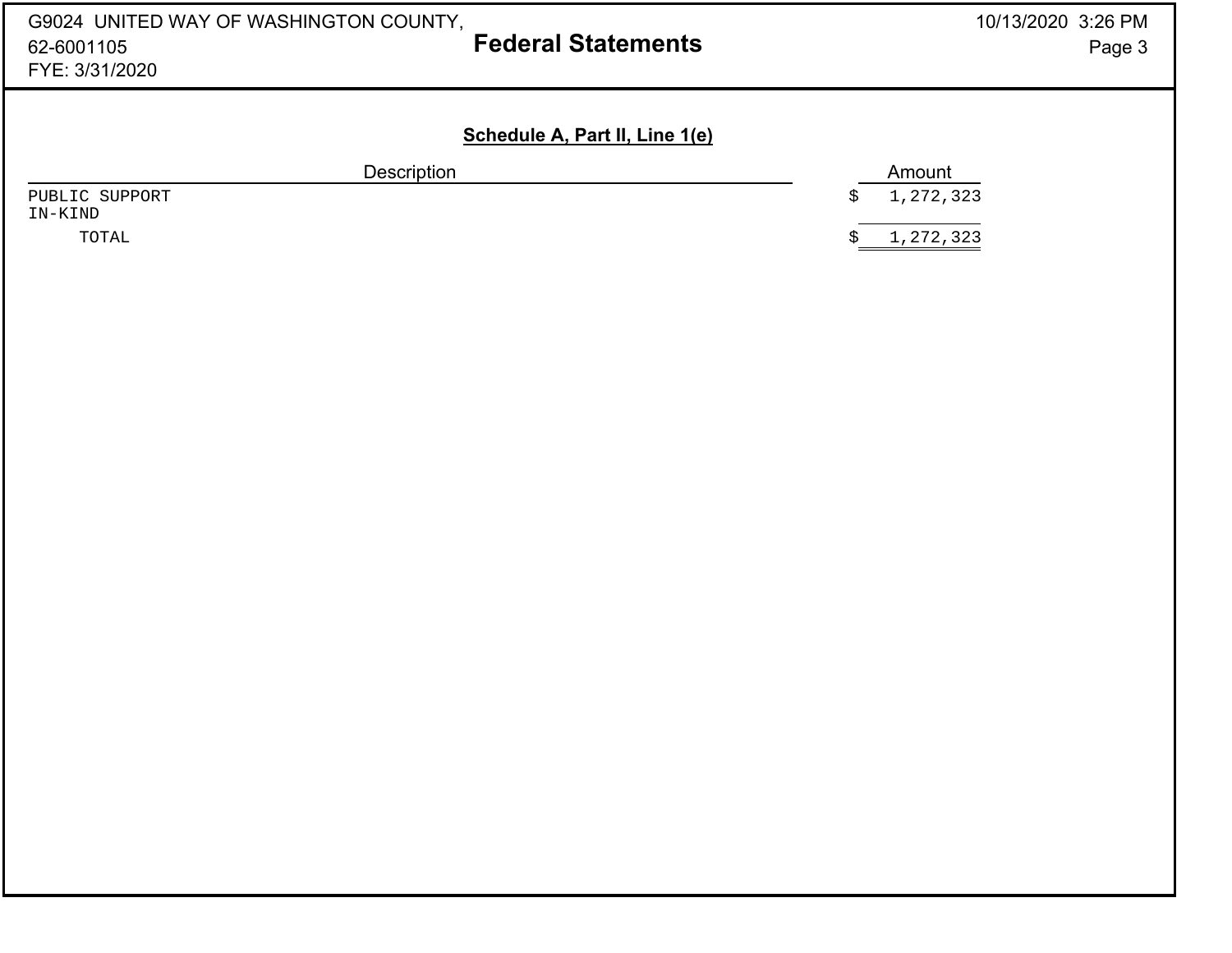## **Schedule A, Part II, Line 5 - Excess Gifts**

| Donor Name                                                                                    |    | Total     | <b>Excess</b> |
|-----------------------------------------------------------------------------------------------|----|-----------|---------------|
| JOHNSON CITY PRESS, INC.<br>MOUNTAIN STATES HEALTH ALLIANCE<br>DEPARTMENT OF VETERANS AFFAIRS | \$ | 35,113    | \$            |
| KATZ AMERICAS                                                                                 |    | 19,728    |               |
| EAST TENNESSEE STATE UNIVERSITY                                                               |    | 19,010    |               |
| CITI                                                                                          |    | 307,506   | 151,989       |
| JOHNSON CITY PRESS                                                                            |    |           |               |
| EASTMAN CHEMICAL COMPANY                                                                      |    |           |               |
| CITY OF JOHNSON CITY                                                                          |    | 74,520    |               |
| AT&T                                                                                          |    | 91,771    |               |
| BRIGHT<br>RIDGE                                                                               |    | 83,437    |               |
| MULLICAN FLOORING                                                                             |    |           |               |
| FIRST TENNESSEE BANK                                                                          |    | 27,013    |               |
| UNITED WAY OF GREATER KINGSPORT                                                               |    | 290,041   | 134,524       |
| HENKEL CORPORATION                                                                            |    | 37,800    |               |
| ATMOS ENERGY                                                                                  |    | 21,590    |               |
| BALLAD HEALTH                                                                                 |    | 112,962   |               |
| TOTAL                                                                                         | S  | 1,120,491 | 286,513       |